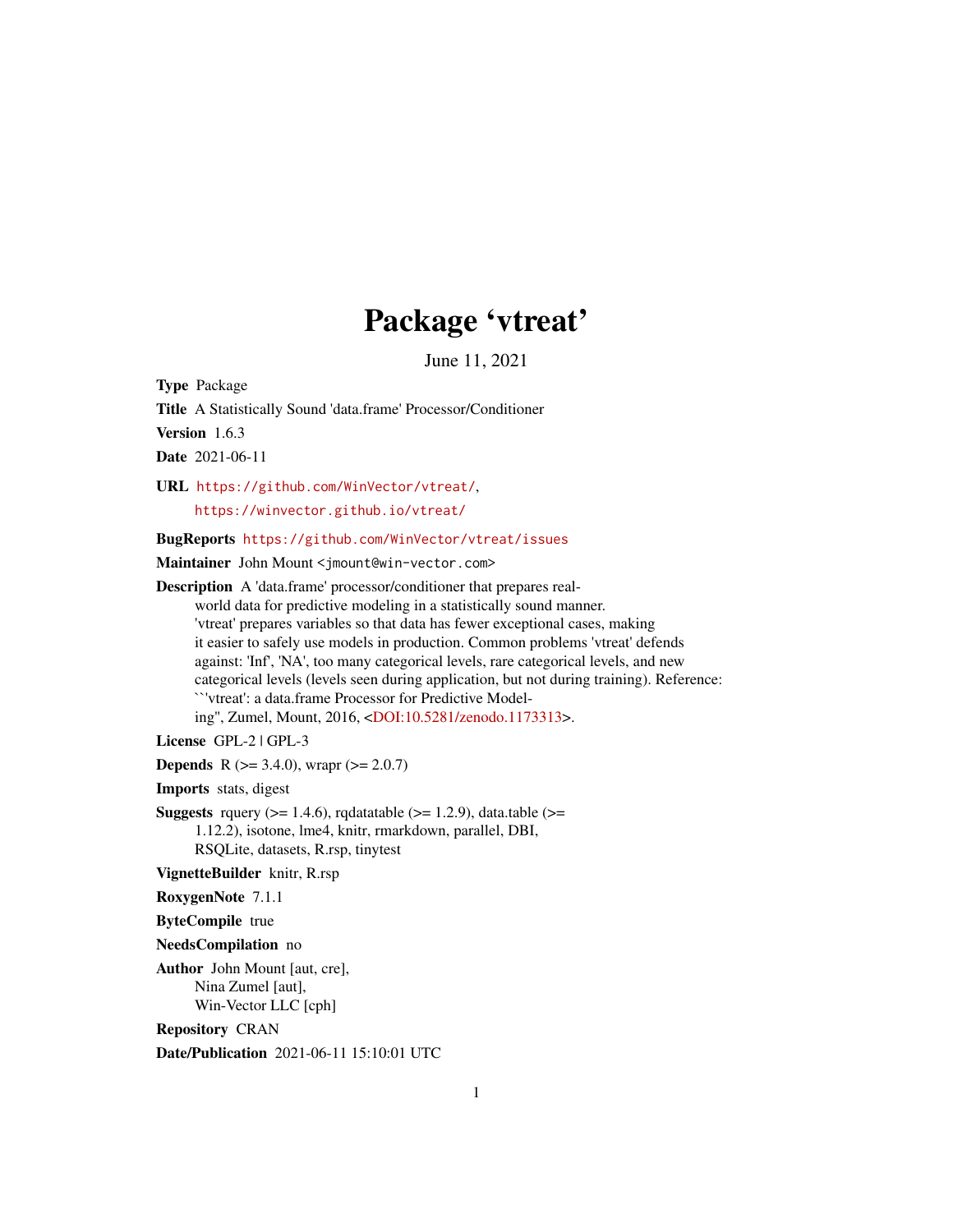# R topics documented:

|                       | 3              |
|-----------------------|----------------|
|                       | $\overline{4}$ |
|                       | 5              |
|                       | 6              |
|                       | 8              |
|                       | 9              |
|                       | 9              |
|                       | 12             |
|                       | 14             |
|                       | 16             |
|                       | 17             |
|                       | 18             |
|                       | 18             |
|                       | 19             |
|                       | 20             |
|                       | 20             |
|                       | 21             |
|                       | 21             |
|                       | 22             |
|                       | 22             |
|                       | 23             |
|                       | 24             |
|                       | 25             |
|                       | 26             |
|                       | 26             |
|                       | 29             |
|                       | 32             |
|                       | 35             |
|                       | 36             |
|                       | 37             |
|                       | 38             |
|                       | 39             |
|                       | 39             |
|                       | 40             |
|                       | 41             |
|                       | 41             |
|                       | 42             |
|                       | 43             |
|                       | 44             |
|                       | 46             |
|                       | 47             |
|                       | 47             |
|                       | 48             |
|                       | 48             |
| problemAppPlan        | 49             |
| regression_parameters | 49             |
|                       |                |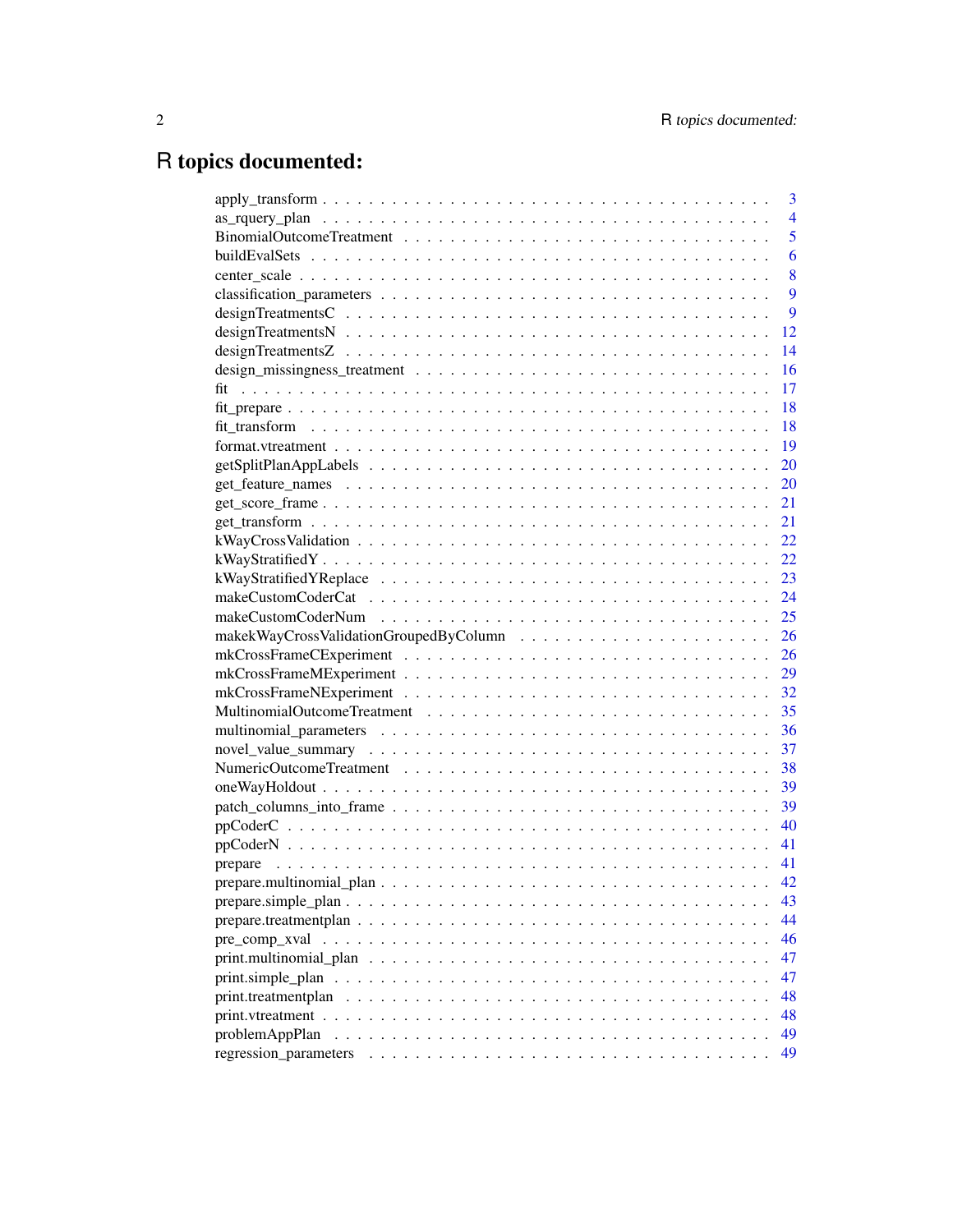<span id="page-2-0"></span>

|        | 51  |
|--------|-----|
|        | 52  |
|        | 53  |
|        | 54  |
|        | -54 |
|        |     |
|        | 55  |
|        | 56  |
|        | 56  |
|        | 57  |
|        | 58  |
|        | 59  |
|        | 59  |
|        | 61  |
|        | 63  |
| vnames | 63  |
|        | 64  |
| vtreat | 64  |
|        |     |

#### **Index** [65](#page-64-0)

apply\_transform *Transform second argument by first.*

# Description

Apply first argument to second as a transform.

# Usage

apply\_transform(vps, dframe, ..., parallelCluster = NULL)

# Arguments

| <b>VDS</b>      | vtreat pipe step, object defining transform.      |  |
|-----------------|---------------------------------------------------|--|
| dframe          | data.frame, data to transform                     |  |
| .               | not used, forces later arguments to bind by name. |  |
| parallelCluster |                                                   |  |
|                 | optional, parallel cluster to run on.             |  |

# Value

transformed dframe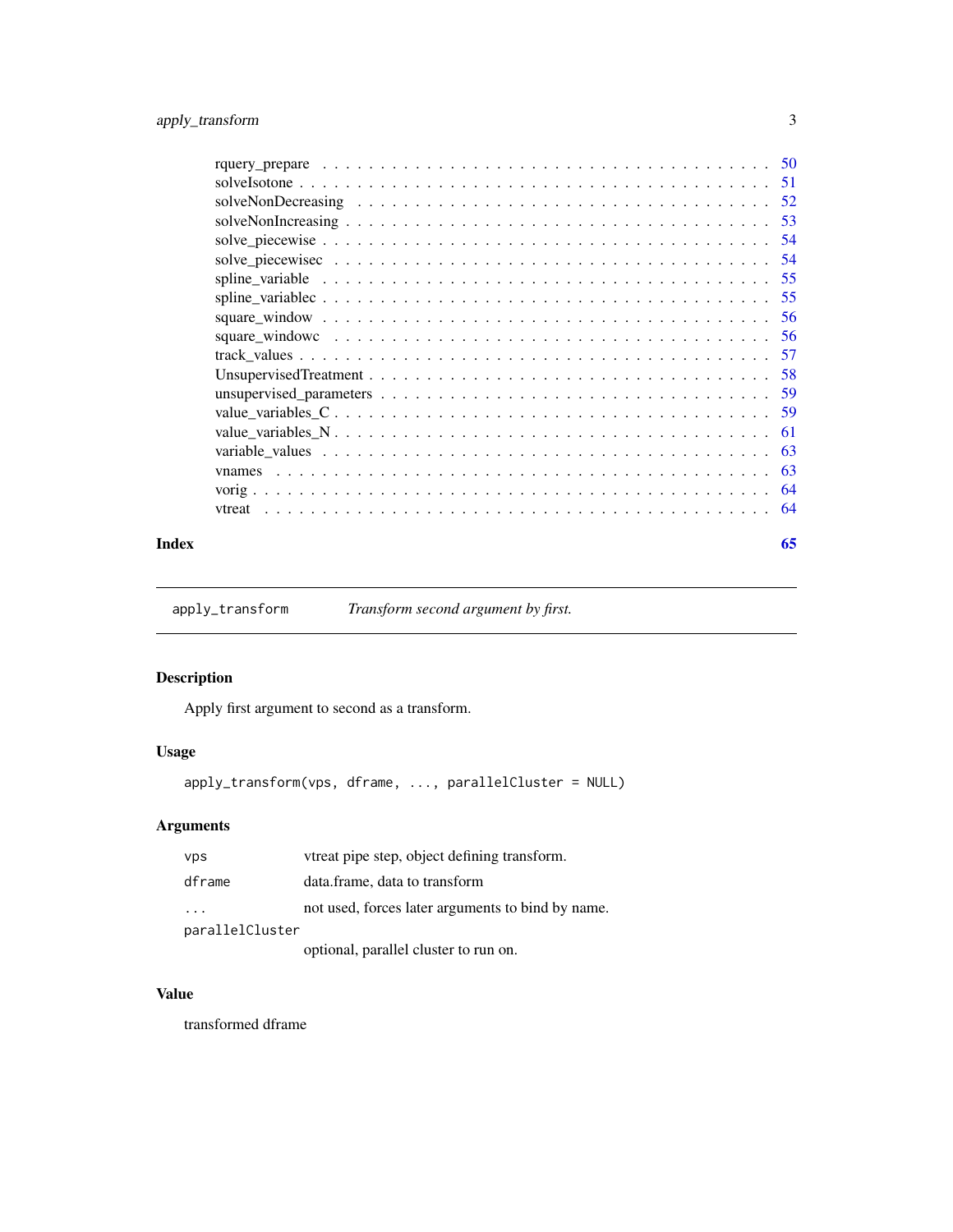<span id="page-3-1"></span><span id="page-3-0"></span>

#### Description

Convert vtreatment plans into a sequence of rquery operations.

#### Usage

```
as_rquery_plan(treatmentplans, ..., var_restriction = NULL)
```
#### Arguments

|                 | treatment plans vire treatment plan or list of vire at treatment plan sharing same outcome and |
|-----------------|------------------------------------------------------------------------------------------------|
|                 | outcome type.                                                                                  |
| $\cdots$        | not used, force any later arguments to bind to names.                                          |
| var restriction |                                                                                                |
|                 | character if not pull restrict to producing these variables                                    |

character, if not null restrict to producing these variables.

#### Value

list(optree\_generator (ordered list of functions), temp\_tables (named list of tables))

#### See Also

[rquery\\_prepare](#page-49-1)

#### Examples

```
if(requireNamespace("rquery", quietly = TRUE)) {
  dTrainC <- data.frame(x= c('a', 'a', 'a', 'b' ,NA , 'b'),
                        z= c(1, 2, NA, 4, 5, 6),y= c(FALSE, FALSE, TRUE, FALSE, TRUE, TRUE),
                        stringsAsFactors = FALSE)
  dTrainC$id <- seq_len(nrow(dTrainC))
  treatmentsC <- designTreatmentsC(dTrainC, c("x", "z"), 'y', TRUE)
  print(prepare(treatmentsC, dTrainC))
  rqplan <- as_rquery_plan(list(treatmentsC))
  ops <- flatten_fn_list(rquery::local_td(dTrainC), rqplan$optree_generators)
  cat(format(ops))
  if(requireNamespace("rqdatatable", quietly = TRUE)) {
     treated <- rqdatatable::ex_data_table(ops, tables = rqplan$tables)
     print(treated[])
  }
  if(requireNamespace("DBI", quietly = TRUE) &&
     requireNamespace("RSQLite", quietly = TRUE)) {
     db <- DBI::dbConnect(RSQLite::SQLite(), ":memory:")
     source_data <- rquery::rq_copy_to(db, "dTrainC", dTrainC,
```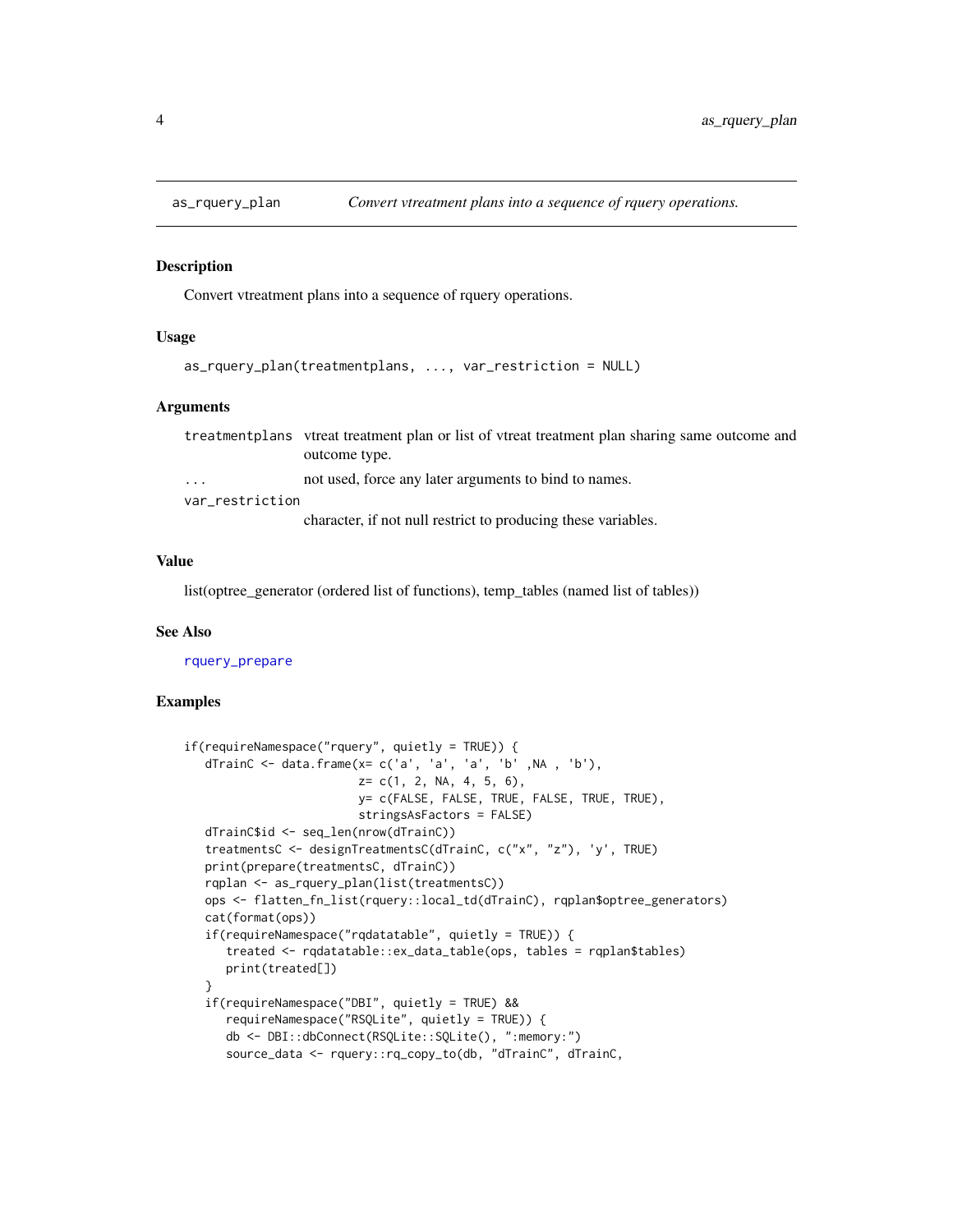```
overwrite = TRUE, temporary = TRUE)
   rest <- rquery_prepare(db, rqplan, source_data, "dTreatedC",
                               extrac{ols = "id")}resd <- DBI::dbReadTable(db, rest$table_name)
   print(resd)
   rquery::rq_remove_table(db, source_data$table_name)
   rquery::rq_remove_table(db, rest$table_name)
   DBI::dbDisconnect(db)
}
```

```
BinomialOutcomeTreatment
```
*Stateful object for designing and applying binomial outcome treatments.*

#### Description

}

Hold settings and results for binomial classification data preparation.

#### Usage

```
BinomialOutcomeTreatment(
  ...,
 var_list,
```

```
outcome_name,
outcome_target = TRUE,
cols_to_copy = NULL,
params = NULL,
imputation_map = NULL
```
#### Arguments

 $\lambda$ 

| $\cdots$       | not used, force arguments to be specified by name.                                                                                                                                                                    |
|----------------|-----------------------------------------------------------------------------------------------------------------------------------------------------------------------------------------------------------------------|
| var_list       | Names of columns to treat (effective variables).                                                                                                                                                                      |
| outcome_name   | Name of column holding outcome variable. dframe[[outcomename]] must be<br>only finite and non-missing values.                                                                                                         |
|                | outcome_target Value/level of outcome to be considered "success", and there must be a cut such<br>that dframe [[outcomename]]==outcometarget at least twice and dframe [[outcomename]]!=outcometar<br>at least twice. |
| cols_to_copy   | list of extra columns to copy.                                                                                                                                                                                        |
| params         | parameters list from classification_parameters                                                                                                                                                                        |
| imputation_map | map from column names to functions of signature f(values: numeric, weights:<br>numeric), simple missing value imputers.                                                                                               |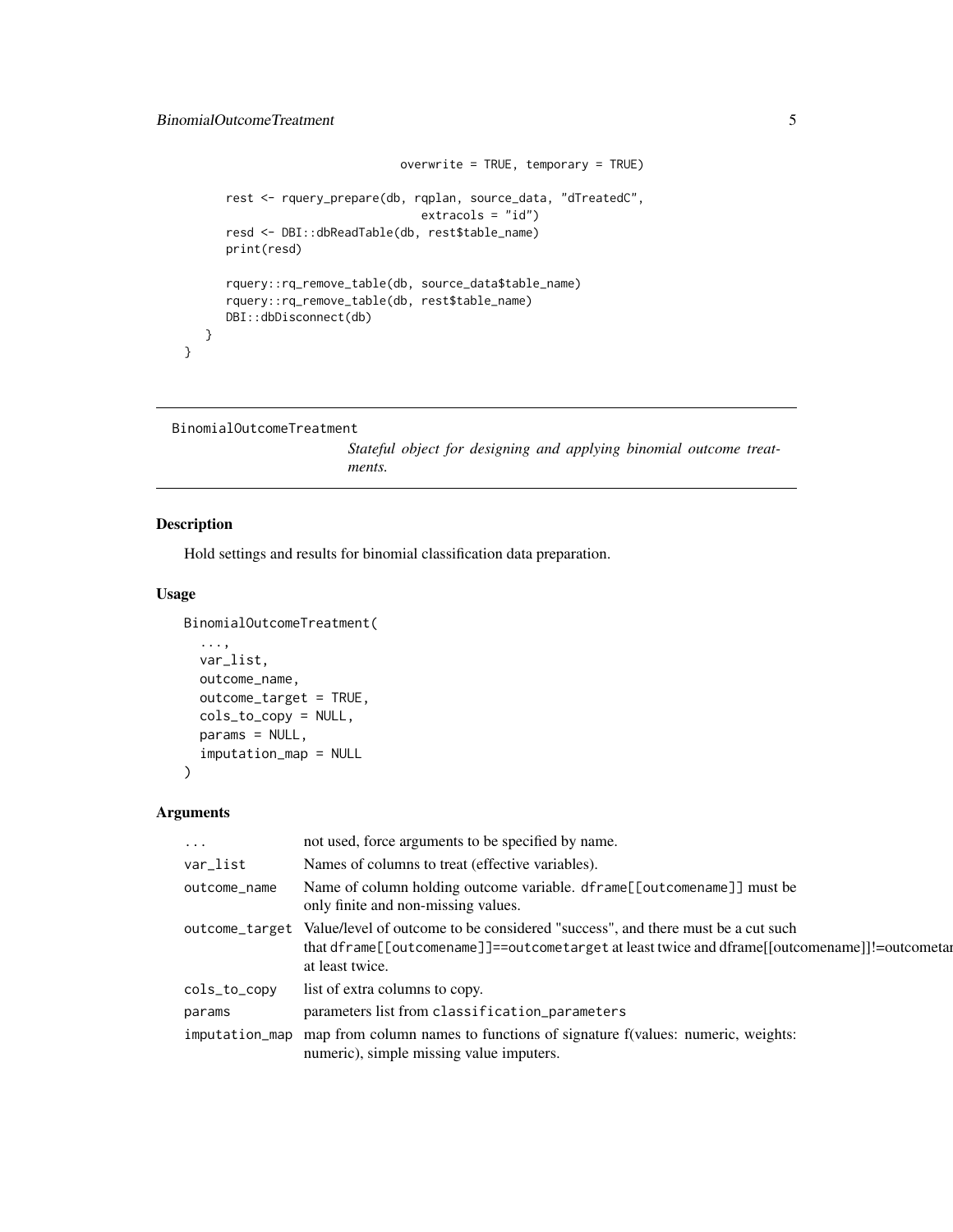#### <span id="page-5-0"></span>Details

Please see [https://github.com/WinVector/vtreat/blob/main/Examples/fit\\_transform/fi](https://github.com/WinVector/vtreat/blob/main/Examples/fit_transform/fit_transform_api.md)t\_ [transform\\_api.md](https://github.com/WinVector/vtreat/blob/main/Examples/fit_transform/fit_transform_api.md), [mkCrossFrameCExperiment](#page-25-1), [designTreatmentsC](#page-8-1), and [prepare.treatmentplan](#page-43-1) for details.

buildEvalSets *Build set carve-up for out-of sample evaluation.*

# Description

Return a carve-up of seq\_len(nRows). Very useful for any sort of nested model situation (such as data prep, stacking, or super-learning).

#### Usage

```
buildEvalSets(
  nRows,
  ...,
  dframe = NULL,
  y = NULL,splitFunction = NULL,
  nSplits = 3
)
```
#### Arguments

| nRows         | scalar, $>=1$ number of rows to sample from.                                                             |
|---------------|----------------------------------------------------------------------------------------------------------|
| $\cdots$      | no additional arguments, declared to forced named binding of later arguments.                            |
| dframe        | (optional) original data frame, passed to user split Function.                                           |
| y             | (optional) numeric vector, outcome variable (possibly to stratify on), passed to<br>user split Function. |
| splitFunction | (optional) function taking arguments nSplits, nRows, dframe, and y; returning a<br>user desired split.   |
| nSplits       | integer, target number of splits.                                                                        |

#### Details

Also sets attribute "splitmethod" on return value that describes how the split was performed. attr(returnValue,'splitmethod') is one of: 'notsplit' (data was not split; corner cases like single row data sets), 'oneway' (leave one out holdout), 'kwaycross' (a simple partition), 'userfunction' (user supplied function was actually used), or a user specified attribute. Any user desired properties (such as stratification on y, or preservation of groups designated by original data row numbers) may not apply unless you see that 'userfunction' has been used.

The intent is the user splitFunction only needs to handle "easy cases" and maintain user invariants. If the user splitFunction returns NULL, throws, or returns an unacceptable carve-up then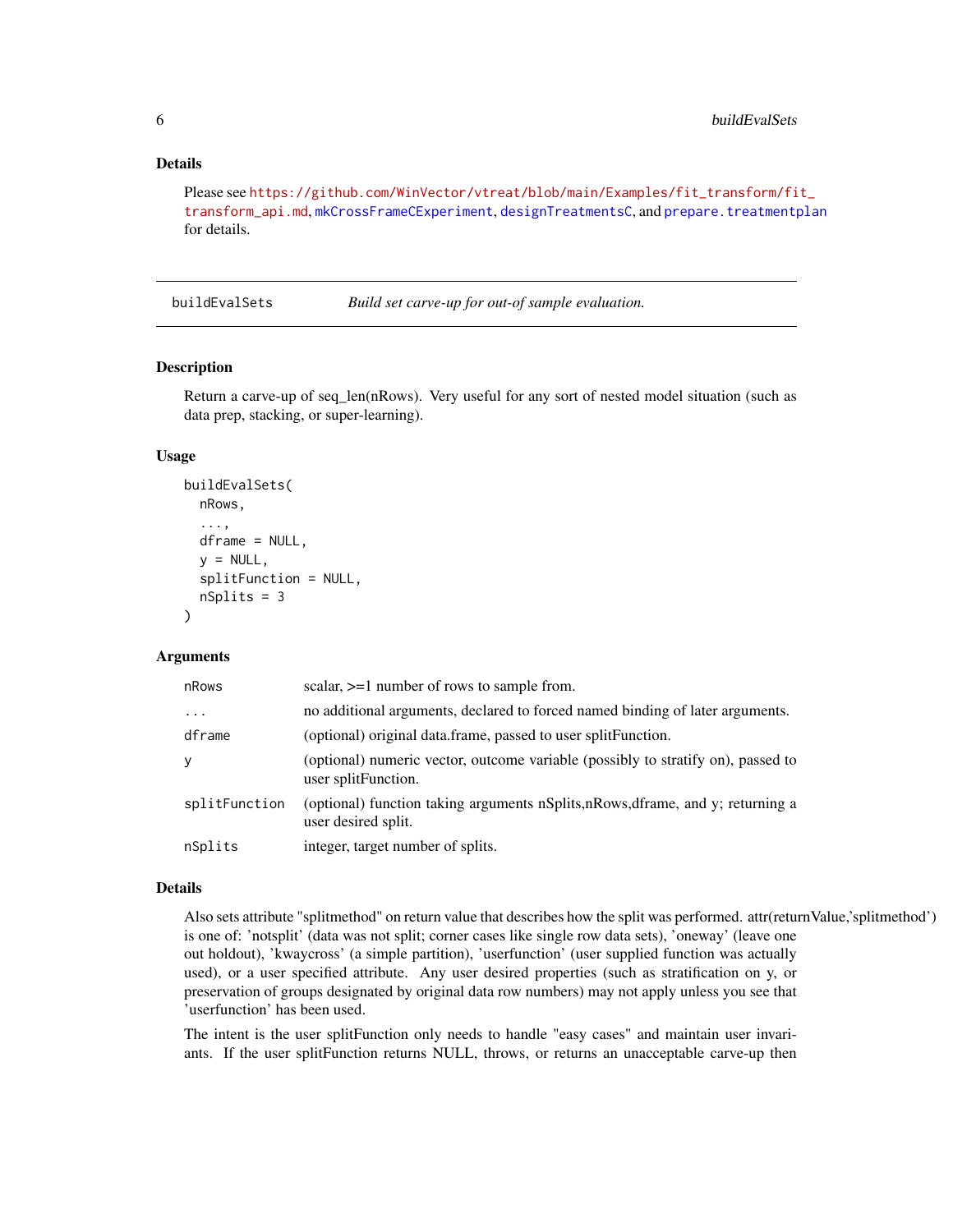#### <span id="page-6-0"></span>buildEvalSets 7

vtreat::buildEvalSets returns its own eval set plan. The signature of splitFunction should be split-Function(nRows,nSplits,dframe,y) where nSplits is the number of pieces we want in the carve-up, nRows is the number of rows to split, dframe is the original dataframe (useful for any group control variables), and y is a numeric vector representing outcome (useful for outcome stratification).

Note that buildEvalSets may not always return a partition (such as one row dataframes), or if the user split function chooses to make rows eligible for application a different number of times.

#### Value

list of lists where the app portion of the sub-lists is a disjoint carve-up of seq\_len(nRows) and each list as a train portion disjoint from app.

#### See Also

[kWayCrossValidation](#page-21-1), [kWayStratifiedY](#page-21-2), and [makekWayCrossValidationGroupedByColumn](#page-25-2)

#### Examples

```
# use
buildEvalSets(200)
# longer example
# helper fns
# fit models using experiment plan to estimate out of sample behavior
fitModelAndApply <- function(trainData,applicaitonData) {
  model <- lm(y~x,data=trainData)
  predict(model,newdata=applicaitonData)
}
simulateOutOfSampleTrainEval <- function(d,fitApplyFn) {
  eSets <- buildEvalSets(nrow(d))
  evals <- lapply(eSets,
     function(ei) { fitApplyFn(d[ei$train,],d[ei$app,]) })
   pred <- numeric(nrow(d))
   for(eii in seq_len(length(eSets))) {
     pred[eSets[[eii]]$app] <- evals[[eii]]
   }
   pred
}
# run the experiment
set.seed(2352356)
# example data
d <- data.frame(x=rnorm(5),y=rnorm(5),
       outOfSampleEst=NA,inSampleEst=NA)
# fit model on all data
d$inSampleEst <- fitModelAndApply(d,d)
# compute in-sample R^2 (above zero, falsely shows a
# relation until we adjust for degrees of freedom)
1-sum((d$y-d$inSampleEst)^2)/sum((d$y-mean(d$y))^2)
```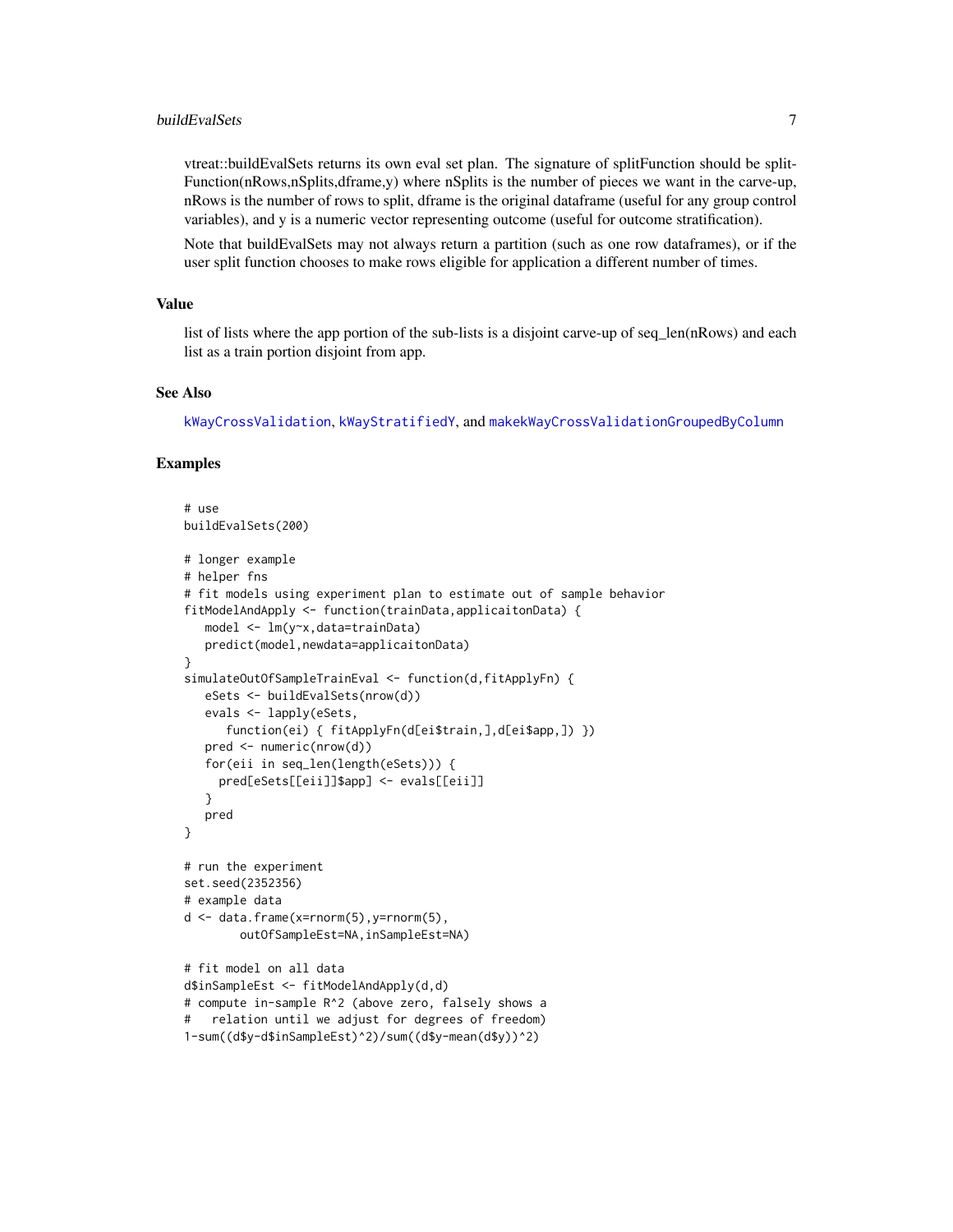```
d$outOfSampleEst <- simulateOutOfSampleTrainEval(d,fitModelAndApply)
# compute out-sample R^2 (not positive,
# evidence of no relation)
1-sum((d$y-d$outOfSampleEst)^2)/sum((d$y-mean(d$y))^2)
```
center\_scale *Center and scale a set of variables.*

### Description

Center and scale a set of variables. Other columns are passed through.

#### Usage

```
center_scale(d, center, scale)
```
#### Arguments

| d      | data frame to work with             |
|--------|-------------------------------------|
| center | named vector of variables to center |
| scale  | named vector of variables to scale  |

#### Value

d with centered and scaled columns altered

#### Examples

```
d \le - data.frame(x = 1:5,
               y = c('a', 'a', 'b', 'b', 'b'))vars_to_transform = "x"
t <- base::scale(as.matrix(d[, vars_to_transform, drop = FALSE]),
                 center = TRUE, scale = TRUE)
t
centering <- attr(t, "scaled:center")
scaling <- attr(t, "scaled:scale")
center_scale(d, center = centering, scale = scaling)
```
<span id="page-7-0"></span>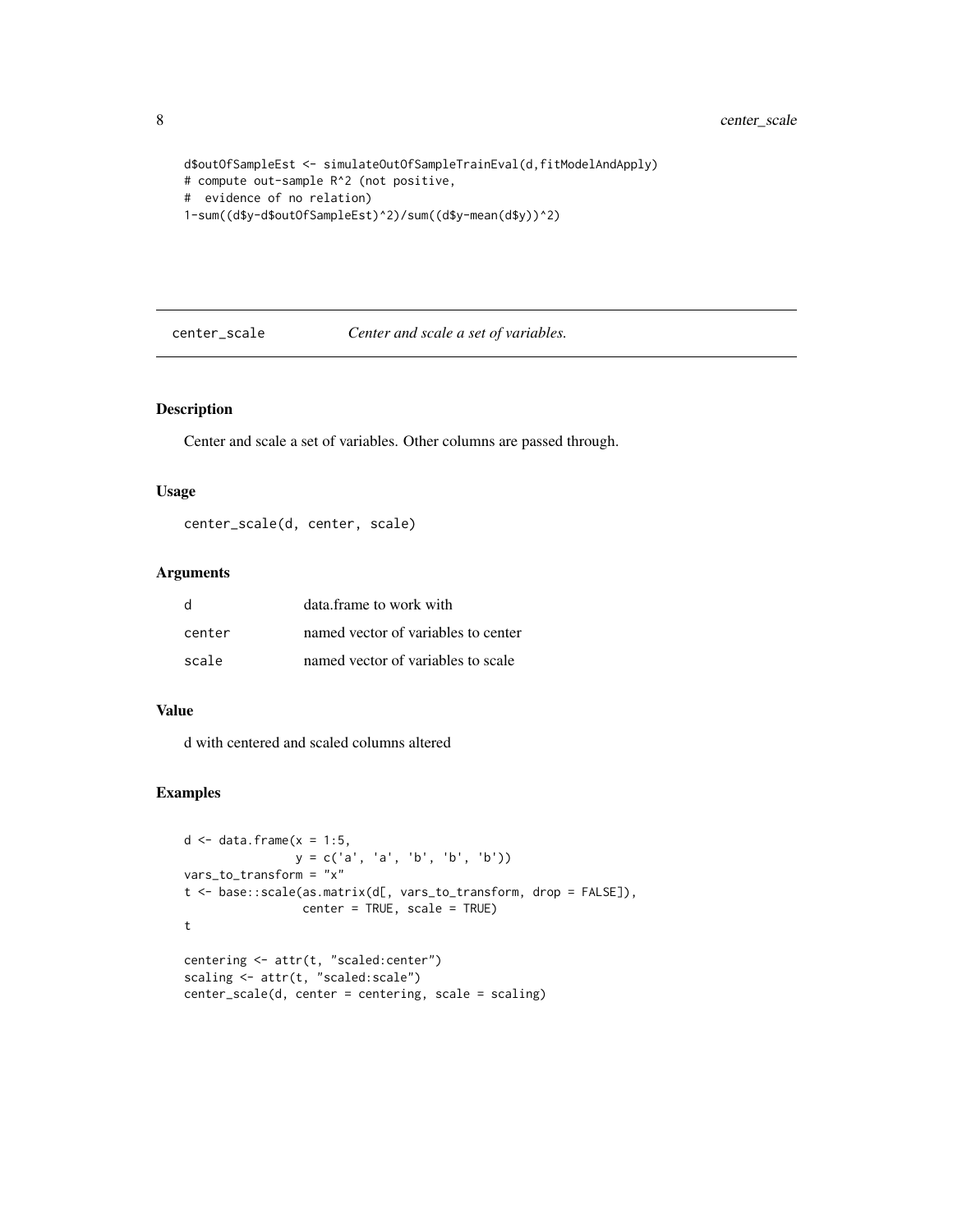<span id="page-8-0"></span>classification\_parameters

*vtreat classification parameters.*

#### Description

A list of settings and values for vtreat binomial classification fitting. Please see [https://github.](https://github.com/WinVector/vtreat/blob/main/Examples/fit_transform/fit_transform_api.md) [com/WinVector/vtreat/blob/main/Examples/fit\\_transform/fit\\_transform\\_api.md](https://github.com/WinVector/vtreat/blob/main/Examples/fit_transform/fit_transform_api.md), [mkCrossFrameCExperiment](#page-25-1), [designTreatmentsC](#page-8-1), and [prepare.treatmentplan](#page-43-1) for details.

#### Usage

classification\_parameters(user\_params = NULL)

#### Arguments

user\_params list of user overrides.

#### Value

filled out parameter list

<span id="page-8-1"></span>designTreatmentsC *Build all treatments for a data frame to predict a categorical outcome.*

#### Description

Function to design variable treatments for binary prediction of a categorical outcome. Data frame is assumed to have only atomic columns except for dates (which are converted to numeric). Note: re-encoding high cardinality categorical variables can introduce undesirable nested model bias, for such data consider using [mkCrossFrameCExperiment](#page-25-1).

#### Usage

```
designTreatmentsC(
  dframe,
  varlist,
  outcomename,
  outcometarget = TRUE,
  ...,
 weights = c(),
 minFraction = 0.02,
  smFactor = 0,rareCount = 0,
  rareSig = NULL,
```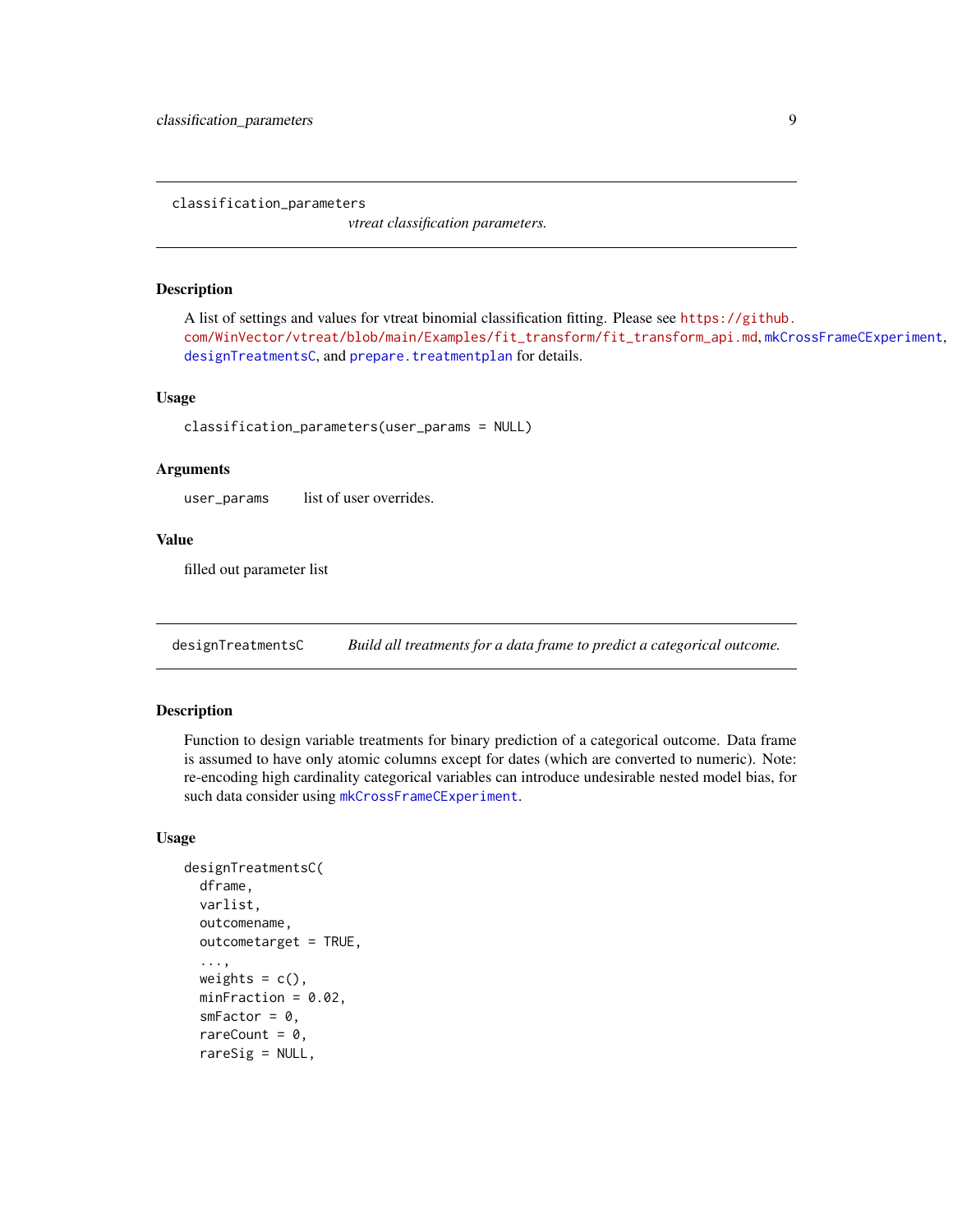```
collarProb = 0,
 codeRestriction = NULL,
 customCoders = NULL,
 splitFunction = NULL,
 ncross = 3,forceSplit = FALSE,
 catScaling = TRUE,
 verbose = TRUE,
 parallelCluster = NULL,
 use_parallel = TRUE,
 missingness_imputation = NULL,
 imputation_map = NULL
)
```

| dframe          | Data frame to learn treatments from (training data), must have at least 1 row.                                                                                                                                 |
|-----------------|----------------------------------------------------------------------------------------------------------------------------------------------------------------------------------------------------------------|
| varlist         | Names of columns to treat (effective variables).                                                                                                                                                               |
| outcomename     | Name of column holding outcome variable. dframe[[outcomename]] must be<br>only finite non-missing values.                                                                                                      |
| outcometarget   | Value/level of outcome to be considered "success", and there must be a cut such<br>that dframe [[outcomename]] = = outcometarget at least twice and dframe [[outcomename]]! = outcometarget<br>at least twice. |
| $\cdots$        | no additional arguments, declared to forced named binding of later arguments                                                                                                                                   |
| weights         | optional training weights for each row                                                                                                                                                                         |
| minFraction     | optional minimum frequency a categorical level must have to be converted to an<br>indicator column.                                                                                                            |
| smFactor        | optional smoothing factor for impact coding models.                                                                                                                                                            |
| rareCount       | optional integer, allow levels with this count or below to be pooled into a shared<br>rare-level. Defaults to 0 or off.                                                                                        |
| rareSig         | optional numeric, suppress levels from pooling at this significance value greater.<br>Defaults to NULL or off.                                                                                                 |
| collarProb      | what fraction of the data (pseudo-probability) to collar data at if doCollar is set<br>during prepare.treatmentplan.                                                                                           |
| codeRestriction |                                                                                                                                                                                                                |
|                 | what types of variables to produce (character array of level codes, NULL means<br>no restriction).                                                                                                             |
| customCoders    | map from code names to custom categorical variable encoding functions (please<br>see https://github.com/WinVector/vtreat/blob/main/extras/CustomLevelCoders.<br>md).                                           |
| splitFunction   | (optional) see vtreat::buildEvalSets.                                                                                                                                                                          |
| ncross          | optional scalar $>=$ 2 number of cross validation splits use in rescoring complex<br>variables.                                                                                                                |
| forceSplit      | logical, if TRUE force cross-validated significance calculations on all variables.                                                                                                                             |
|                 |                                                                                                                                                                                                                |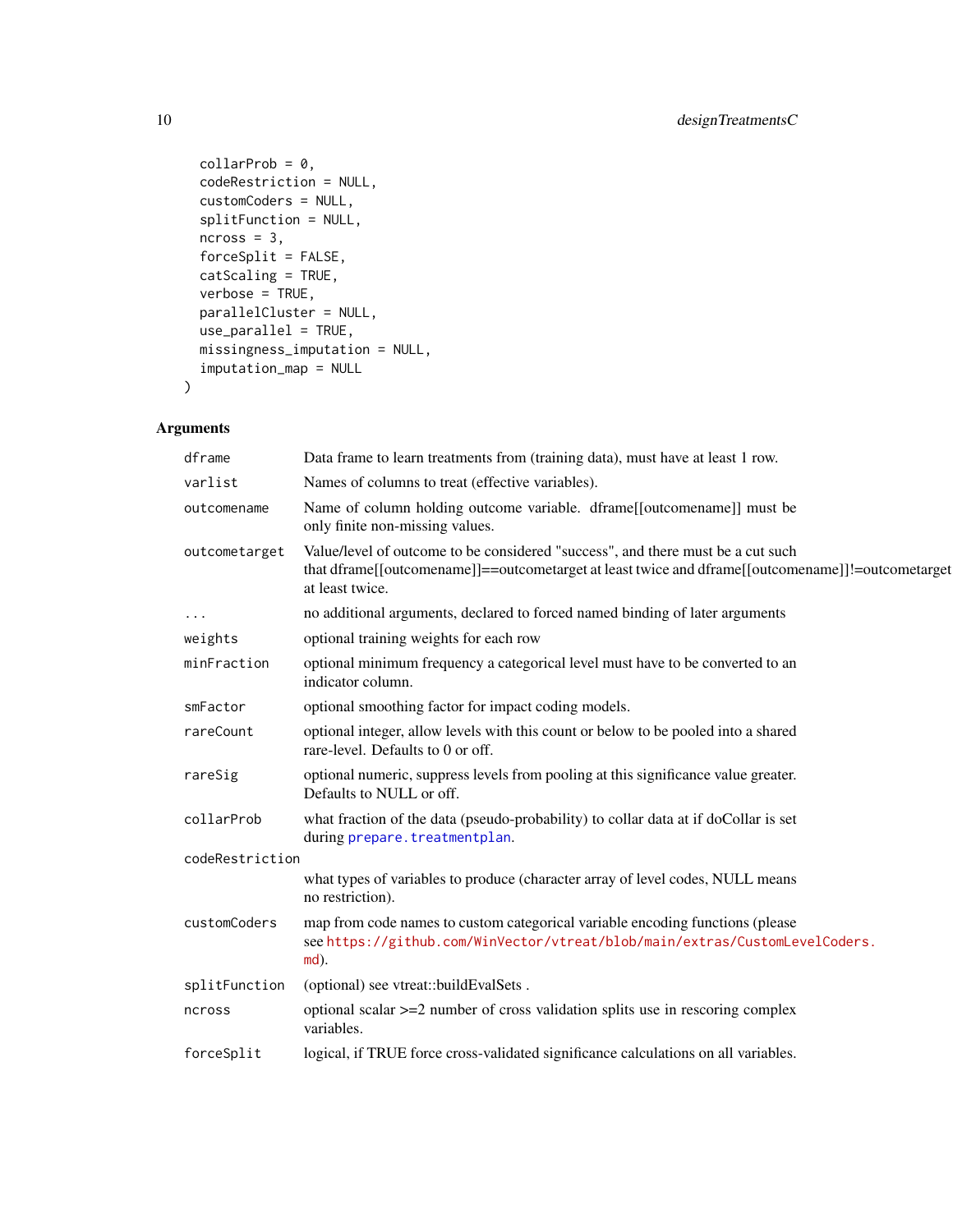#### <span id="page-10-0"></span>designTreatmentsC 11

| catScaling             | optional, if TRUE use glm() linkspace, if FALSE use lm() for scaling.                                                                  |  |
|------------------------|----------------------------------------------------------------------------------------------------------------------------------------|--|
| verbose                | if TRUE print progress.                                                                                                                |  |
| parallelCluster        |                                                                                                                                        |  |
|                        | (optional) a cluster object created by package parallel or package snow.                                                               |  |
| use_parallel           | logical, if TRUE use parallel methods (when parallel cluster is set).                                                                  |  |
| missingness_imputation |                                                                                                                                        |  |
|                        | function of signature f(values: numeric, weights: numeric), simple missing<br>value imputer.                                           |  |
|                        | imputation_map map from column names to functions of signature f(values: numeric, weights:<br>numeric), simple missing value imputers. |  |

#### Details

The main fields are mostly vectors with names (all with the same names in the same order):

- vars : (character array without names) names of variables (in same order as names on the other diagnostic vectors) - varMoves : logical TRUE if the variable varied during hold out scoring, only variables that move will be in the treated frame - #' - sig : an estimate significance of effect

See the vtreat vignette for a bit more detail and a worked example.

Columns that do not vary are not passed through.

Note: re-encoding high cardinality on training data can introduce nested model bias, consider using mkCrossFrameCExperiment instead.

#### Value

treatment plan (for use with prepare)

#### See Also

[prepare.treatmentplan](#page-43-1), [designTreatmentsN](#page-11-1), [designTreatmentsZ](#page-13-1), [mkCrossFrameCExperiment](#page-25-1)

#### Examples

```
dTrainC <- data.frame(x=c('a','a','a','b','b','b'),
  z=c(1,2,3,4,5,6),
  y=c(FALSE,FALSE,TRUE,FALSE,TRUE,TRUE))
dTestC <- data.frame(x=c('a','b','c',NA),
  z=c(10,20,30,NA))
treatmentsC <- designTreatmentsC(dTrainC,colnames(dTrainC),'y',TRUE)
dTestCTreated <- prepare(treatmentsC,dTestC,pruneSig=0.99)
```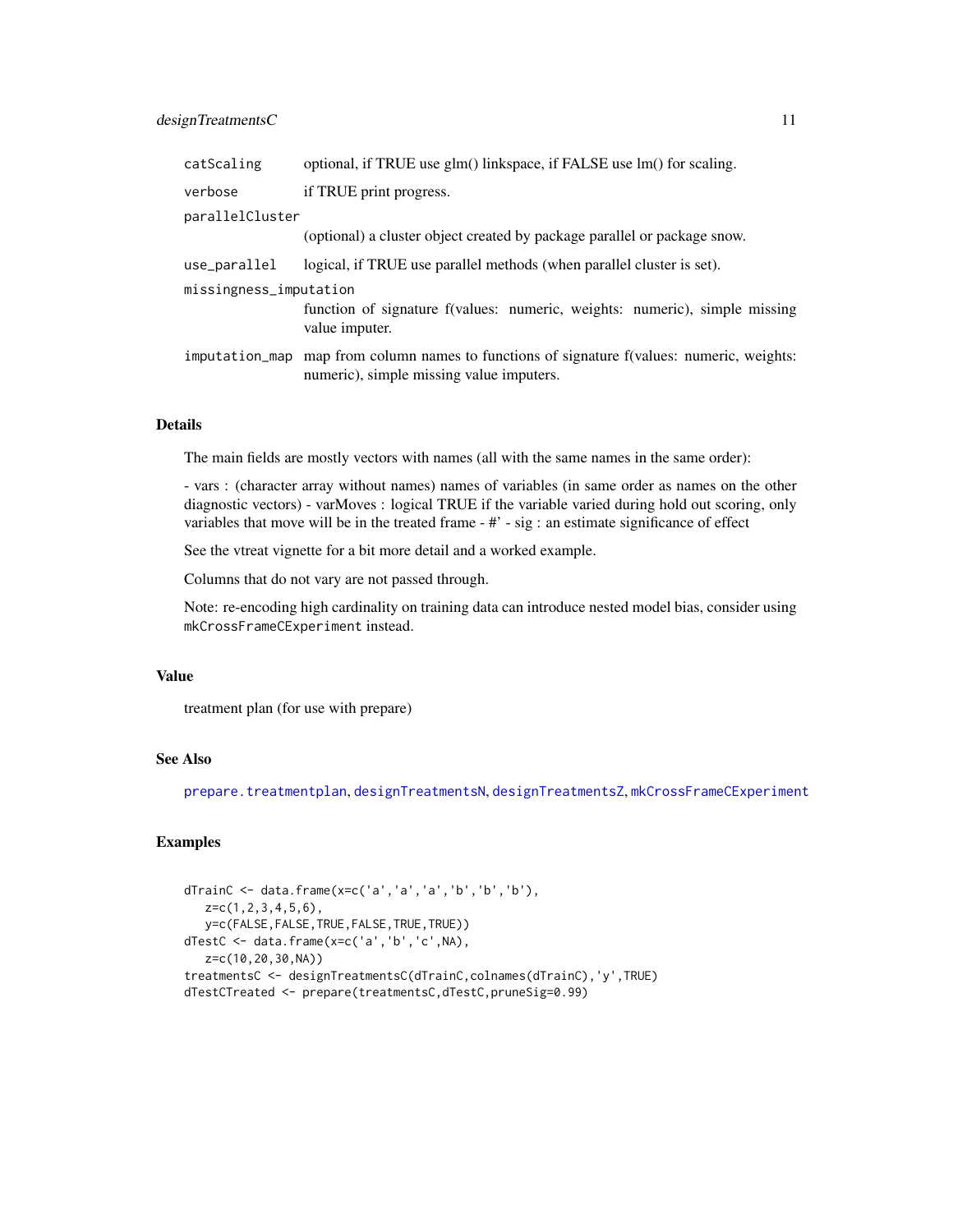<span id="page-11-1"></span><span id="page-11-0"></span>

# Description

Function to design variable treatments for binary prediction of a numeric outcome. Data frame is assumed to have only atomic columns except for dates (which are converted to numeric). Note: each column is processed independently of all others. Note: re-encoding high cardinality on training data categorical variables can introduce undesirable nested model bias, for such data consider using [mkCrossFrameNExperiment](#page-31-1).

# Usage

```
designTreatmentsN(
  dframe,
  varlist,
 outcomename,
  ...,
 weights = c(),
 minFraction = 0.02,
  smFactor = 0,
  rareCount = 0,
  rareSig = NULL,
  collarProb = 0,
  codeRestriction = NULL,
  customCoders = NULL,
  splitFunction = NULL,
  ncross = 3,
  forceSplit = FALSE,
  verbose = TRUE,
  parallelCluster = NULL,
  use_parallel = TRUE,
 missingness_imputation = NULL,
  imputation_map = NULL
)
```

| dframe                  | Data frame to learn treatments from (training data), must have at least 1 row.                                                                                                                                                               |
|-------------------------|----------------------------------------------------------------------------------------------------------------------------------------------------------------------------------------------------------------------------------------------|
| varlist                 | Names of columns to treat (effective variables).                                                                                                                                                                                             |
| outcomename             | Name of column holding outcome variable. dframe [[outcomename]] must be<br>only finite non-missing values and there must be a cut such that dframe [[outcomename]]<br>is both above the cut at least twice and below the cut at least twice. |
| $\cdot$ $\cdot$ $\cdot$ | no additional arguments, declared to forced named binding of later arguments                                                                                                                                                                 |
| weights                 | optional training weights for each row                                                                                                                                                                                                       |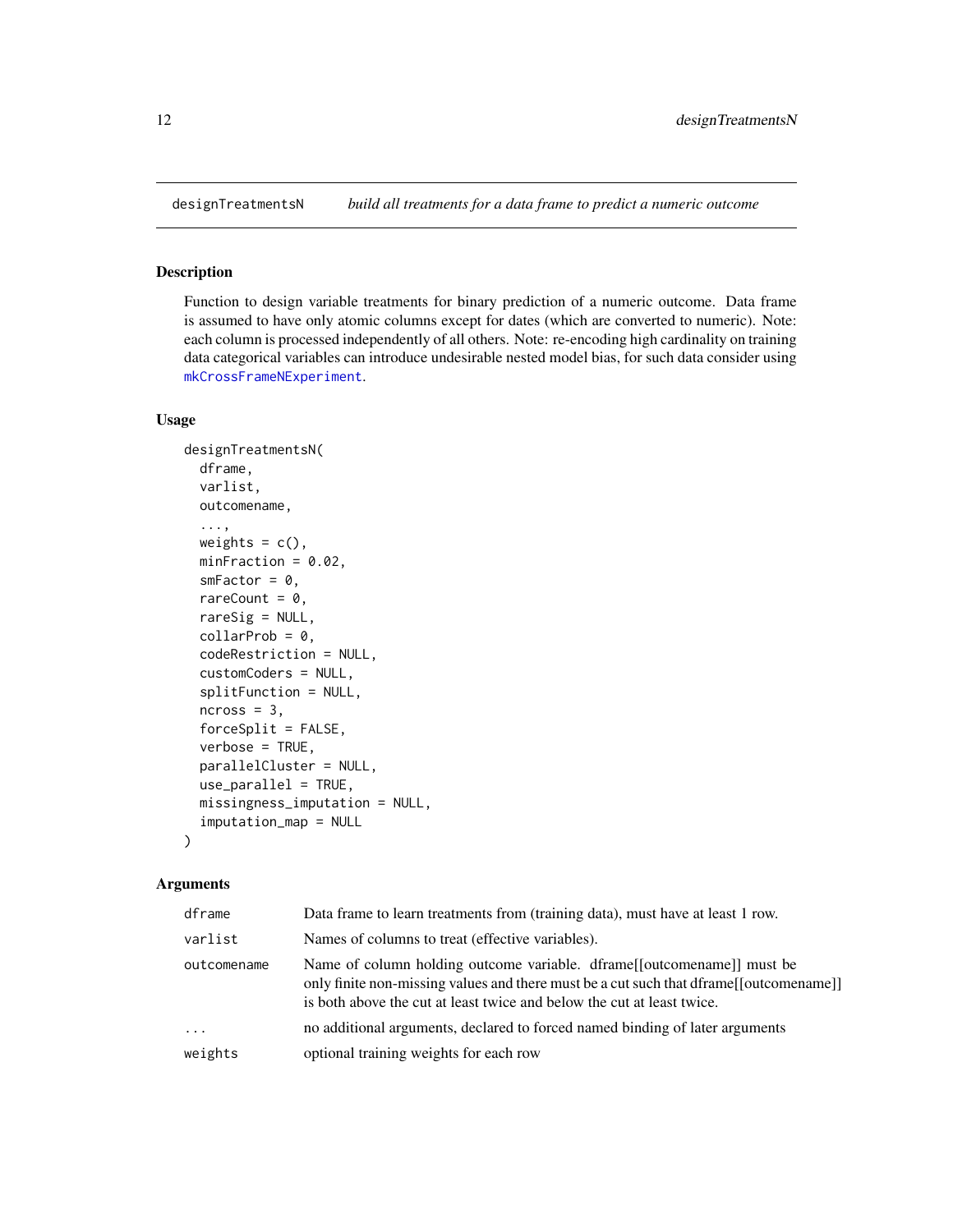<span id="page-12-0"></span>

| minFraction            | optional minimum frequency a categorical level must have to be converted to an<br>indicator column.                                                                     |
|------------------------|-------------------------------------------------------------------------------------------------------------------------------------------------------------------------|
| smFactor               | optional smoothing factor for impact coding models.                                                                                                                     |
| rareCount              | optional integer, allow levels with this count or below to be pooled into a shared<br>rare-level. Defaults to 0 or off.                                                 |
| rareSig                | optional numeric, suppress levels from pooling at this significance value greater.<br>Defaults to NULL or off.                                                          |
| collarProb             | what fraction of the data (pseudo-probability) to collar data at if doCollar is set<br>during prepare.treatmentplan.                                                    |
| codeRestriction        |                                                                                                                                                                         |
|                        | what types of variables to produce (character array of level codes, NULL means<br>no restriction).                                                                      |
| customCoders           | map from code names to custom categorical variable encoding functions (please<br>see https://github.com/WinVector/vtreat/blob/main/extras/CustomLevelCoders.<br>$md$ ). |
| splitFunction          | (optional) see vtreat::buildEvalSets.                                                                                                                                   |
| ncross                 | optional scalar $>=$ 2 number of cross validation splits use in rescoring complex<br>variables.                                                                         |
| forceSplit             | logical, if TRUE force cross-validated significance calculations on all variables.                                                                                      |
| verbose                | if TRUE print progress.                                                                                                                                                 |
| parallelCluster        |                                                                                                                                                                         |
|                        | (optional) a cluster object created by package parallel or package snow.                                                                                                |
| use_parallel           | logical, if TRUE use parallel methods (when parallel cluster is set).                                                                                                   |
| missingness_imputation |                                                                                                                                                                         |
|                        | function of signature f(values: numeric, weights: numeric), simple missing<br>value imputer.                                                                            |
| imputation_map         | map from column names to functions of signature f(values: numeric, weights:<br>numeric), simple missing value imputers.                                                 |

#### Details

The main fields are mostly vectors with names (all with the same names in the same order):

- vars : (character array without names) names of variables (in same order as names on the other diagnostic vectors) - varMoves : logical TRUE if the variable varied during hold out scoring, only variables that move will be in the treated frame - sig : an estimate significance of effect

See the vtreat vignette for a bit more detail and a worked example.

Columns that do not vary are not passed through.

# Value

treatment plan (for use with prepare)

#### See Also

[prepare.treatmentplan](#page-43-1), [designTreatmentsC](#page-8-1), [designTreatmentsZ](#page-13-1), [mkCrossFrameNExperiment](#page-31-1)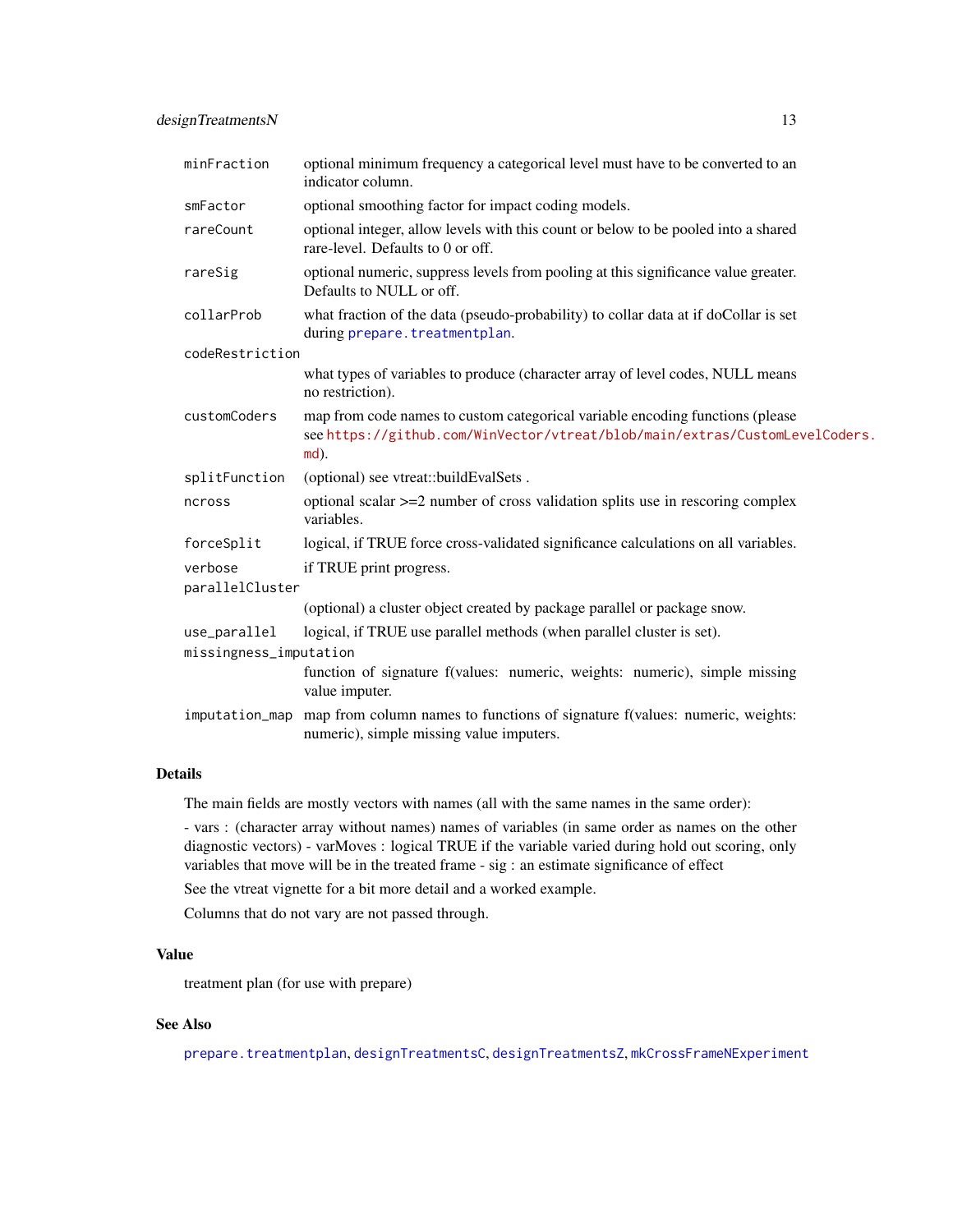## Examples

```
dTrainN <- data.frame(x=c('a','a','a','a','b','b','b'),
   z=c(1,2,3,4,5,6,7),y=c(0,0,0,1,0,1,1))
dTestN <- data.frame(x=c('a','b','c',NA),
   z=c(10,20,30,NA))
treatmentsN = designTreatmentsN(dTrainN,colnames(dTrainN),'y')
dTestNTreated <- prepare(treatmentsN,dTestN,pruneSig=0.99)
```
<span id="page-13-1"></span>designTreatmentsZ *Design variable treatments with no outcome variable.*

#### Description

Data frame is assumed to have only atomic columns except for dates (which are converted to numeric). Note: each column is processed independently of all others.

#### Usage

```
designTreatmentsZ(
  dframe,
 varlist,
  ...,
 minFraction = 0,weights = c(),
  rareCount = 0,collarProb = 0,
  codeRestriction = NULL,
  customCoders = NULL,
  verbose = TRUE,
 parallelCluster = NULL,
 use_parallel = TRUE,
 missingness_imputation = NULL,
  imputation_map = NULL
\lambda
```

| dframe      | Data frame to learn treatments from (training data), must have at least 1 row.                      |
|-------------|-----------------------------------------------------------------------------------------------------|
| varlist     | Names of columns to treat (effective variables).                                                    |
| $\cdots$    | no additional arguments, declared to forced named binding of later arguments                        |
| minFraction | optional minimum frequency a categorical level must have to be converted to an<br>indicator column. |
| weights     | optional training weights for each row                                                              |

<span id="page-13-0"></span>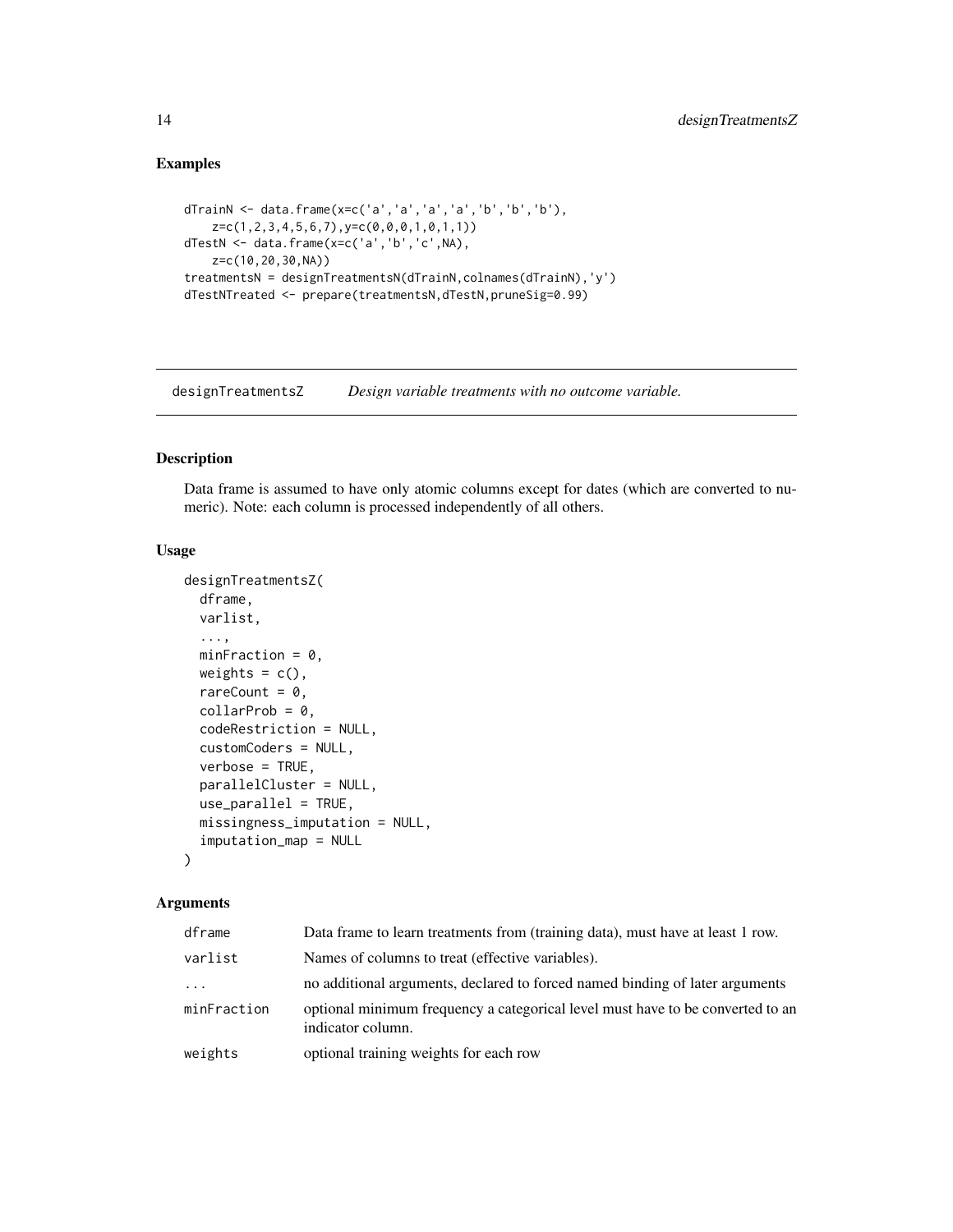<span id="page-14-0"></span>designTreatmentsZ 15

| rareCount              | optional integer, allow levels with this count or below to be pooled into a shared<br>rare-level. Defaults to 0 or off.                                                |  |
|------------------------|------------------------------------------------------------------------------------------------------------------------------------------------------------------------|--|
| collarProb             | what fraction of the data (pseudo-probability) to collar data at if do Collar is set<br>during prepare.treatmentplan.                                                  |  |
| codeRestriction        |                                                                                                                                                                        |  |
|                        | what types of variables to produce (character array of level codes, NULL means<br>no restriction).                                                                     |  |
| customCoders           | map from code names to custom categorical variable encoding functions (please<br>seehttps://github.com/WinVector/vtreat/blob/main/extras/CustomLevelCoders.<br>$md$ ). |  |
| verbose                | if TRUE print progress.                                                                                                                                                |  |
| parallelCluster        |                                                                                                                                                                        |  |
|                        | (optional) a cluster object created by package parallel or package snow.                                                                                               |  |
| use_parallel           | logical, if TRUE use parallel methods (if parallel cluster is set).                                                                                                    |  |
| missingness_imputation |                                                                                                                                                                        |  |
|                        | function of signature f(values: numeric, weights: numeric), simple missing<br>value imputer.                                                                           |  |
|                        | imputation_map map from column names to functions of signature f(values: numeric, weights:<br>numeric), simple missing value imputers.                                 |  |

#### Details

The main fields are mostly vectors with names (all with the same names in the same order):

- vars : (character array without names) names of variables (in same order as names on the other diagnostic vectors) - varMoves : logical TRUE if the variable varied during hold out scoring, only variables that move will be in the treated frame

See the vtreat vignette for a bit more detail and a worked example.

Columns that do not vary are not passed through.

#### Value

treatment plan (for use with prepare)

## See Also

[prepare.treatmentplan](#page-43-1), [designTreatmentsC](#page-8-1), [designTreatmentsN](#page-11-1)

# Examples

```
dTrainZ <- data.frame(x=c('a','a','a','a','b','b',NA,'e','e'),
    z=c(1,2,3,4,5,6,7,NA,9))
dTestZ <- data.frame(x=c('a','x','c',NA),
   z=c(10,20,30,NA))
treatmentsZ = designTreatmentsZ(dTrainZ, colnames(dTrainZ),
  rareCount=0)
dTrainZTreated <- prepare(treatmentsZ, dTrainZ)
```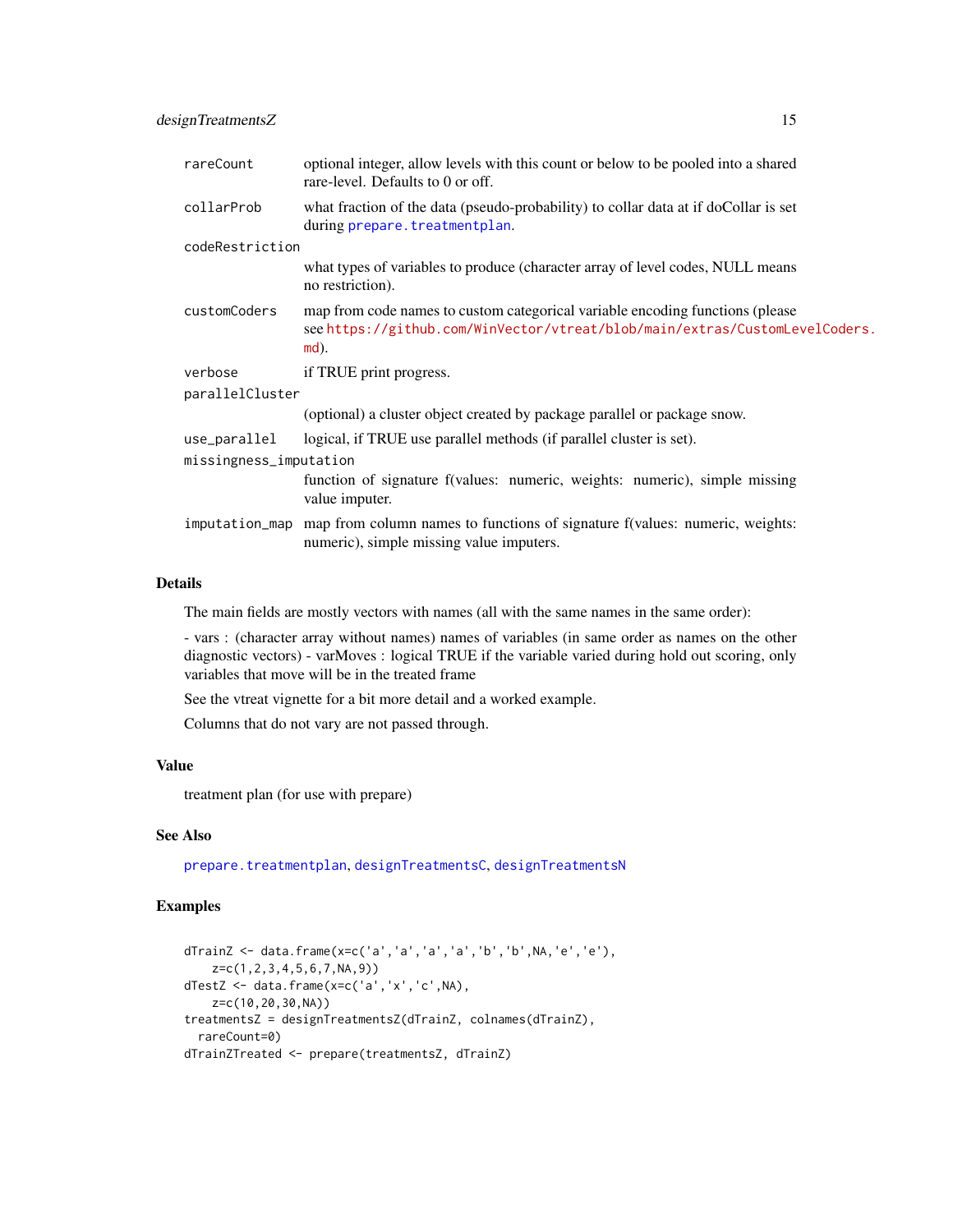<span id="page-15-0"></span>dTestZTreated <- prepare(treatmentsZ, dTestZ)

<span id="page-15-1"></span>design\_missingness\_treatment

*Design a simple treatment plan to indicate missingingness and perform simple imputation.*

#### Description

Design a simple treatment plan to indicate missingingness and perform simple imputation.

#### Usage

```
design_missingness_treatment(
 dframe,
  ...,
  varlist = colnames(dframe),
  invalid_mark = "_invalid_",
  drop_constant_columns = FALSE,
 missingness_imputation = NULL,
  imputation_map = NULL
\mathcal{L}
```
# Arguments

| dframe                 | data.frame to drive design.                                                                                          |  |
|------------------------|----------------------------------------------------------------------------------------------------------------------|--|
| $\cdots$               | not used, forces later arguments to bind by name.                                                                    |  |
| varlist                | character, names of columns to process.                                                                              |  |
| invalid_mark           | character, name to use for NA levels and novel levels.                                                               |  |
| drop_constant_columns  |                                                                                                                      |  |
|                        | logical, if TRUE drop columns that do not vary from the treatment plan.                                              |  |
| missingness_imputation |                                                                                                                      |  |
|                        | function of signature f(values: numeric), simple missing value imputer.                                              |  |
|                        | imputation_map map from column names to functions of signature f(values: numeric), simple<br>missing value imputers. |  |

## Value

simple treatment plan.

#### See Also

[prepare.simple\\_plan](#page-42-1)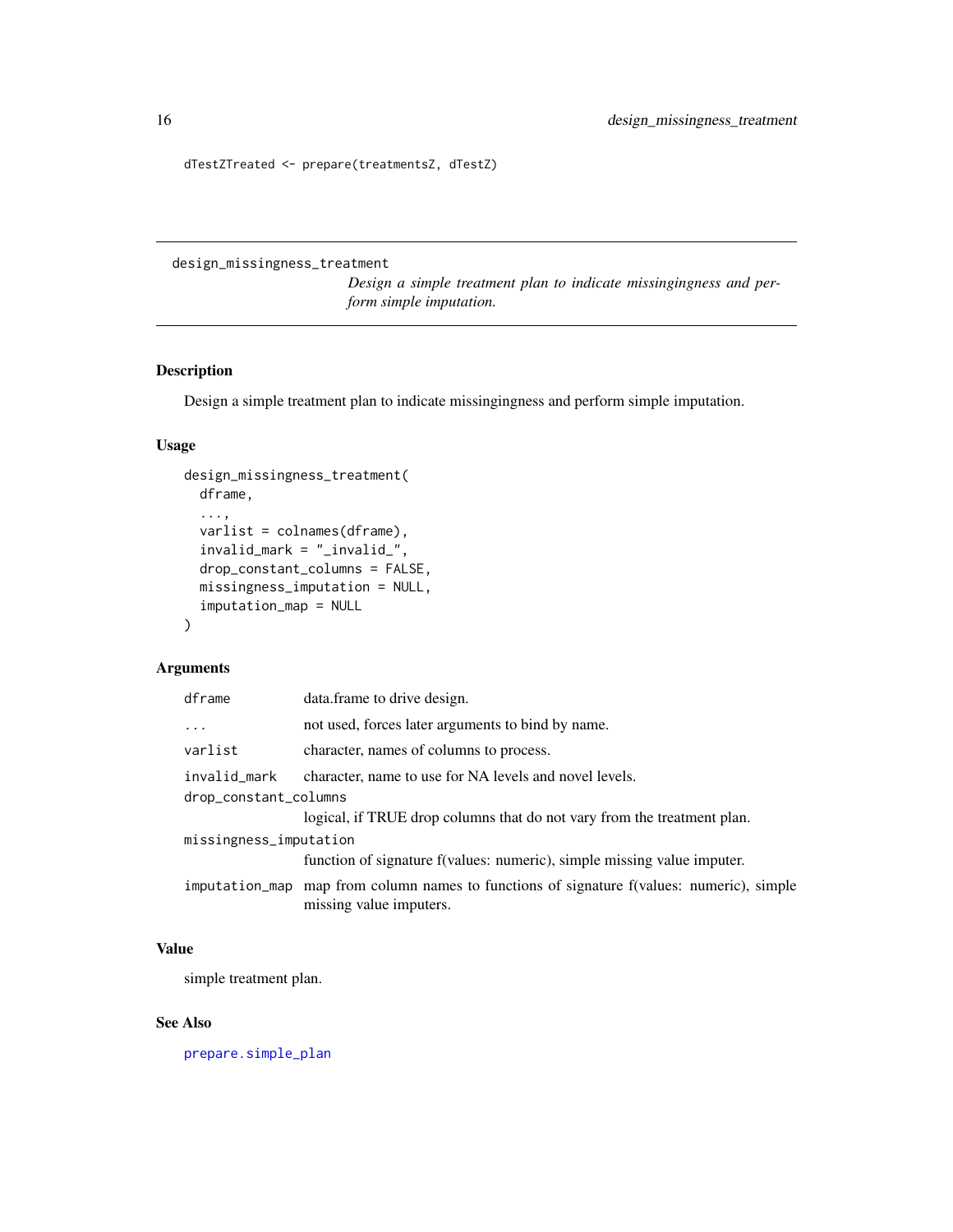# Examples

```
d <- wrapr::build_frame(
 "x1", "x2", "x3" |
  1, 4, '''A''NA , 5 , "B" |
 3 , 6 , NA )
plan <- design_missingness_treatment(d)
prepare(plan, d)
prepare(plan, data.frame(x1=NA, x2=NA, x3="E"))
```
# fit *Fit first arguemnt to data in second argument.*

# Description

Update the state of first argument to have learned or fit from second argument.

#### Usage

```
fit(vps, dframe, ..., weights = NULL, parallelCluster = NULL)
```
#### Arguments

| <b>VDS</b>      | vtreat pipe step, object specifying fit           |
|-----------------|---------------------------------------------------|
| dframe          | data.frame, data to fit from.                     |
| $\cdot$         | not used, forces later arguments to bind by name. |
| weights         | optional, per-dframe data weights.                |
| parallelCluster |                                                   |
|                 | optional, parallel cluster to run on.             |

#### Details

Note: input vps is not altered, fit is in returned value.

#### Value

new fit object

<span id="page-16-0"></span>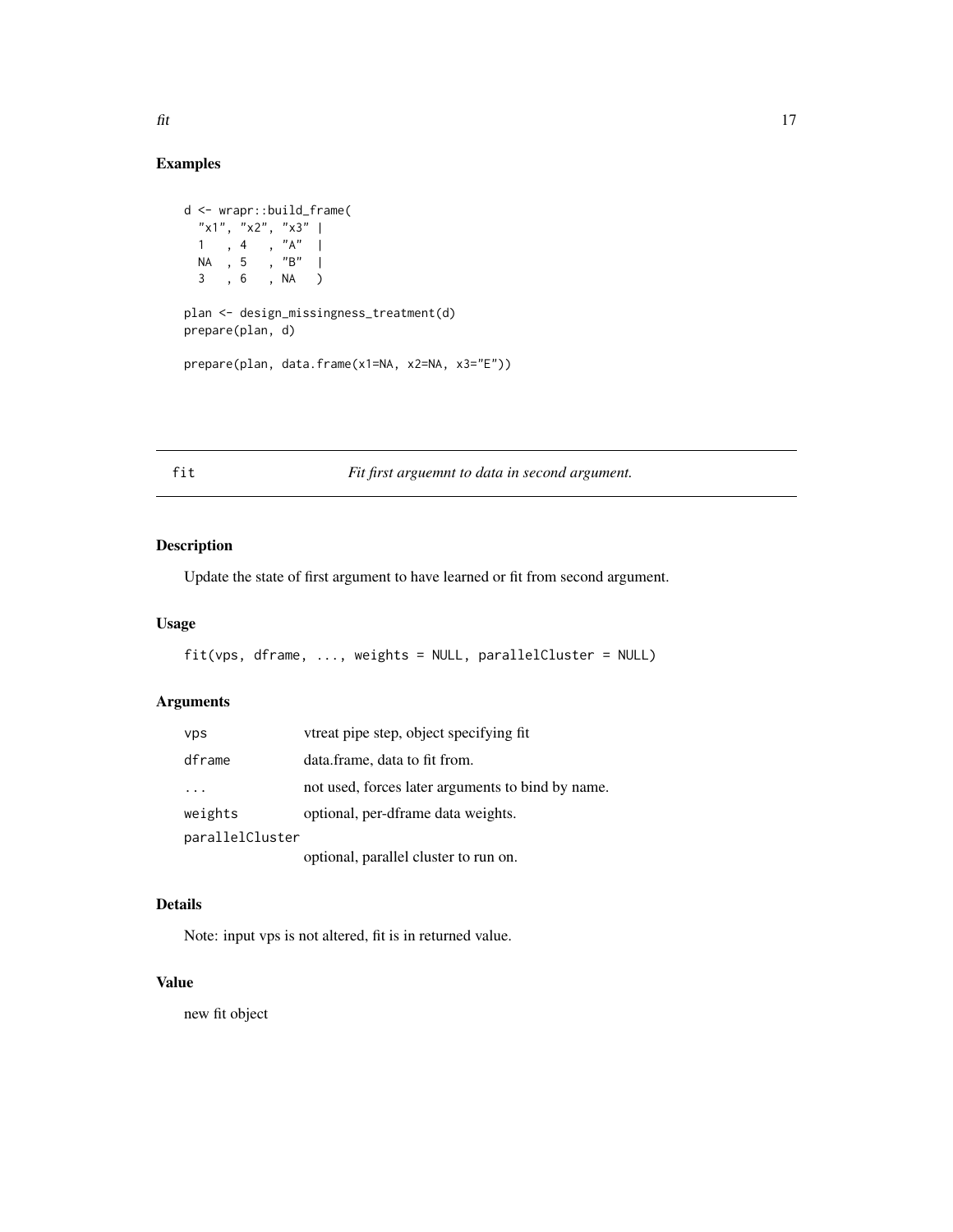<span id="page-17-0"></span>

#### Description

Update the state of first argument to have learned or fit from second argument, and compute a cross validated example of such a transform.

#### Usage

```
fit_prepare(vps, dframe, ..., weights = NULL, parallelCluster = NULL)
```
#### Arguments

| vps             | vtreat pipe step, object specifying fit.          |
|-----------------|---------------------------------------------------|
| dframe          | data.frame, data to fit from.                     |
|                 | not used, forces later arguments to bind by name. |
| weights         | optional, per-dframe data weights.                |
| parallelCluster |                                                   |
|                 | optional, parallel cluster to run on.             |

#### Details

Note: input vps is not altered, fit is in returned list.

#### Value

@return named list containing: treatments and cross\_frame

#### Description

Update the state of first argument to have learned or fit from second argument, and compute a cross validated example of such a transform.

#### Usage

fit\_transform(vps, dframe, ..., weights = NULL, parallelCluster = NULL)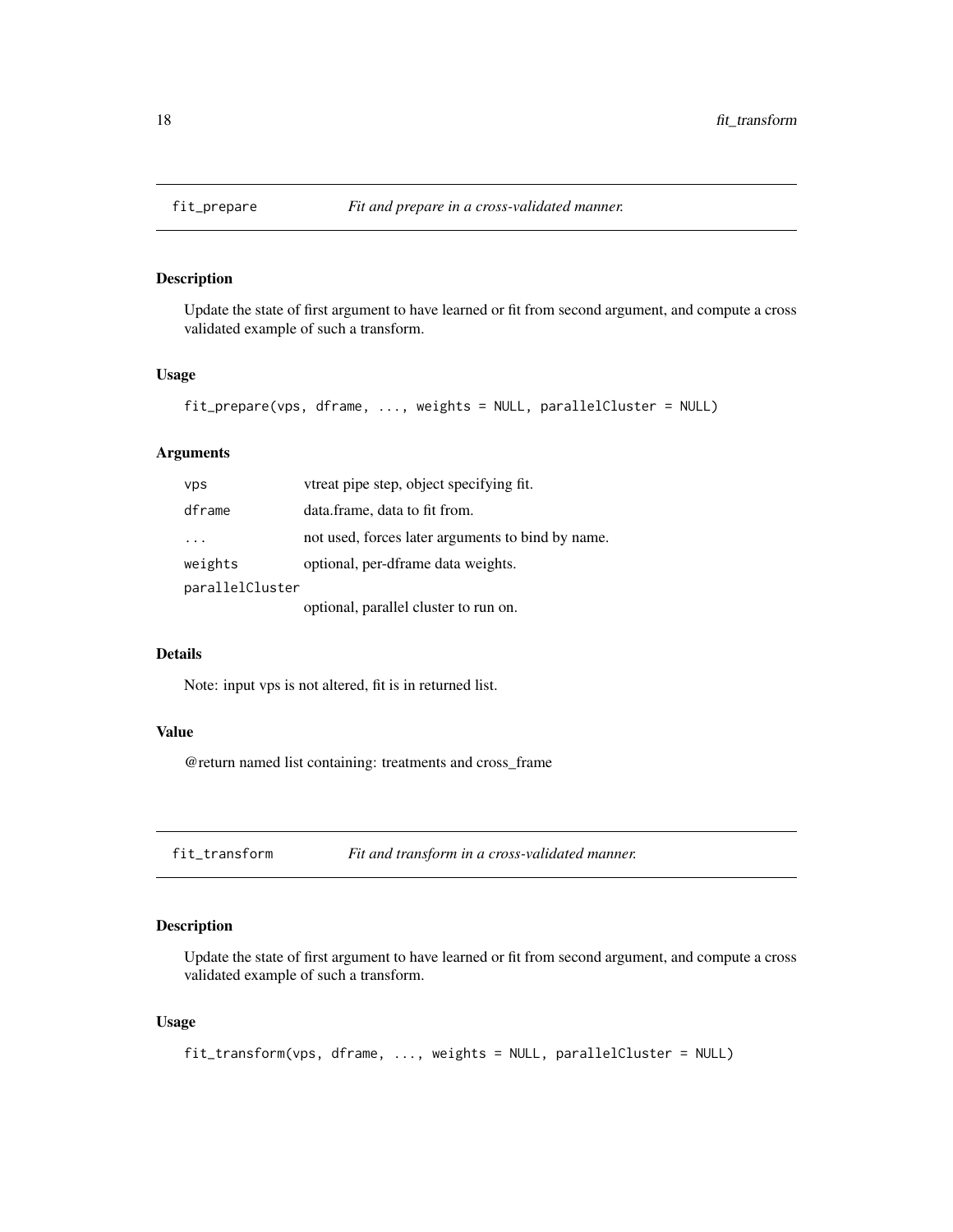# <span id="page-18-0"></span>format.vtreatment 19

# Arguments

| vps             | vtreat pipe step, object specifying fit.          |
|-----------------|---------------------------------------------------|
| dframe          | data.frame, data to fit from.                     |
|                 | not used, forces later arguments to bind by name. |
| weights         | optional, per-dframe data weights.                |
| parallelCluster |                                                   |
|                 | optional, parallel cluster to run on.             |

# Details

Note: input vps is not altered, fit is in returned list.

# Value

@return named list containing: treatments and cross\_frame

format.vtreatment *Display treatment plan.*

# Description

Display treatment plan.

# Usage

```
## S3 method for class 'vtreatment'
format(x, \ldots)
```

|          | treatment plan                                |
|----------|-----------------------------------------------|
| $\cdots$ | additional args (to match general signature). |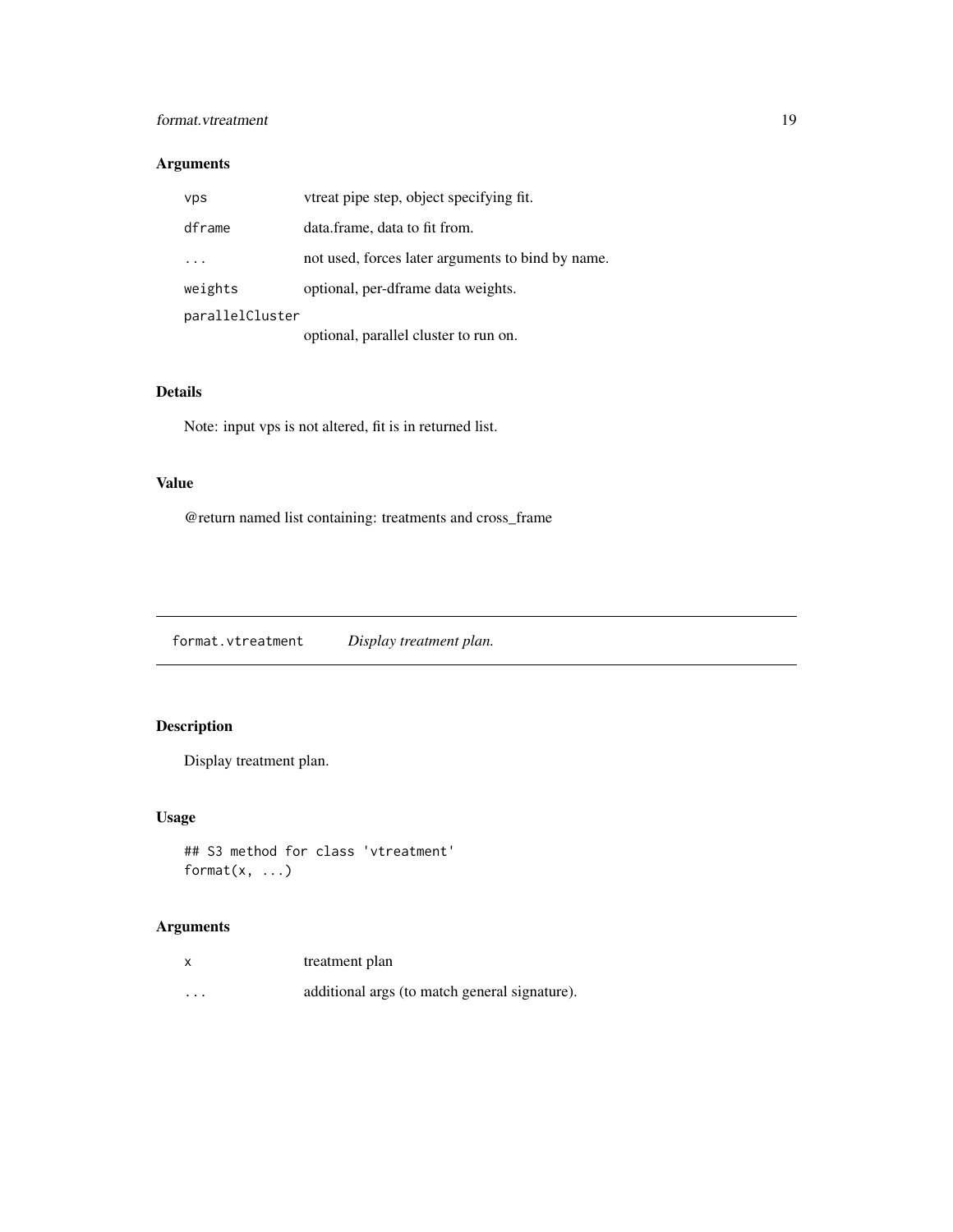<span id="page-19-0"></span>getSplitPlanAppLabels *read application labels off a split plan.*

# Description

read application labels off a split plan.

#### Usage

```
getSplitPlanAppLabels(nRow, plan)
```
# Arguments

| nRow | number of rows in original data.frame. |
|------|----------------------------------------|
| plan | split plan                             |

# Value

vector of labels

#### See Also

[kWayCrossValidation](#page-21-1), [kWayStratifiedY](#page-21-2), and [makekWayCrossValidationGroupedByColumn](#page-25-2)

#### Examples

```
plan <- kWayStratifiedY(3,2,NULL,NULL)
getSplitPlanAppLabels(3,plan)
```
get\_feature\_names *Return feasible feature names.*

#### Description

Return previously fit feature names.

#### Usage

get\_feature\_names(vps)

#### Arguments

vps vtreat pipe step, mutable object to read from.

#### Value

feature names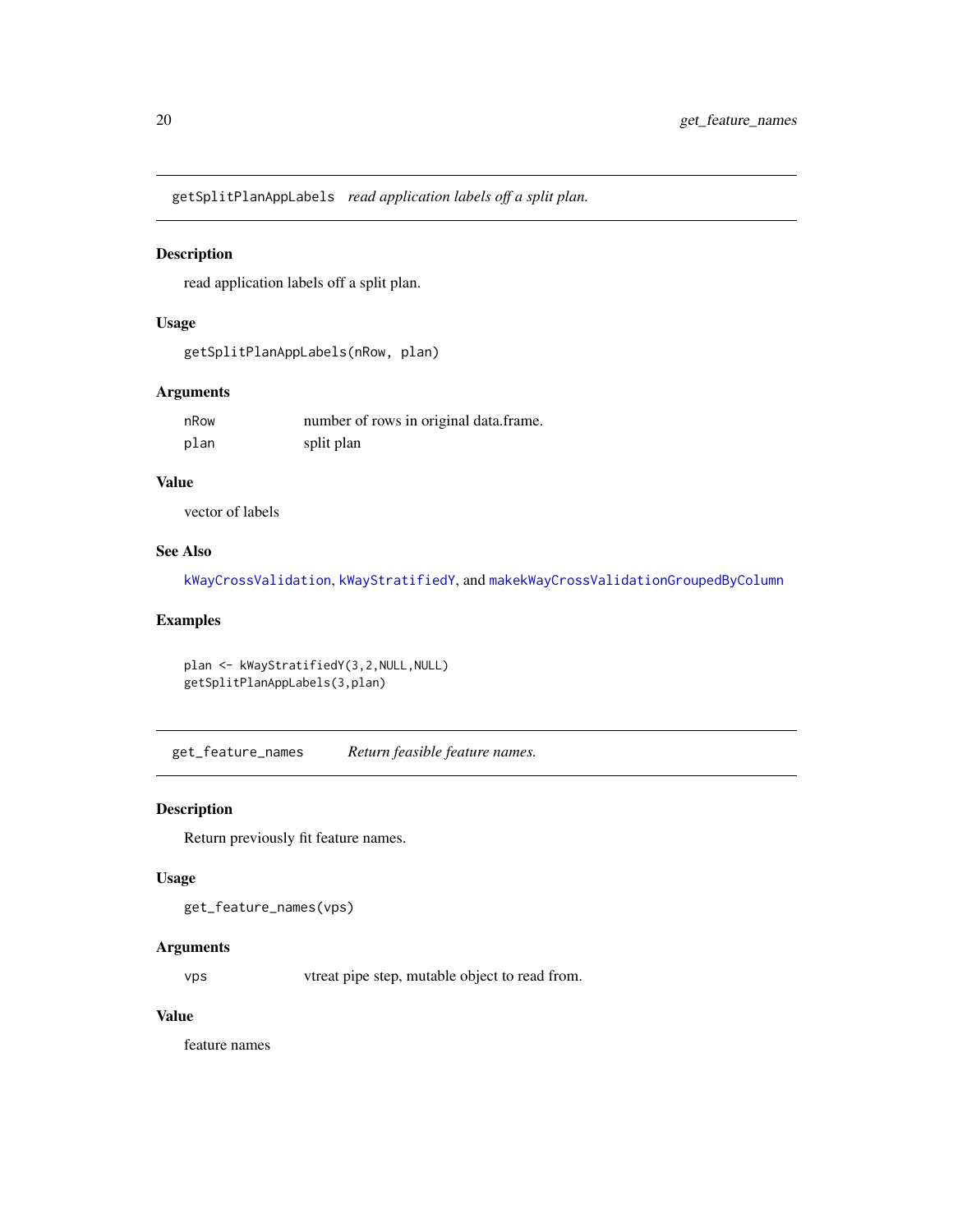# <span id="page-20-0"></span>Description

Return previously fit score frame.

#### Usage

get\_score\_frame(vps)

# Arguments

vps vtreat pipe step, mutable object to read from.

# Value

score frame

get\_transform *Return underlying transform from vps.*

# Description

Return previously fit transform.

# Usage

```
get_transform(vps)
```
# Arguments

vps vtreat pipe step, mutable object to read from.

# Value

transform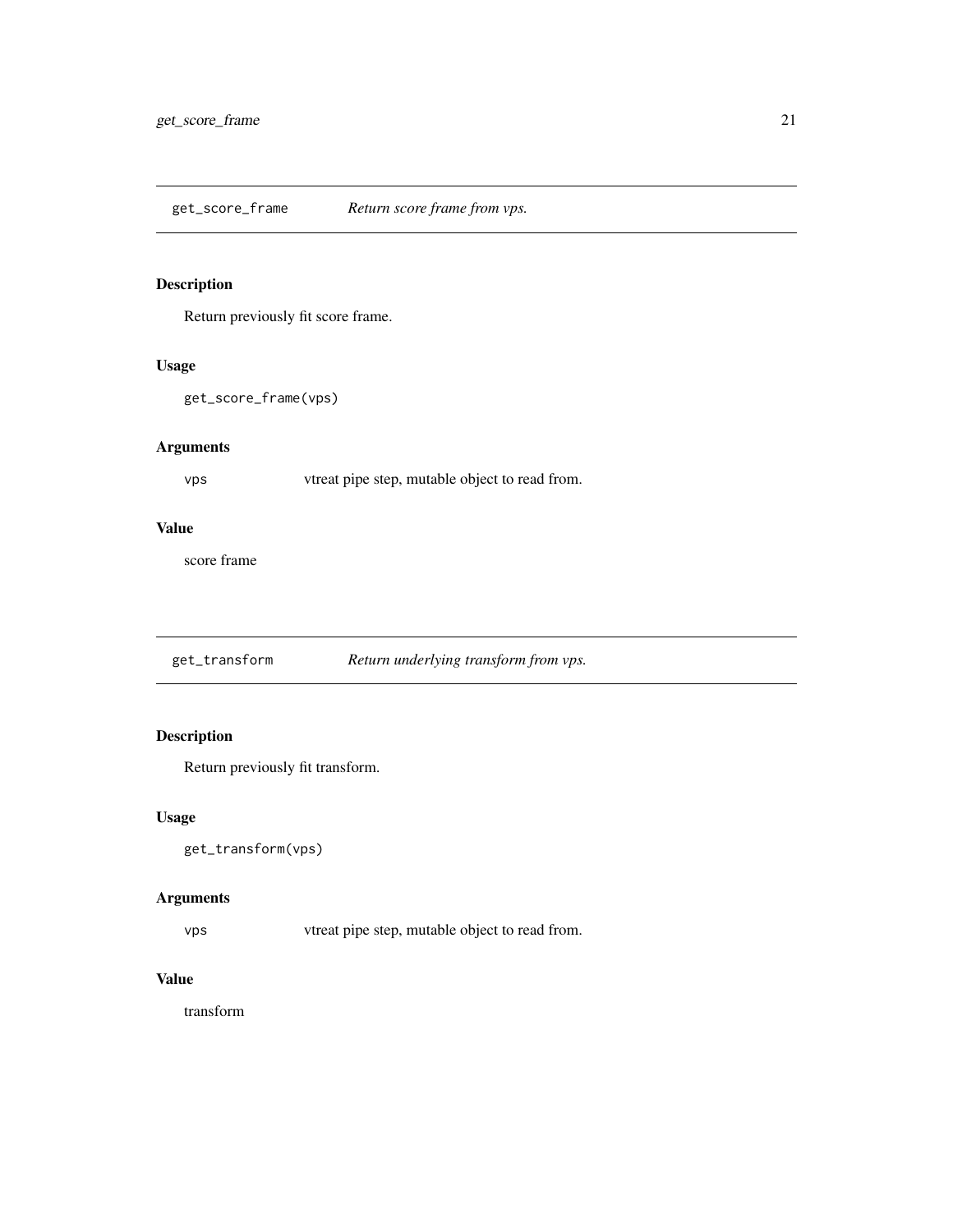<span id="page-21-1"></span><span id="page-21-0"></span>kWayCrossValidation *k-fold cross validation, a splitFunction in the sense of vtreat::buildEvalSets*

# Description

k-fold cross validation, a splitFunction in the sense of vtreat::buildEvalSets

# Usage

```
kWayCrossValidation(nRows, nSplits, dframe, y)
```
# Arguments

| nRows   | number of rows to split $(>1)$ .                |
|---------|-------------------------------------------------|
| nSplits | number of groups to split into $(>1,<=nRows)$ . |
| dframe  | original data frame (ignored).                  |
|         | numeric outcome variable (ignored).             |

#### Value

split plan

# Examples

kWayCrossValidation(7,2,NULL,NULL)

<span id="page-21-2"></span>

| kWayStratifiedY | $k$ -fold cross validation stratified on y, a split Function in the sense of |
|-----------------|------------------------------------------------------------------------------|
|                 | vtreat::buildEvalSets                                                        |

# Description

k-fold cross validation stratified on y, a splitFunction in the sense of vtreat::buildEvalSets

#### Usage

```
kWayStratifiedY(nRows, nSplits, dframe, y)
```

| nRows   | number of rows to split $(>1)$                                      |
|---------|---------------------------------------------------------------------|
| nSplits | number of groups to split into $(\langle nRows, >1)$ .              |
| dframe  | original data frame (ignored).                                      |
| ۷       | numeric outcome variable try to have equidistributed in each split. |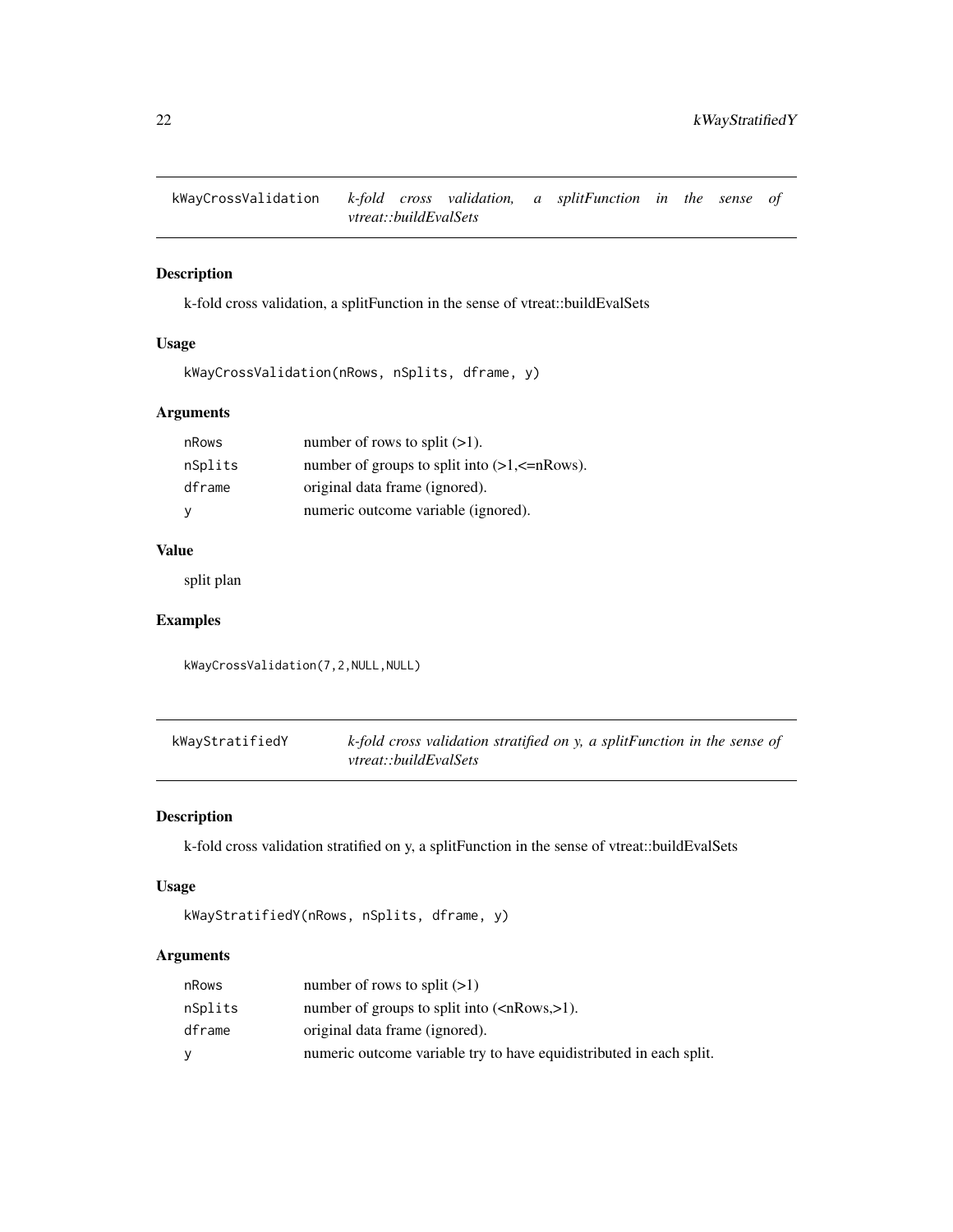# <span id="page-22-0"></span>kWayStratifiedYReplace 23

# Value

split plan

# Examples

```
set.seed(23255)
d <- data.frame(y=sin(1:100))
pStrat <- kWayStratifiedY(nrow(d),5,d,d$y)
problemAppPlan(nrow(d),5,pStrat,TRUE)
d$stratGroup <- vtreat::getSplitPlanAppLabels(nrow(d),pStrat)
pSimple <- kWayCrossValidation(nrow(d),5,d,d$y)
problemAppPlan(nrow(d),5,pSimple,TRUE)
d$simpleGroup <- vtreat::getSplitPlanAppLabels(nrow(d),pSimple)
summary(tapply(d$y,d$simpleGroup,mean))
summary(tapply(d$y,d$stratGroup,mean))
```
kWayStratifiedYReplace

*k-fold cross validation stratified with replacement on y, a splitFunction in the sense of vtreat::buildEvalSets .*

# Description

Build a k-fold cross validation sample where training sets are the same size as the original data, and built by sampling disjoint from test/application sets (sampled with replacement).

#### Usage

```
kWayStratifiedYReplace(nRows, nSplits, dframe, y)
```
# Arguments

| nRows   | number of rows to split $(>1)$                                      |
|---------|---------------------------------------------------------------------|
| nSplits | number of groups to split into $(\langle n\text{Rows}, 1\rangle)$ . |
| dframe  | original data frame (ignored).                                      |
| v       | numeric outcome variable try to have equidistributed in each split. |

#### Value

split plan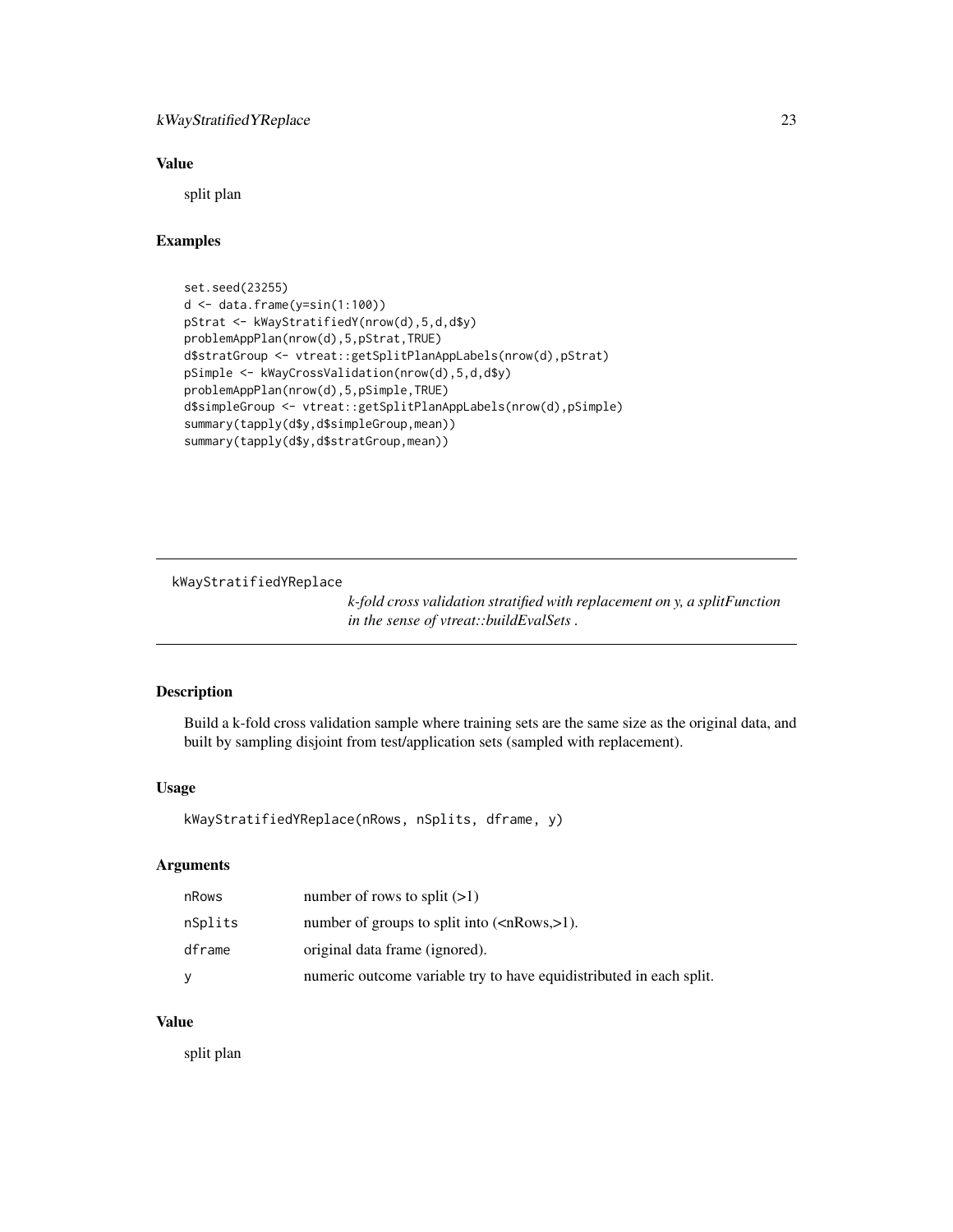# Examples

```
set.seed(23255)
d <- data.frame(y=sin(1:100))
pStrat <- kWayStratifiedYReplace(nrow(d),5,d,d$y)
```
makeCustomCoderCat *Make a categorical input custom coder.*

# Description

Make a categorical input custom coder.

#### Usage

```
makeCustomCoderCat(
  ...,
 customCode,
 coder,
 codeSeq,
  v,
 vcolin,
 zoY,
 zC,
 zTarget,
 weights = NULL,
 catScaling = FALSE
)
```

|              | not used, force arguments to be set by name                           |
|--------------|-----------------------------------------------------------------------|
| customCode   | code name                                                             |
| coder        | user supplied variable re-coder (see vignette for type signature)     |
| codeSeg      | argments to custom coder                                              |
| $\mathsf{v}$ | variable name                                                         |
| vcolin       | data column, character                                                |
| zoY          | outcome column as numeric                                             |
| zC           | if classification outcome column as character                         |
| zTarget      | if classification target class                                        |
| weights      | per-row weights                                                       |
| catScaling   | optional, if TRUE use glm() linkspace, if FALSE use lm() for scaling. |

<span id="page-23-0"></span>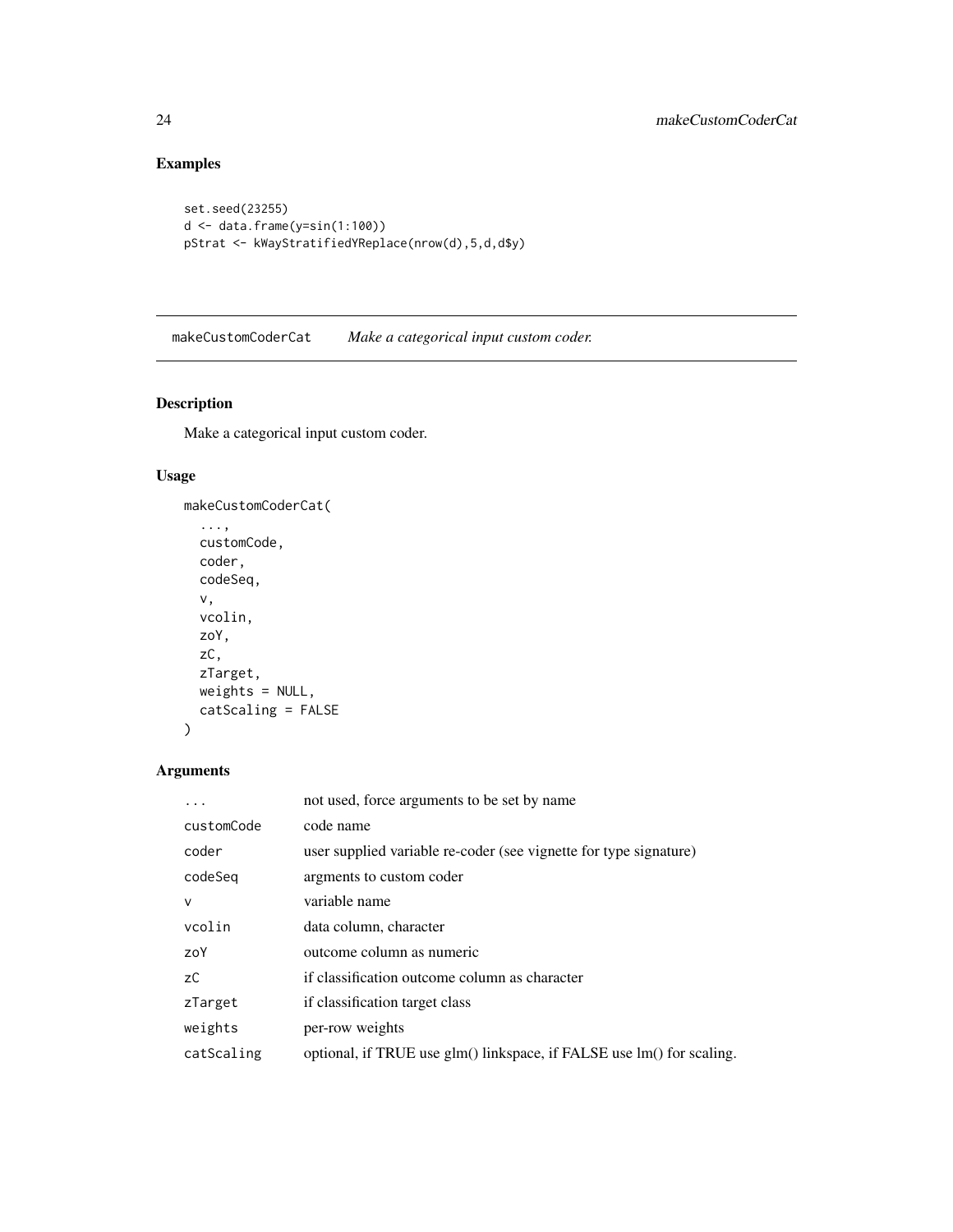# <span id="page-24-0"></span>makeCustomCoderNum 25

# Value

wrapped custom coder

makeCustomCoderNum *Make a numeric input custom coder.*

# Description

Make a numeric input custom coder.

# Usage

makeCustomCoderNum( ..., customCode, coder, codeSeq, v, vcolin, zoY, zC, zTarget, weights = NULL, catScaling = FALSE )

# Arguments

|              | not used, force arguments to be set by name                           |  |
|--------------|-----------------------------------------------------------------------|--|
| customCode   | code name                                                             |  |
| coder        | user supplied variable re-coder (see vignette for type signature)     |  |
| codeSeg      | argments to custom coder                                              |  |
| $\mathsf{V}$ | variable name                                                         |  |
| vcolin       | data column, numeric                                                  |  |
| zoY          | outcome column as numeric                                             |  |
| zC           | if classification outcome column as character                         |  |
| zTarget      | if classification target class                                        |  |
| weights      | per-row weights                                                       |  |
| catScaling   | optional, if TRUE use glm() linkspace, if FALSE use lm() for scaling. |  |

# Value

wrapped custom coder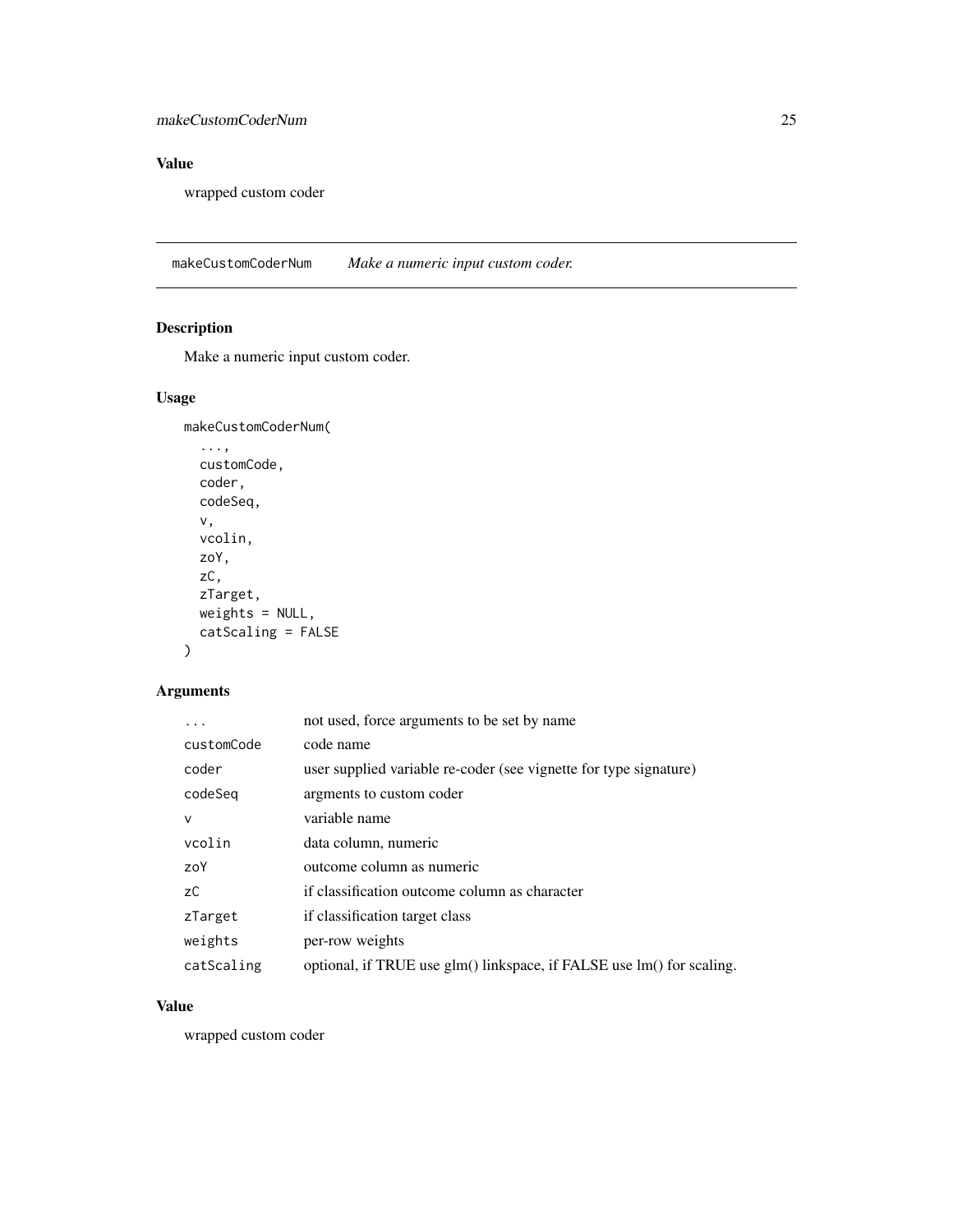<span id="page-25-2"></span><span id="page-25-0"></span>makekWayCrossValidationGroupedByColumn

*Build a k-fold cross validation splitter, respecting (never splitting) groupingColumn.*

# Description

Build a k-fold cross validation splitter, respecting (never splitting) groupingColumn.

#### Usage

makekWayCrossValidationGroupedByColumn(groupingColumnName)

#### **Arguments**

groupingColumnName

name of column to group by.

#### Value

splitting function in the sense of vtreat::buildEvalSets.

#### Examples

```
d \leftarrow data-frame(y=sin(1:100))d$group <- floor(seq_len(nrow(d))/5)
splitter <- makekWayCrossValidationGroupedByColumn('group')
split <- splitter(nrow(d),5,d,d$y)
d$splitLabel <- vtreat::getSplitPlanAppLabels(nrow(d),split)
rowSums(table(d$group,d$splitLabel)>0)
```
<span id="page-25-1"></span>mkCrossFrameCExperiment

*Run categorical cross-frame experiment.*

# Description

Builds a [designTreatmentsC](#page-8-1) treatment plan and a data frame prepared from dframe that is "cross" in the sense each row is treated using a treatment plan built from a subset of dframe disjoint from the given row. The goal is to try to and supply a method of breaking nested model bias other than splitting into calibration, training, test sets.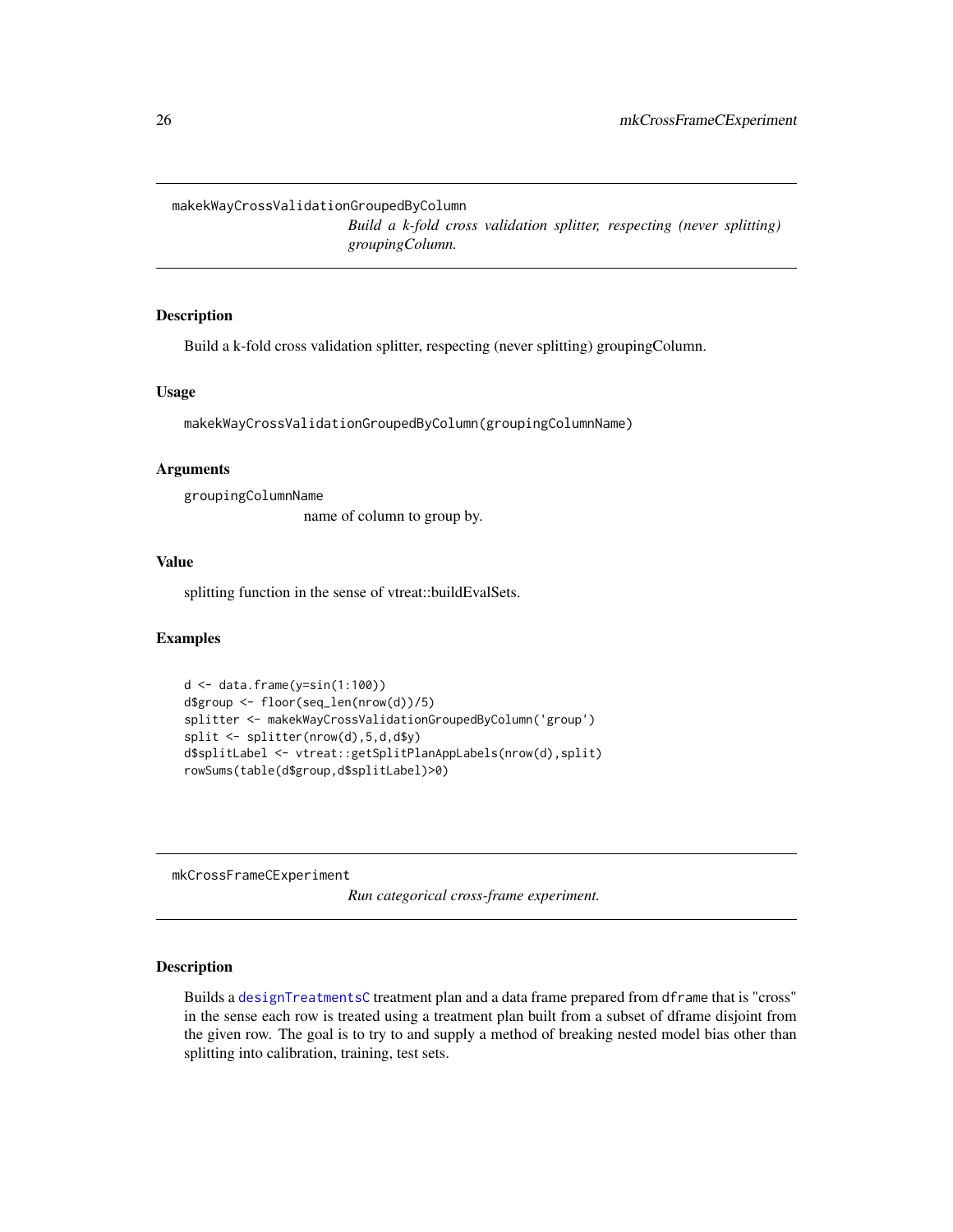# Usage

```
mkCrossFrameCExperiment(
 dframe,
 varlist,
 outcomename,
 outcometarget,
  ...,
 weights = c(),
 minFraction = 0.02,
 smFactor = 0,rareCount = 0,
 rareSig = 1,
 collarProb = 0,codeRestriction = NULL,
  customCoders = NULL,
  scale = FALSE,
 doCollar = FALSE,
  splitFunction = NULL,
 ncross = 3,
 forceSplit = FALSE,
 catScaling = TRUE,
 verbose = TRUE,
 parallelCluster = NULL,
 use_parallel = TRUE,
 missingness_imputation = NULL,
  imputation_map = NULL
)
```

| dframe        | Data frame to learn treatments from (training data), must have at least 1 row.                                                                                                                                 |
|---------------|----------------------------------------------------------------------------------------------------------------------------------------------------------------------------------------------------------------|
| varlist       | Names of columns to treat (effective variables).                                                                                                                                                               |
| outcomename   | Name of column holding outcome variable. dframe[[outcomename]] must be<br>only finite non-missing values.                                                                                                      |
| outcometarget | Value/level of outcome to be considered "success", and there must be a cut such<br>that dframe [[outcomename]] = = outcometarget at least twice and dframe [[outcomename]]! = outcometarget<br>at least twice. |
| $\cdots$      | no additional arguments, declared to forced named binding of later arguments                                                                                                                                   |
| weights       | optional training weights for each row                                                                                                                                                                         |
| minFraction   | optional minimum frequency a categorical level must have to be converted to an<br>indicator column.                                                                                                            |
| smFactor      | optional smoothing factor for impact coding models.                                                                                                                                                            |
| rareCount     | optional integer, allow levels with this count or below to be pooled into a shared<br>rare-level. Defaults to 0 or off.                                                                                        |
| rareSig       | optional numeric, suppress levels from pooling at this significance value greater.<br>Defaults to NULL or off.                                                                                                 |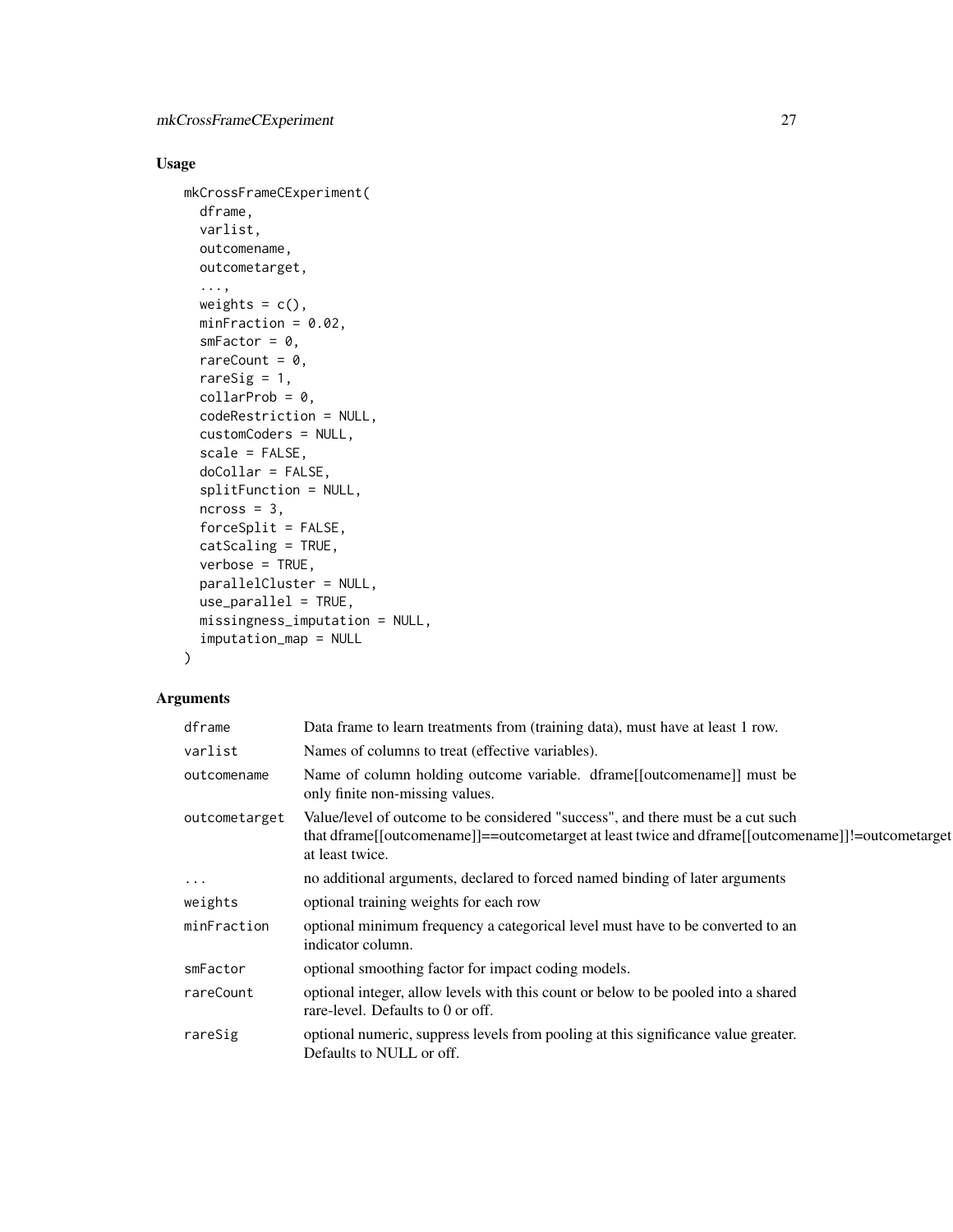<span id="page-27-0"></span>

| collarProb             | what fraction of the data (pseudo-probability) to collar data at if doCollar is set<br>during prepare.treatmentplan.                                                    |  |
|------------------------|-------------------------------------------------------------------------------------------------------------------------------------------------------------------------|--|
| codeRestriction        |                                                                                                                                                                         |  |
|                        | what types of variables to produce (character array of level codes, NULL means<br>no restriction).                                                                      |  |
| customCoders           | map from code names to custom categorical variable encoding functions (please<br>see https://github.com/WinVector/vtreat/blob/main/extras/CustomLevelCoders.<br>$md$ ). |  |
| scale                  | optional if TRUE replace numeric variables with regression ("move to outcome-<br>scale").                                                                               |  |
| doCollar               | optional if TRUE collar numeric variables by cutting off after a tail-probability<br>specified by collarProb during treatment design.                                   |  |
| splitFunction          | (optional) see vtreat::buildEvalSets.                                                                                                                                   |  |
| ncross                 | optional scalar>=2 number of cross-validation rounds to design.                                                                                                         |  |
| forceSplit             | logical, if TRUE force cross-validated significance calculations on all variables.                                                                                      |  |
| catScaling             | optional, if TRUE use glm() linkspace, if FALSE use lm() for scaling.                                                                                                   |  |
| verbose                | if TRUE print progress.                                                                                                                                                 |  |
| parallelCluster        |                                                                                                                                                                         |  |
|                        | (optional) a cluster object created by package parallel or package snow.                                                                                                |  |
| use_parallel           | logical, if TRUE use parallel methods.                                                                                                                                  |  |
| missingness_imputation |                                                                                                                                                                         |  |
|                        | function of signature f(values: numeric, weights: numeric), simple missing<br>value imputer.                                                                            |  |
|                        | imputation_map map from column names to functions of signature f(values: numeric, weights:<br>numeric), simple missing value imputers.                                  |  |

# Value

named list containing: treatments, crossFrame, crossWeights, method, and evalSets

# See Also

[designTreatmentsC](#page-8-1), [designTreatmentsN](#page-11-1), [prepare.treatmentplan](#page-43-1)

# Examples

```
# categorical example
set.seed(23525)
# we set up our raw training and application data
dTrainC <- data.frame(
 x = c('a', 'a', 'a', 'b', 'b', NA, NA),z = c(1, 2, 3, 4, NA, 6, NA),y = c(FALSE, FALSE, TRUE, FALSE, TRUE, TRUE, TRUE))
```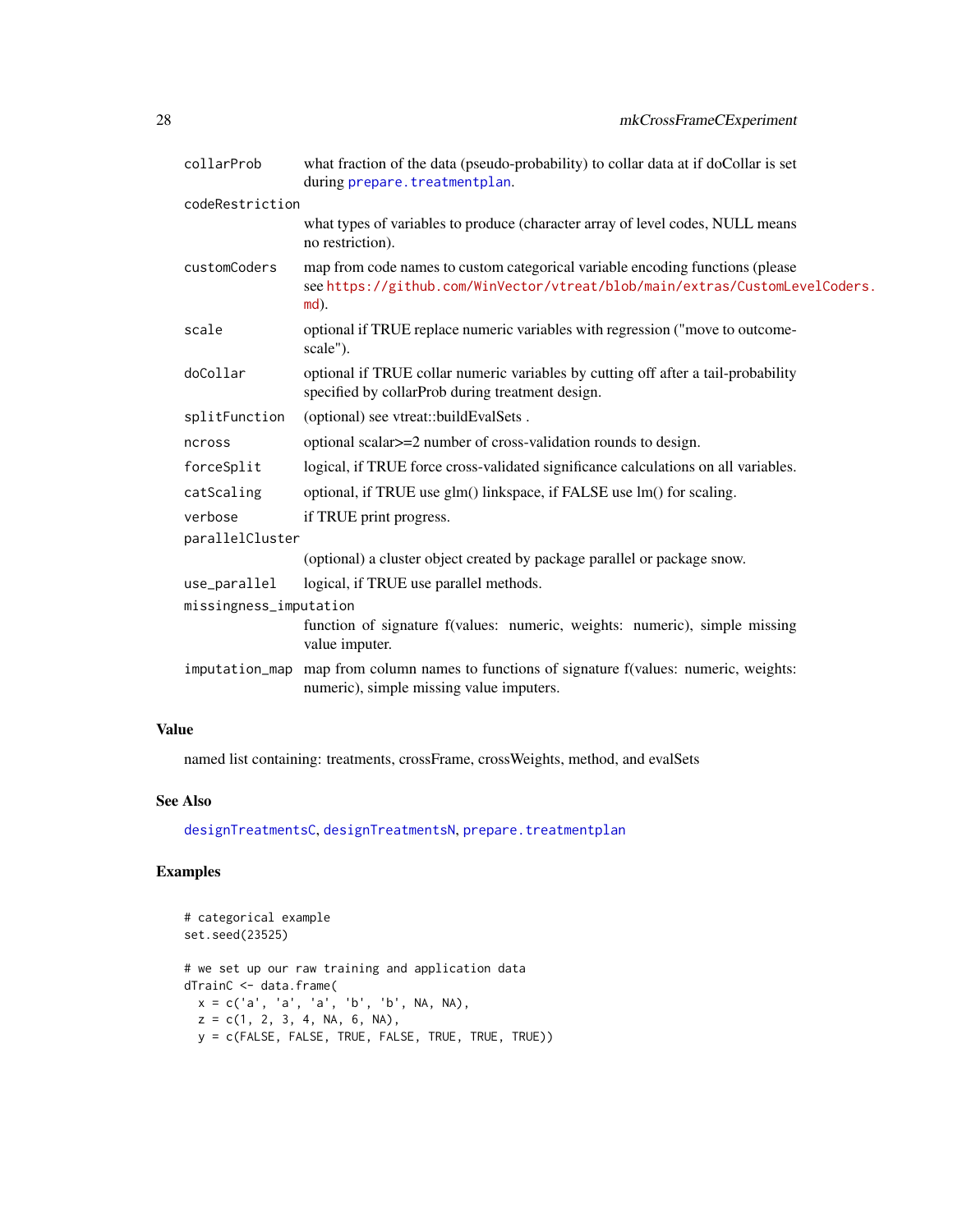```
dTestC <- data.frame(
 x = c('a', 'b', 'c', NA),z = c(10, 20, 30, NA)# we perform a vtreat cross frame experiment
# and unpack the results into treatmentsC
# and dTrainCTreated
unpack[
 treatmentsC = treatments,
 dTrainCTreated = crossFrame
 ] <- mkCrossFrameCExperiment(
   dframe = dTrainC,
   varlist = setdiff(colnames(dTrainC), 'y'),
   outcomename = 'y',
   outcometarget = TRUE,
   verbose = FALSE)
# the treatments include a score frame relating new
# derived variables to original columns
treatmentsC$scoreFrame[, c('origName', 'varName', 'code', 'rsq', 'sig', 'extraModelDegrees')] %.>%
 print(.)
# the treated frame is a "cross frame" which
# is a transform of the training data built
# as if the treatment were learned on a different
# disjoint training set to avoid nested model
# bias and over-fit.
dTrainCTreated %.>%
 head(.) %.>%
 print(.)
# Any future application data is prepared with
# the prepare method.
dTestCTreated <- prepare(treatmentsC, dTestC, pruneSig=NULL)
dTestCTreated %.>%
 head(.) %.>%
 print(.)
```
<span id="page-28-1"></span>mkCrossFrameMExperiment

*Function to build multi-outcome vtreat cross frame and treatment plan.*

#### Description

```
Please see vignette("MultiClassVtreat",package = "vtreat") https://winvector.github.
io/vtreat/articles/MultiClassVtreat.html.
```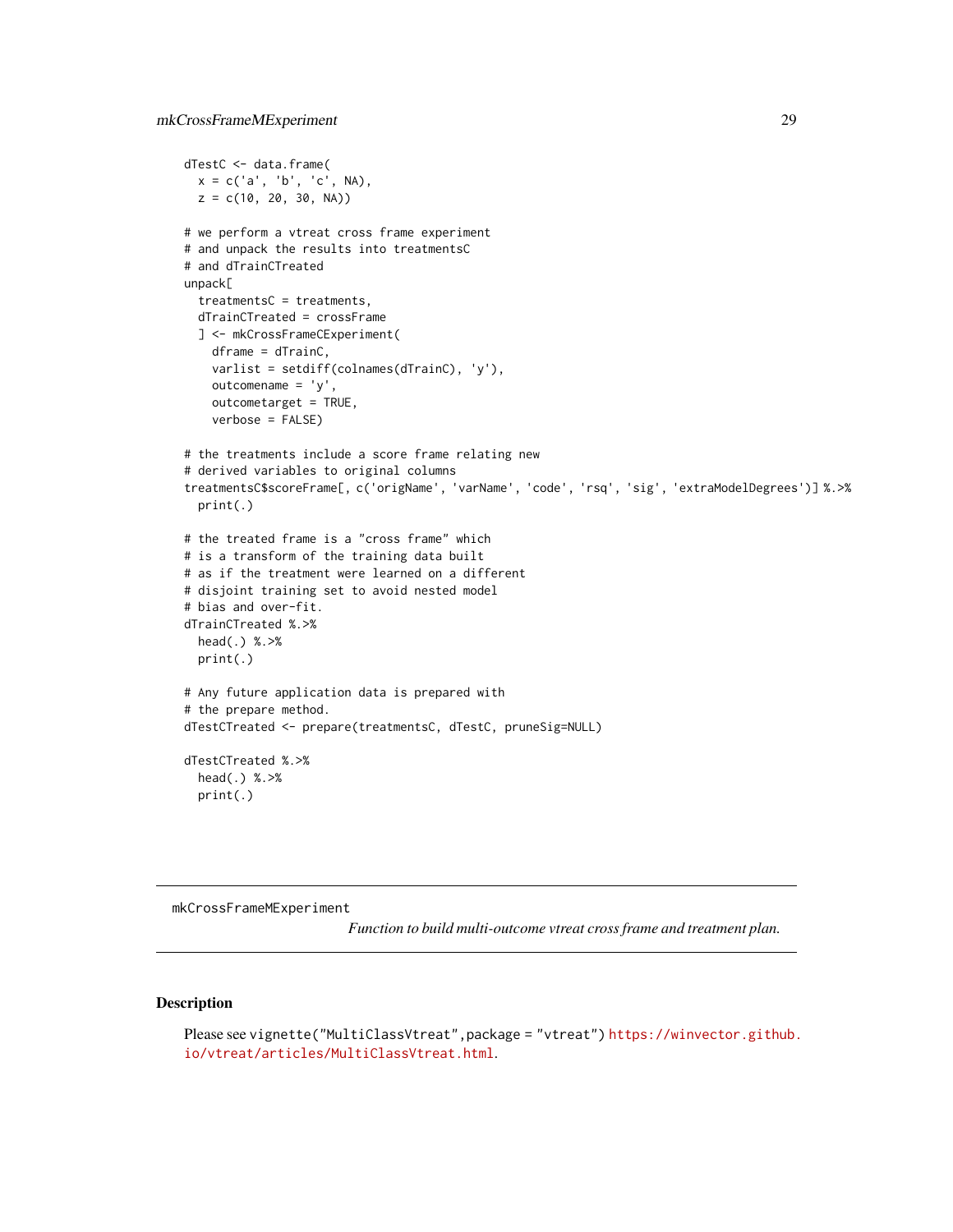# Usage

```
mkCrossFrameMExperiment(
 dframe,
 varlist,
 outcomename,
  ...,
 weights = c(),
 minFraction = 0.02,
 smFactor = 0,rareCount = 0,
 rareSig = 1,
 collarrProb = 0,
 codeRestriction = NULL,
 customCoders = NULL,
 scale = FALSE,
 doCollar = FALSE,
  splitFunction = vtreat::kWayCrossValidation,
 ncross = 3,
 forceSplit = FALSE,
 catScaling = FALSE,
 y_dependent_treatments = c("catB"),
 verbose = FALSE,
 parallelCluster = NULL,
 use_parallel = TRUE,
 missingness_imputation = NULL,
  imputation_map = NULL
)
```

| dframe      | data to learn from                                                                                                      |  |
|-------------|-------------------------------------------------------------------------------------------------------------------------|--|
| varlist     | character, vector of indpendent variable column names.                                                                  |  |
| outcomename | character, name of outcome column.                                                                                      |  |
| .           | not used, declared to forced named binding of later arguments                                                           |  |
| weights     | optional training weights for each row                                                                                  |  |
| minFraction | optional minimum frequency a categorical level must have to be converted to an<br>indicator column.                     |  |
| smFactor    | optional smoothing factor for impact coding models.                                                                     |  |
| rareCount   | optional integer, allow levels with this count or below to be pooled into a shared<br>rare-level. Defaults to 0 or off. |  |
| rareSig     | optional numeric, suppress levels from pooling at this significance value greater.<br>Defaults to NULL or off.          |  |
| collarProb  | what fraction of the data (pseudo-probability) to collar data at if doCollar is set<br>during prepare.multinomial_plan. |  |

<span id="page-29-0"></span>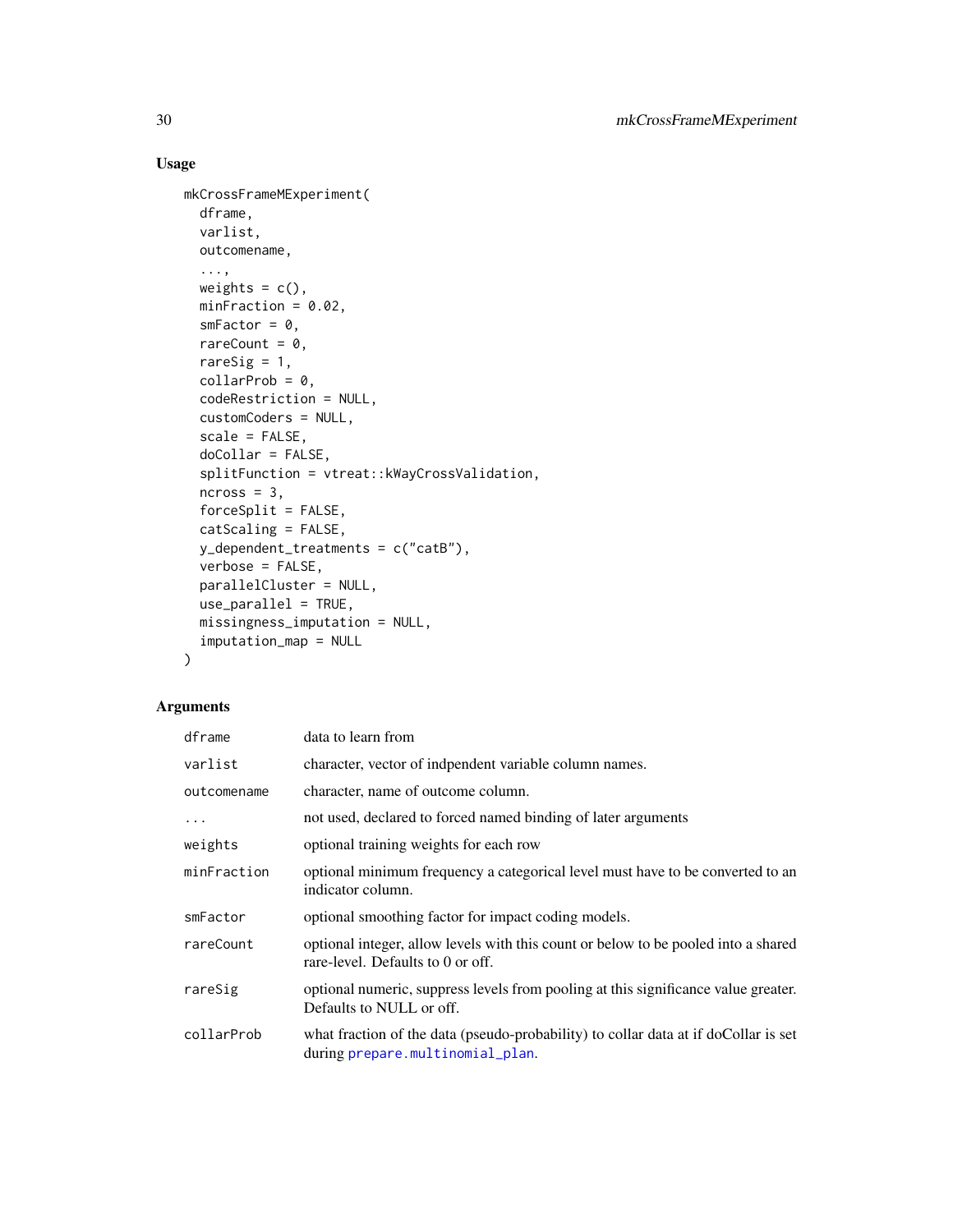<span id="page-30-0"></span>

| codeRestriction                                                                                                                                                         |  |  |
|-------------------------------------------------------------------------------------------------------------------------------------------------------------------------|--|--|
| what types of variables to produce (character array of level codes, NULL means<br>no restriction).                                                                      |  |  |
| map from code names to custom categorical variable encoding functions (please<br>see https://github.com/WinVector/vtreat/blob/main/extras/CustomLevelCoders.<br>$md$ ). |  |  |
| optional if TRUE replace numeric variables with regression ("move to outcome-<br>scale").                                                                               |  |  |
| optional if TRUE collar numeric variables by cutting off after a tail-probability<br>specified by collarProb during treatment design.                                   |  |  |
| (optional) see vtreat::buildEvalSets.                                                                                                                                   |  |  |
| optional scalar>=2 number of cross-validation rounds to design.                                                                                                         |  |  |
| logical, if TRUE force cross-validated significance calculations on all variables.                                                                                      |  |  |
| optional, if TRUE use glm() linkspace, if FALSE use lm() for scaling.                                                                                                   |  |  |
| y_dependent_treatments                                                                                                                                                  |  |  |
| character what treatment types to build per-outcome level.                                                                                                              |  |  |
| if TRUE print progress.                                                                                                                                                 |  |  |
| parallelCluster                                                                                                                                                         |  |  |
| (optional) a cluster object created by package parallel or package snow.                                                                                                |  |  |
| logical, if TRUE use parallel methods.                                                                                                                                  |  |  |
| missingness_imputation                                                                                                                                                  |  |  |
| function of signature f(values: numeric, weights: numeric), simple missing<br>value imputer.                                                                            |  |  |
| imputation_map map from column names to functions of signature f(values: numeric, weights:<br>numeric), simple missing value imputers.                                  |  |  |
|                                                                                                                                                                         |  |  |

#### Value

a names list containing cross\_frame, treat\_m, score\_frame, and fit\_obj\_id

# See Also

[prepare.multinomial\\_plan](#page-41-1)

# Examples

```
# numeric example
set.seed(23525)
# we set up our raw training and application data
dTrainM <- data.frame(
  x = c('a', 'a', 'a', 'a', 'b', 'b', NA, NA),
  z = c(1, 2, 3, 4, 5, NA, 7, NA),y = c(0, 0, 0, 1, 0, 1, 2, 1)
```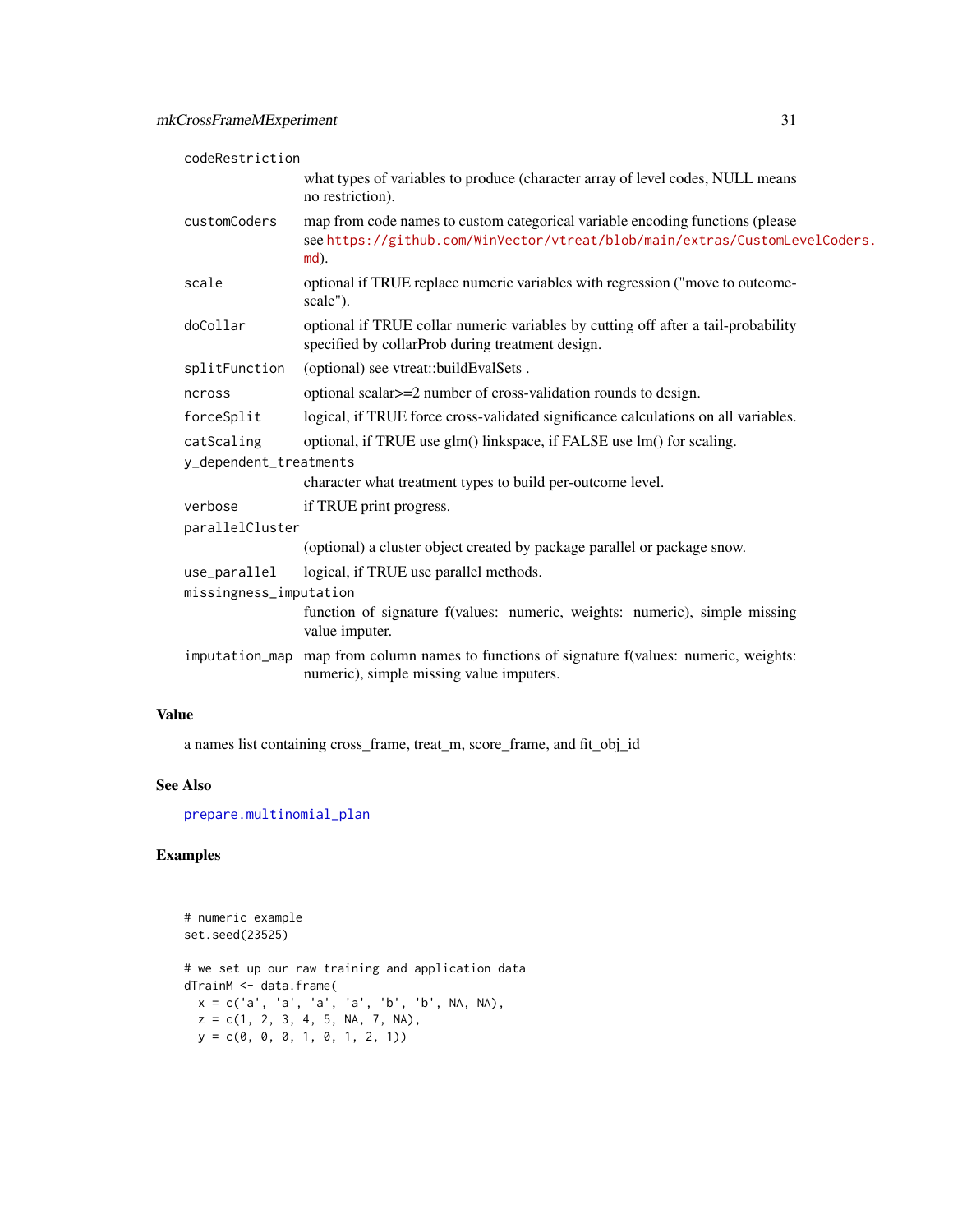```
dTestM <- data.frame(
 x = c('a', 'b', 'c', NA),z = c(10, 20, 30, NA)# we perform a vtreat cross frame experiment
# and unpack the results into treatmentsM,
# dTrainMTreated, and score_frame
unpack[
 treatmentsM = treat_m,
 dTrainMTreated = cross_frame,
 score_frame = score_frame
 ] <- mkCrossFrameMExperiment(
   dframe = dTrainM,
   varlist = setdiff(colnames(dTrainM), 'y'),
   outcomename = 'y',
   verbose = FALSE)
# the score_frame relates new
# derived variables to original columns
score_frame[, c('origName', 'varName', 'code', 'rsq', 'sig', 'outcome_level')] %.>%
 print(.)
# the treated frame is a "cross frame" which
# is a transform of the training data built
# as if the treatment were learned on a different
# disjoint training set to avoid nested model
# bias and over-fit.
dTrainMTreated %.>%
 head(.) %.>%
 print(.)
# Any future application data is prepared with
# the prepare method.
dTestMTreated <- prepare(treatmentsM, dTestM, pruneSig=NULL)
dTestMTreated %.>%
 head(.) %.>%
 print(.)
```
<span id="page-31-1"></span>mkCrossFrameNExperiment

*Run a numeric cross frame experiment.*

#### Description

Builds a [designTreatmentsN](#page-11-1) treatment plan and a data frame prepared from dframe that is "cross" in the sense each row is treated using a treatment plan built from a subset of dframe disjoint from the given row. The goal is to try to and supply a method of breaking nested model bias other than splitting into calibration, training, test sets.

<span id="page-31-0"></span>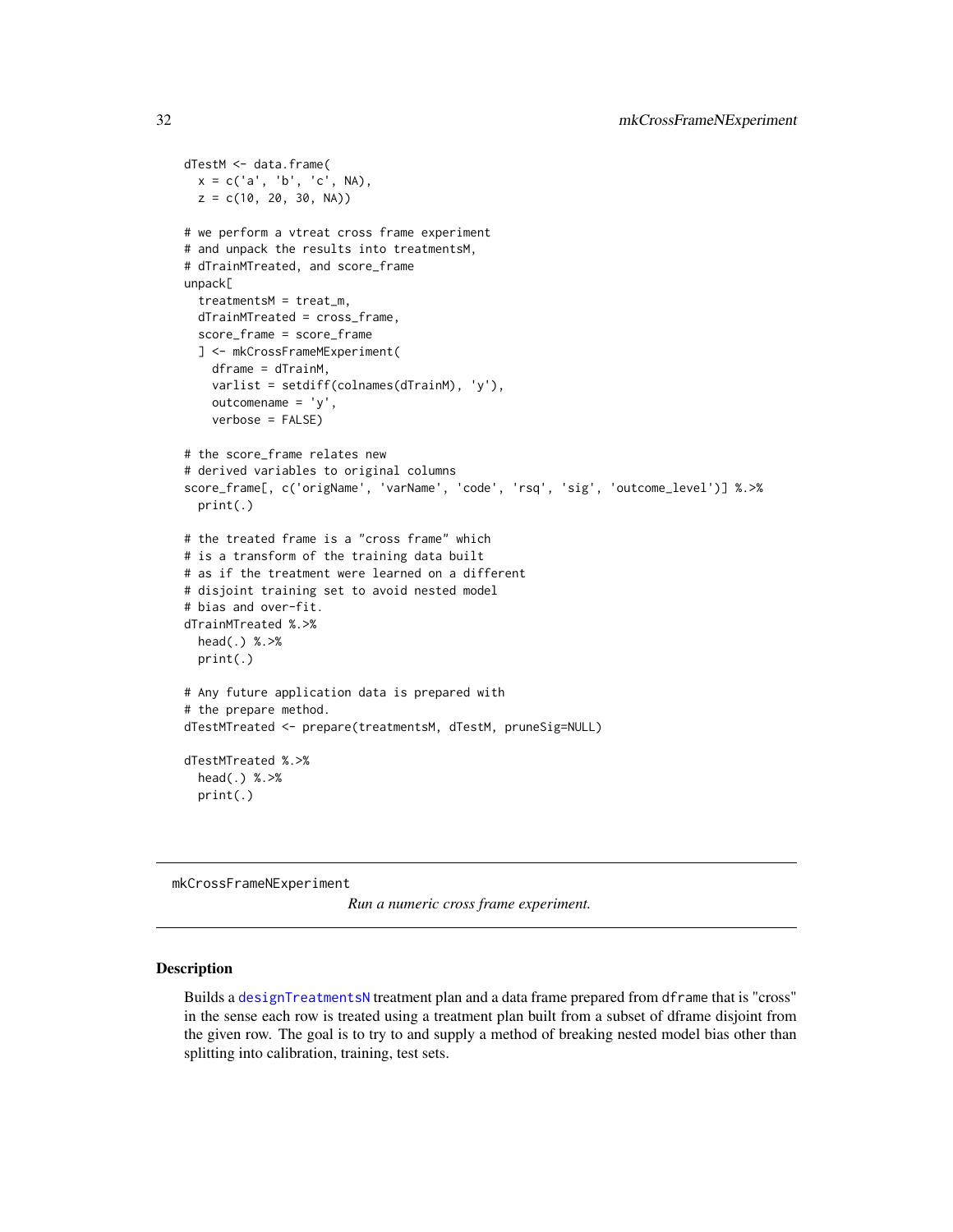# <span id="page-32-0"></span>Usage

```
mkCrossFrameNExperiment(
  dframe,
 varlist,
 outcomename,
  ...,
 weights = c(),
 minFraction = 0.02,
  smFactor = 0,rareCount = 0,
  rareSig = 1,
 collarrProb = 0,
  codeRestriction = NULL,
  customCoders = NULL,
  scale = FALSE,
  doCollar = FALSE,
  splitFunction = NULL,
  ncross = 3,
  forceSplit = FALSE,
  verbose = TRUE,
 parallelCluster = NULL,
  use_parallel = TRUE,
 missingness_imputation = NULL,
  imputation_map = NULL
\mathcal{L}
```

| dframe      | Data frame to learn treatments from (training data), must have at least 1 row.                                                                                                                                                               |  |
|-------------|----------------------------------------------------------------------------------------------------------------------------------------------------------------------------------------------------------------------------------------------|--|
| varlist     | Names of columns to treat (effective variables).                                                                                                                                                                                             |  |
| outcomename | Name of column holding outcome variable. dframe [[outcomename]] must be<br>only finite non-missing values and there must be a cut such that dframe [[outcomename]]<br>is both above the cut at least twice and below the cut at least twice. |  |
| $\cdots$    | no additional arguments, declared to forced named binding of later arguments                                                                                                                                                                 |  |
| weights     | optional training weights for each row                                                                                                                                                                                                       |  |
| minFraction | optional minimum frequency a categorical level must have to be converted to an<br>indicator column.                                                                                                                                          |  |
| smFactor    | optional smoothing factor for impact coding models.                                                                                                                                                                                          |  |
| rareCount   | optional integer, allow levels with this count or below to be pooled into a shared<br>rare-level. Defaults to 0 or off.                                                                                                                      |  |
| rareSig     | optional numeric, suppress levels from pooling at this significance value greater.<br>Defaults to NULL or off.                                                                                                                               |  |
| collarProb  | what fraction of the data (pseudo-probability) to collar data at if doCollar is set<br>during prepare.treatmentplan.                                                                                                                         |  |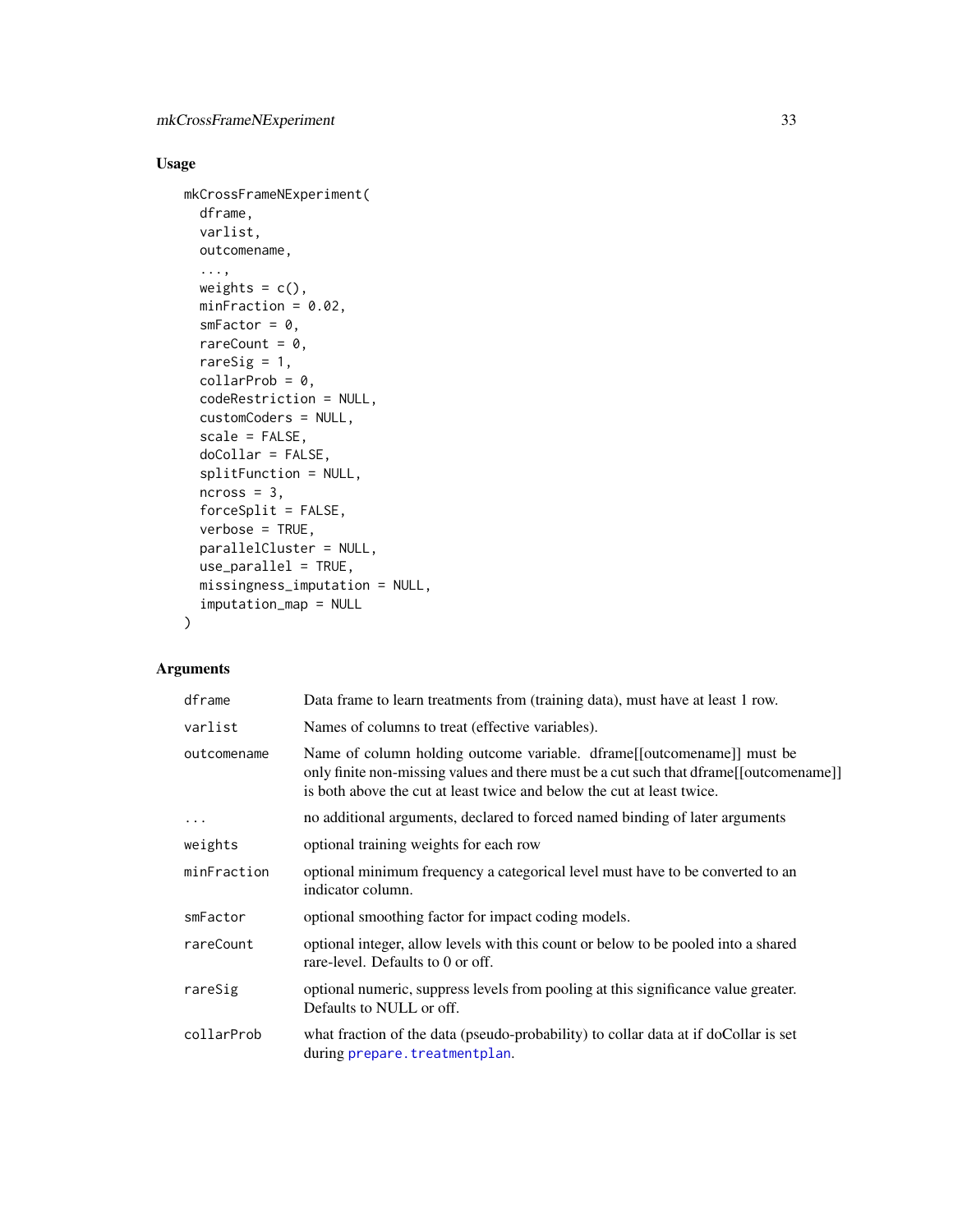<span id="page-33-0"></span>

| codeRestriction        |                                                                                                                                                                         |  |
|------------------------|-------------------------------------------------------------------------------------------------------------------------------------------------------------------------|--|
|                        | what types of variables to produce (character array of level codes, NULL means<br>no restriction).                                                                      |  |
| customCoders           | map from code names to custom categorical variable encoding functions (please<br>see https://github.com/WinVector/vtreat/blob/main/extras/CustomLevelCoders.<br>$md$ ). |  |
| scale                  | optional if TRUE replace numeric variables with regression ("move to outcome-<br>scale").                                                                               |  |
| doCollar               | optional if TRUE collar numeric variables by cutting off after a tail-probability<br>specified by collarProb during treatment design.                                   |  |
| splitFunction          | (optional) see vtreat::buildEvalSets.                                                                                                                                   |  |
| ncross                 | optional scalar>=2 number of cross-validation rounds to design.                                                                                                         |  |
| forceSplit             | logical, if TRUE force cross-validated significance calculations on all variables.                                                                                      |  |
| verbose                | if TRUE print progress.                                                                                                                                                 |  |
| parallelCluster        |                                                                                                                                                                         |  |
|                        | (optional) a cluster object created by package parallel or package snow.                                                                                                |  |
| use_parallel           | logical, if TRUE use parallel methods.                                                                                                                                  |  |
| missingness_imputation |                                                                                                                                                                         |  |
|                        | function of signature f(values: numeric, weights: numeric), simple missing<br>value imputer.                                                                            |  |
|                        | imputation_map map from column names to functions of signature f(values: numeric, weights:<br>numeric), simple missing value imputers.                                  |  |

#### Value

named list containing: treatments, crossFrame, crossWeights, method, and evalSets

#### See Also

[designTreatmentsC](#page-8-1), [designTreatmentsN](#page-11-1), [prepare.treatmentplan](#page-43-1)

# Examples

```
# numeric example
set.seed(23525)
# we set up our raw training and application data
dTrainN <- data.frame(
  x = c('a', 'a', 'a', 'a', 'b', 'b', NA, NA),
  z = c(1, 2, 3, 4, 5, NA, 7, NA),y = c(0, 0, 0, 1, 0, 1, 1, 1))dTestN <- data.frame(
  x = c('a', 'b', 'c', NA),z = c(10, 20, 30, NA))
```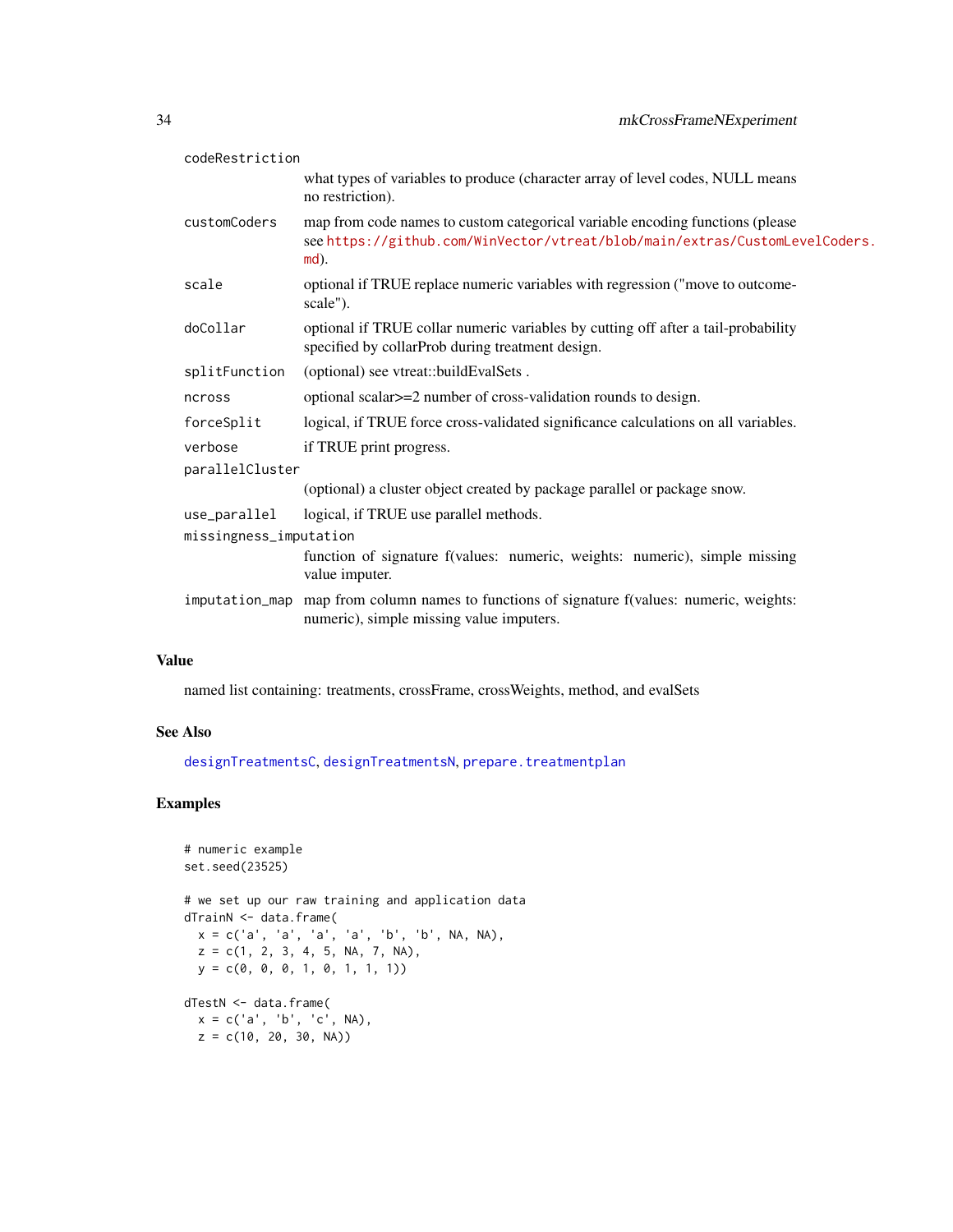```
# we perform a vtreat cross frame experiment
# and unpack the results into treatmentsN
# and dTrainNTreated
unpack[
  treatmentsN = treatments,
  dTrainNTreated = crossFrame
  ] <- mkCrossFrameNExperiment(
    dframe = dTrainN,
    varlist = setdiff(colnames(dTrainN), 'y'),
    outcome = 'y',verbose = FALSE)
# the treatments include a score frame relating new
# derived variables to original columns
treatmentsN$scoreFrame[, c('origName', 'varName', 'code', 'rsq', 'sig', 'extraModelDegrees')] %.>%
  print(.)
# the treated frame is a "cross frame" which
# is a transform of the training data built
# as if the treatment were learned on a different
# disjoint training set to avoid nested model
# bias and over-fit.
dTrainNTreated %.>%
  head(.) %.>%
  print(.)
# Any future application data is prepared with
# the prepare method.
dTestNTreated <- prepare(treatmentsN, dTestN, pruneSig=NULL)
dTestNTreated %.>%
  head(.) %.>%
  print(.)
```
MultinomialOutcomeTreatment

*Stateful object for designing and applying multinomial outcome treatments.*

#### Description

Hold settings and results for multinomial classification data preparation.

#### Usage

```
MultinomialOutcomeTreatment(
  ...,
  var_list,
  outcome_name,
```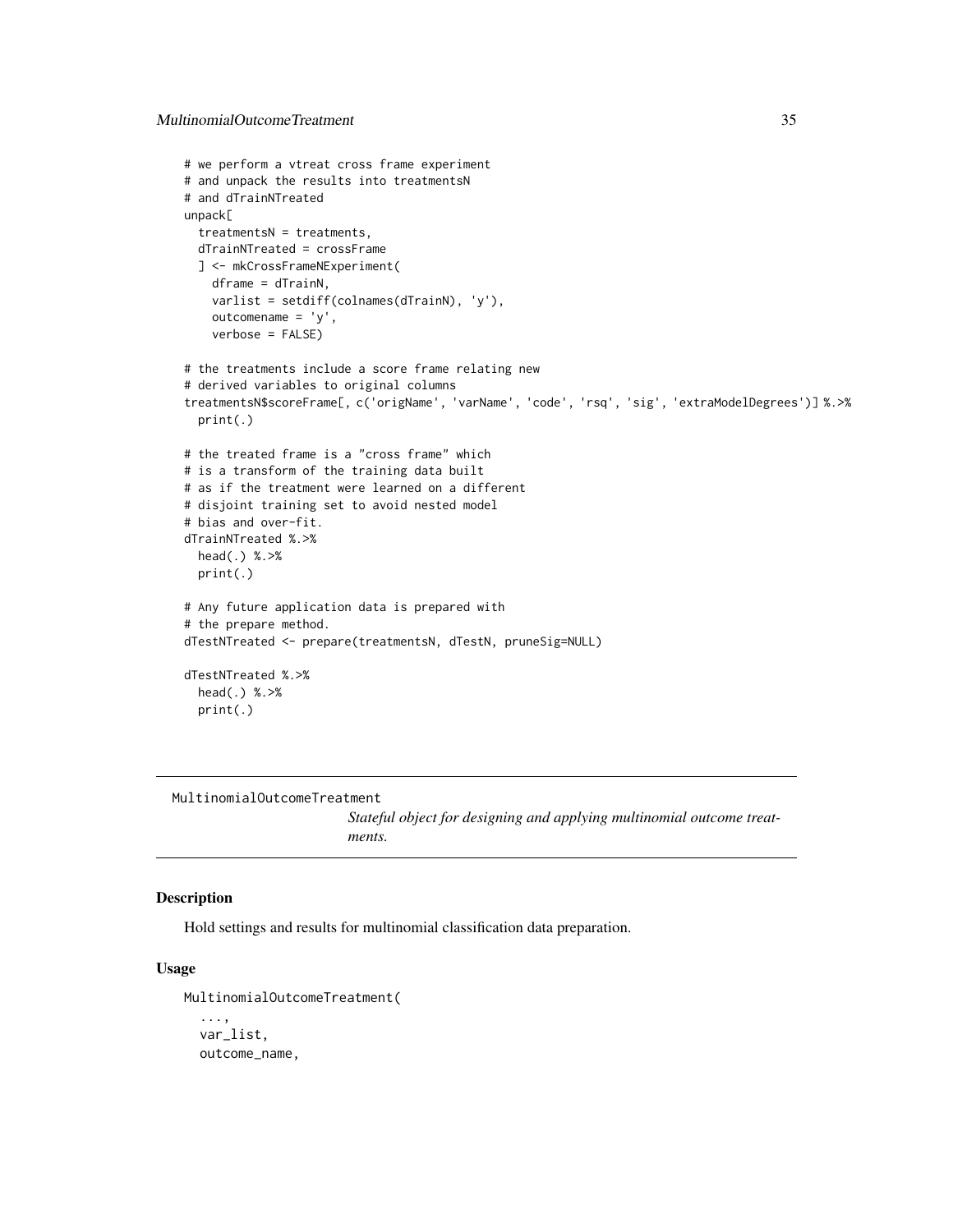```
cols_to_copy = NULL,
  params = NULL,
  imputation_map = NULL
\lambda
```
#### Arguments

| $\cdots$     | not used, force arguments to be specified by name.                                                                                     |  |
|--------------|----------------------------------------------------------------------------------------------------------------------------------------|--|
| var_list     | Names of columns to treat (effective variables).                                                                                       |  |
| outcome_name | Name of column holding outcome variable. dframe[[outcomename]] must be<br>only finite non-missing values.                              |  |
| cols_to_copy | list of extra columns to copy.                                                                                                         |  |
| params       | parameters list from multinomial_parameters                                                                                            |  |
|              | imputation_map map from column names to functions of signature f(values: numeric, weights:<br>numeric), simple missing value imputers. |  |

#### Details

Please see [https://github.com/WinVector/vtreat/blob/main/Examples/fit\\_transform/fi](https://github.com/WinVector/vtreat/blob/main/Examples/fit_transform/fit_transform_api.md)t\_ [transform\\_api.md](https://github.com/WinVector/vtreat/blob/main/Examples/fit_transform/fit_transform_api.md), [mkCrossFrameMExperiment](#page-28-1) and [prepare.multinomial\\_plan](#page-41-1) for details.

Note: there currently is no designTreatmentsM, so MultinomialOutcomeTreatment\$fit() is implemented in terms of MultinomialOutcomeTreatment\$fit\_transform()

multinomial\_parameters

*vtreat multinomial parameters.*

# Description

A list of settings and values for vtreat multinomial classification fitting. Please see [https://](https://github.com/WinVector/vtreat/blob/main/Examples/fit_transform/fit_transform_api.md) [github.com/WinVector/vtreat/blob/main/Examples/fit\\_transform/fit\\_transform\\_api.md](https://github.com/WinVector/vtreat/blob/main/Examples/fit_transform/fit_transform_api.md), [mkCrossFrameMExperiment](#page-28-1) and [prepare.multinomial\\_plan](#page-41-1) for details.

## Usage

```
multinomial_parameters(user_params = NULL)
```
#### Arguments

user\_params list of user overrides.

#### Value

filled out parameter list

<span id="page-35-0"></span>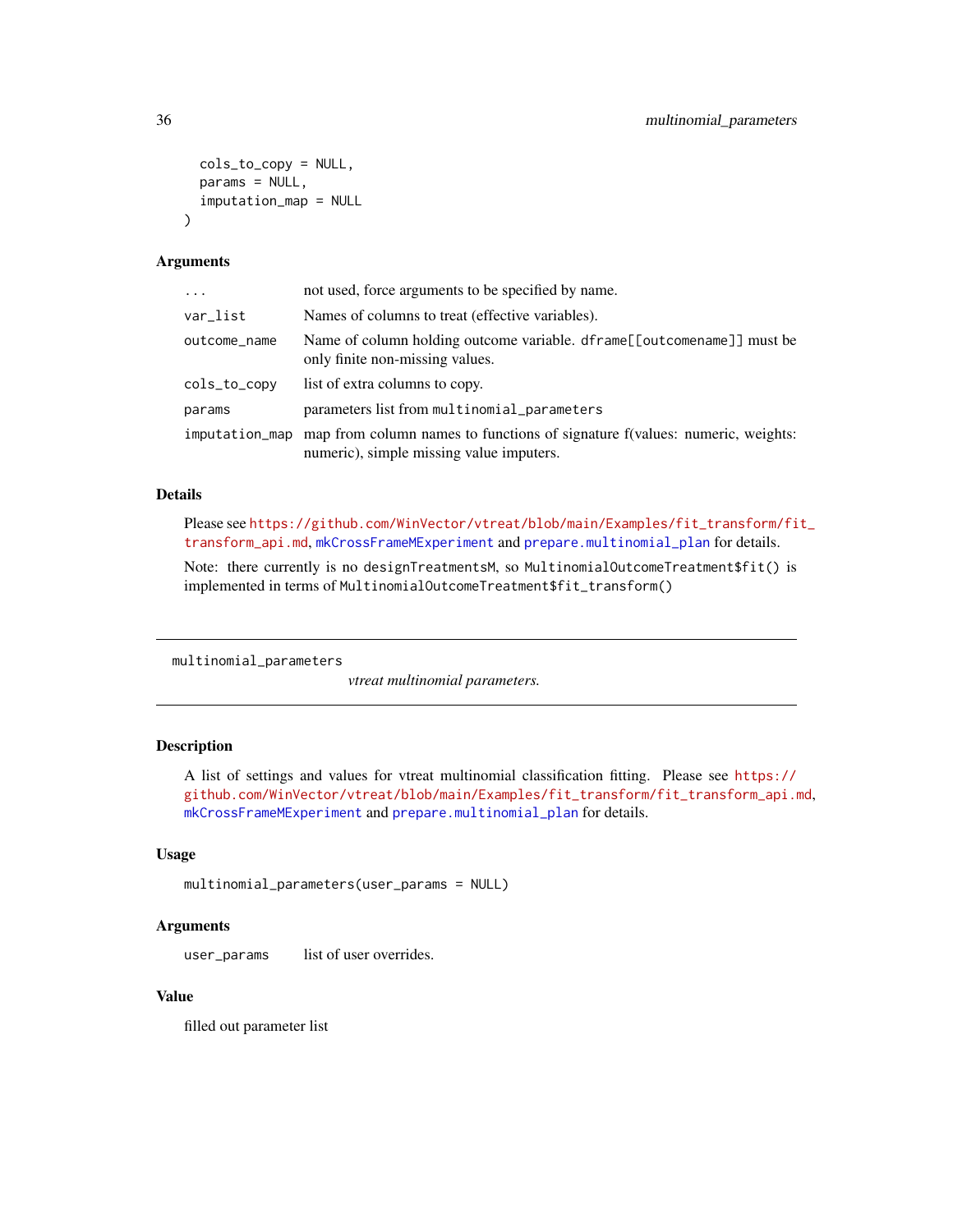<span id="page-36-1"></span><span id="page-36-0"></span>novel\_value\_summary *Report new/novel appearances of character values.*

# Description

Report new/novel appearances of character values.

#### Usage

novel\_value\_summary(dframe, trackedValues)

# Arguments

| dframe | Data frame to inspect.                                                                                                                  |
|--------|-----------------------------------------------------------------------------------------------------------------------------------------|
|        | tracked Values optional named list mapping variables to know values, allows warnings upon<br>novel level appearances (see track_values) |

#### Value

frame of novel occurrences

# See Also

[prepare.treatmentplan](#page-43-1), [track\\_values](#page-56-1)

# Examples

```
set.seed(23525)
zip <- c(NA, paste('z', 1:10, sep = "_"))
N < -10d <- data.frame(zip = sample(zip, N, replace=TRUE),
               zip2 = sample(zip, N, replace=TRUE),
               y = runif(N))
dSample <- d[1:5, , drop = FALSE]
trackedValues <- track_values(dSample, c("zip", "zip2"))
novel_value_summary(d, trackedValues)
```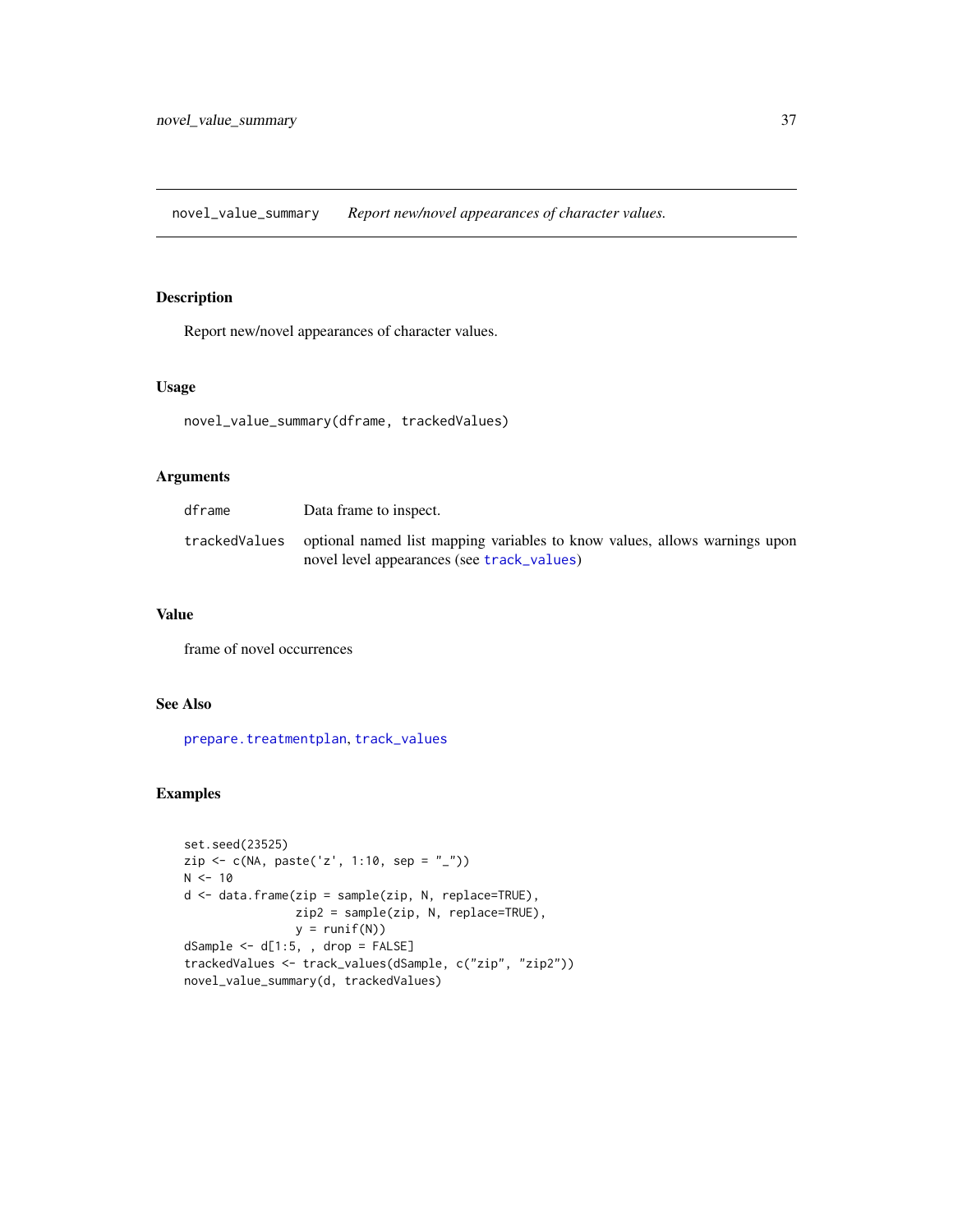```
NumericOutcomeTreatment
```
*Stateful object for designing and applying numeric outcome treatments.*

# Description

Hold settings and results for regression data preparation.

# Usage

```
NumericOutcomeTreatment(
  ...,
  var_list,
  outcome_name,
  cols_to_copy = NULL,
  params = NULL,
  imputation_map = NULL
\mathcal{L}
```
# Arguments

| $\cdots$     | not used, force arguments to be specified by name.                                                                                     |  |
|--------------|----------------------------------------------------------------------------------------------------------------------------------------|--|
| var_list     | Names of columns to treat (effective variables).                                                                                       |  |
| outcome_name | Name of column holding outcome variable. dframe[[outcomename]] must be<br>only finite non-missing values.                              |  |
| cols_to_copy | list of extra columns to copy.                                                                                                         |  |
| params       | parameters list from regression_parameters                                                                                             |  |
|              | imputation_map map from column names to functions of signature f(values: numeric, weights:<br>numeric), simple missing value imputers. |  |

# Details

Please see [https://github.com/WinVector/vtreat/blob/main/Examples/fit\\_transform/fi](https://github.com/WinVector/vtreat/blob/main/Examples/fit_transform/fit_transform_api.md)t\_ [transform\\_api.md](https://github.com/WinVector/vtreat/blob/main/Examples/fit_transform/fit_transform_api.md), [mkCrossFrameNExperiment](#page-31-1), [designTreatmentsN](#page-11-1), and [prepare.treatmentplan](#page-43-1) for details.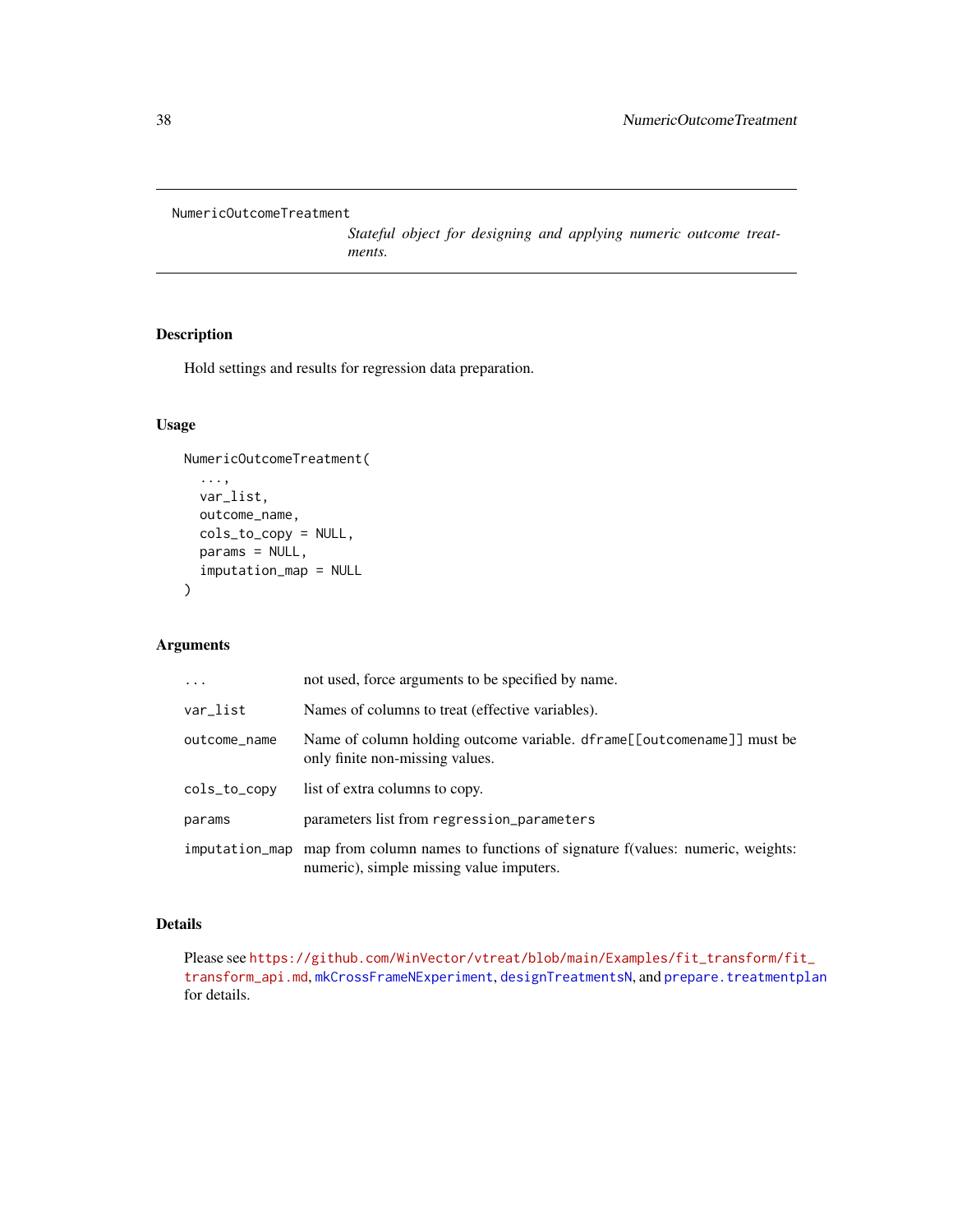<span id="page-38-0"></span>

#### Description

Note one way holdout can leak target expected values, so it should not be preferred in nested modeling situations. Also, doesn't respect nSplits.

# Usage

```
oneWayHoldout(nRows, nSplits, dframe, y)
```
# Arguments

| nRows   | number of rows to split (integer $>1$ ).  |
|---------|-------------------------------------------|
| nSplits | number of groups to split into (ignored). |
| dframe  | original data frame (ignored).            |
|         | numeric outcome variable (ignored).       |

#### Value

split plan

# Examples

oneWayHoldout(3, NULL, NULL, NULL)

patch\_columns\_into\_frame

*Patch columns into data.frame.*

#### Description

Add columns from new\_frame into old\_frame, replacing any columns with matching names in orig\_frame with values from new\_frame.

#### Usage

patch\_columns\_into\_frame(orig\_frame, new\_frame)

| orig_frame | data.frame to patch into.                    |
|------------|----------------------------------------------|
| new frame  | data.frame to take replacement columns from. |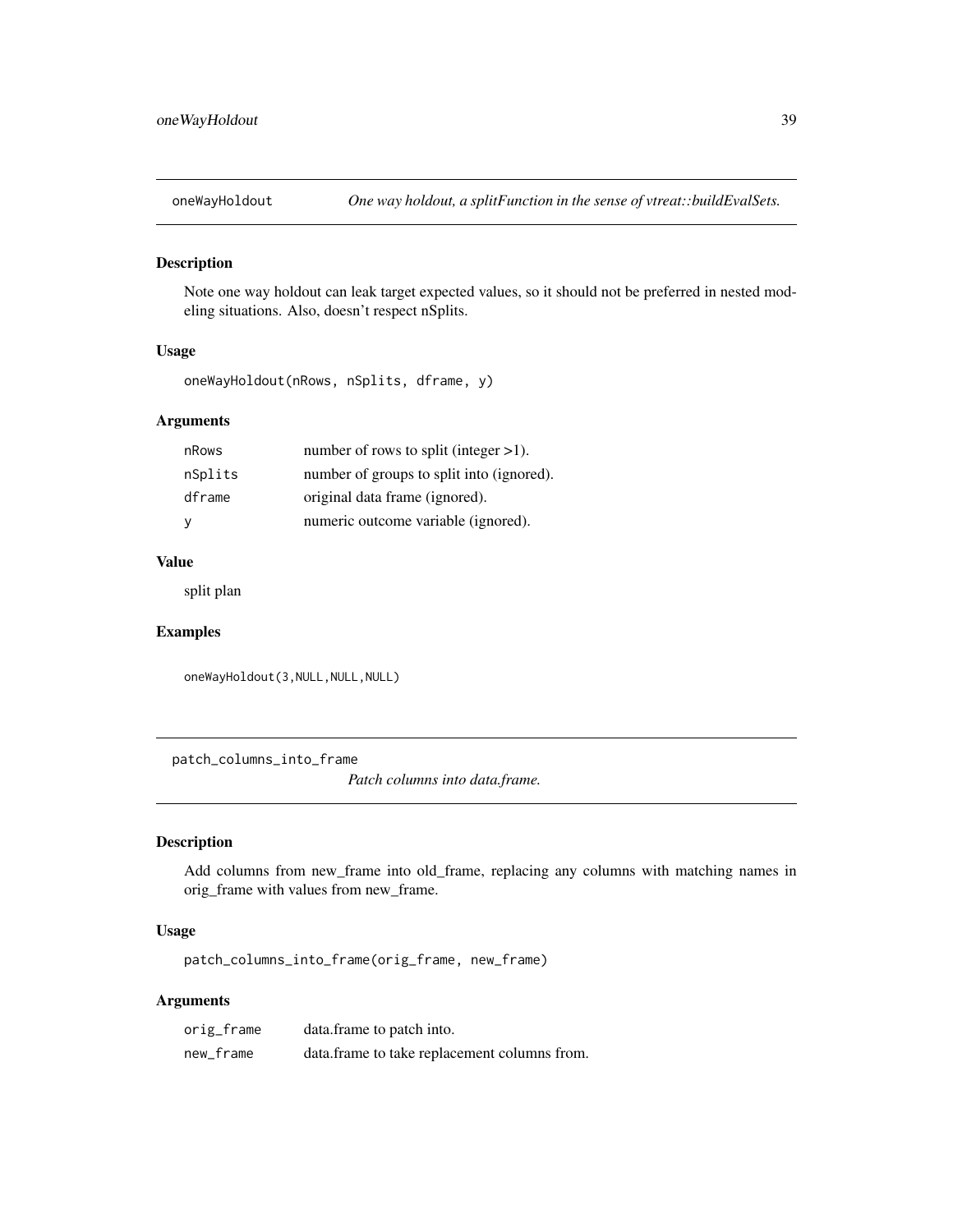# <span id="page-39-0"></span>Value

patched data.frame

# Examples

```
orig_frame \le data.frame(x = 1, y = 2)
new_frame <- data.frame(y = 3, z = 4)
patch_columns_into_frame(orig_frame, new_frame)
```
ppCoderC *Solve a categorical partial pooling problem.*

# Description

```
Please see https://win-vector.com/2017/09/25/custom-level-coding-in-vtreat/ and https:
//win-vector.com/2017/09/28/partial-pooling-for-lower-variance-variable-encoding/.
```
#### Usage

ppCoderC(v, vcol, y, w = NULL)

#### Arguments

|      | character variable name                           |
|------|---------------------------------------------------|
| vcol | character, independent or input variable          |
|      | logical, dependent or outcome variable to predict |
| W    | row/example weights                               |

# Value

scored training data column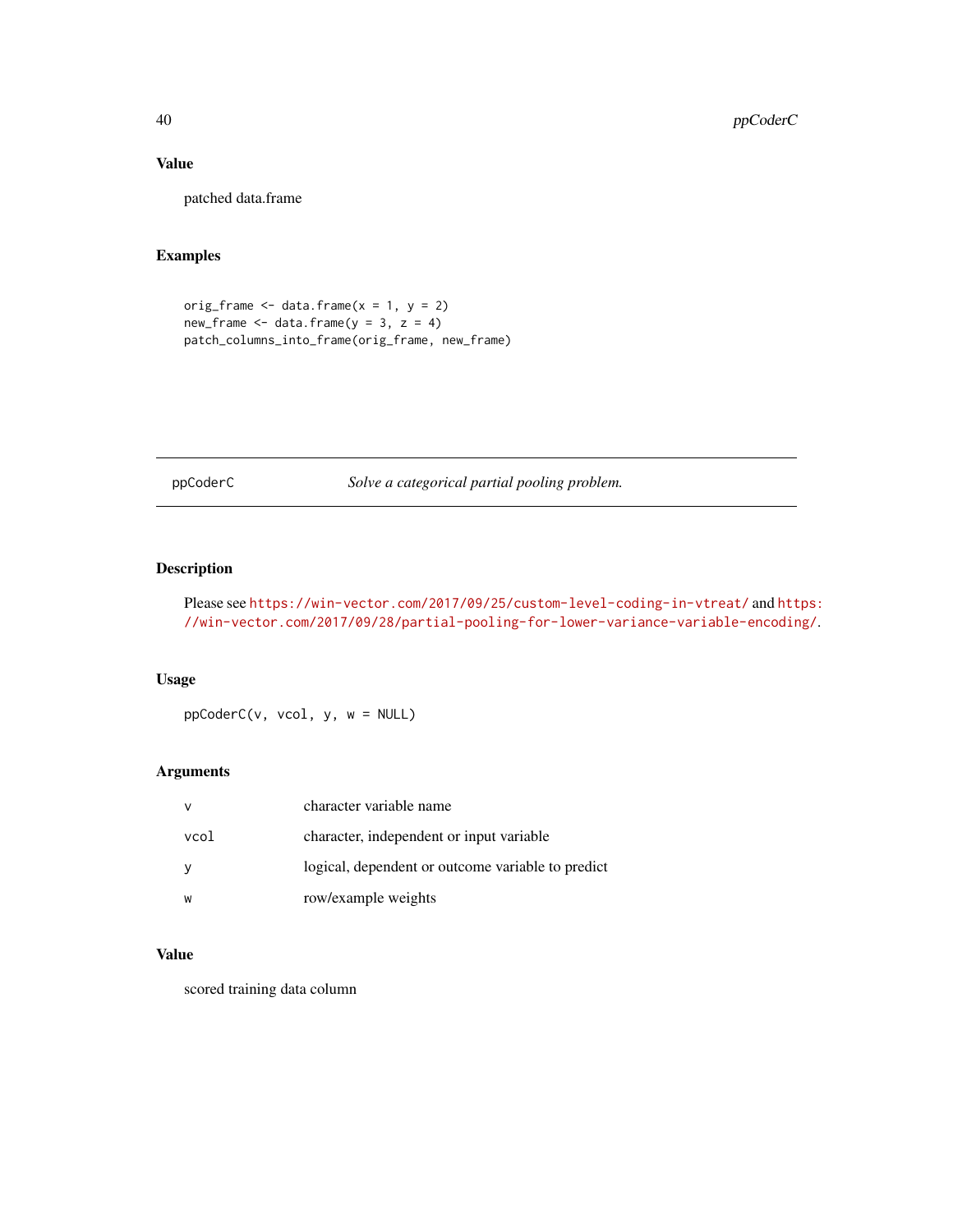<span id="page-40-0"></span>

# Description

```
Please see https://win-vector.com/2017/09/25/custom-level-coding-in-vtreat/ and https:
//win-vector.com/2017/09/28/partial-pooling-for-lower-variance-variable-encoding/.
```
#### Usage

ppCoderN(v, vcol, y, w = NULL)

#### Arguments

|      | character variable name                           |
|------|---------------------------------------------------|
| vcol | character, independent or input variable          |
|      | numeric, dependent or outcome variable to predict |
| W    | row/example weights                               |
|      |                                                   |

#### Value

scored training data column

<span id="page-40-1"></span>

| prepare | Apply treatments and restrict to useful variables. |
|---------|----------------------------------------------------|
|---------|----------------------------------------------------|

## Description

Apply treatments and restrict to useful variables.

#### Usage

```
prepare(treatmentplan, dframe, ...)
```
#### Arguments

| treatmentplan           | Plan built by designTreantmentsC() or designTreatments $N()$                 |
|-------------------------|------------------------------------------------------------------------------|
| dframe                  | Data frame to be treated                                                     |
| $\cdot$ $\cdot$ $\cdot$ | no additional arguments, declared to forced named binding of later arguments |

#### See Also

[prepare.treatmentplan](#page-43-1), [prepare.simple\\_plan](#page-42-1), [prepare.multinomial\\_plan](#page-41-1)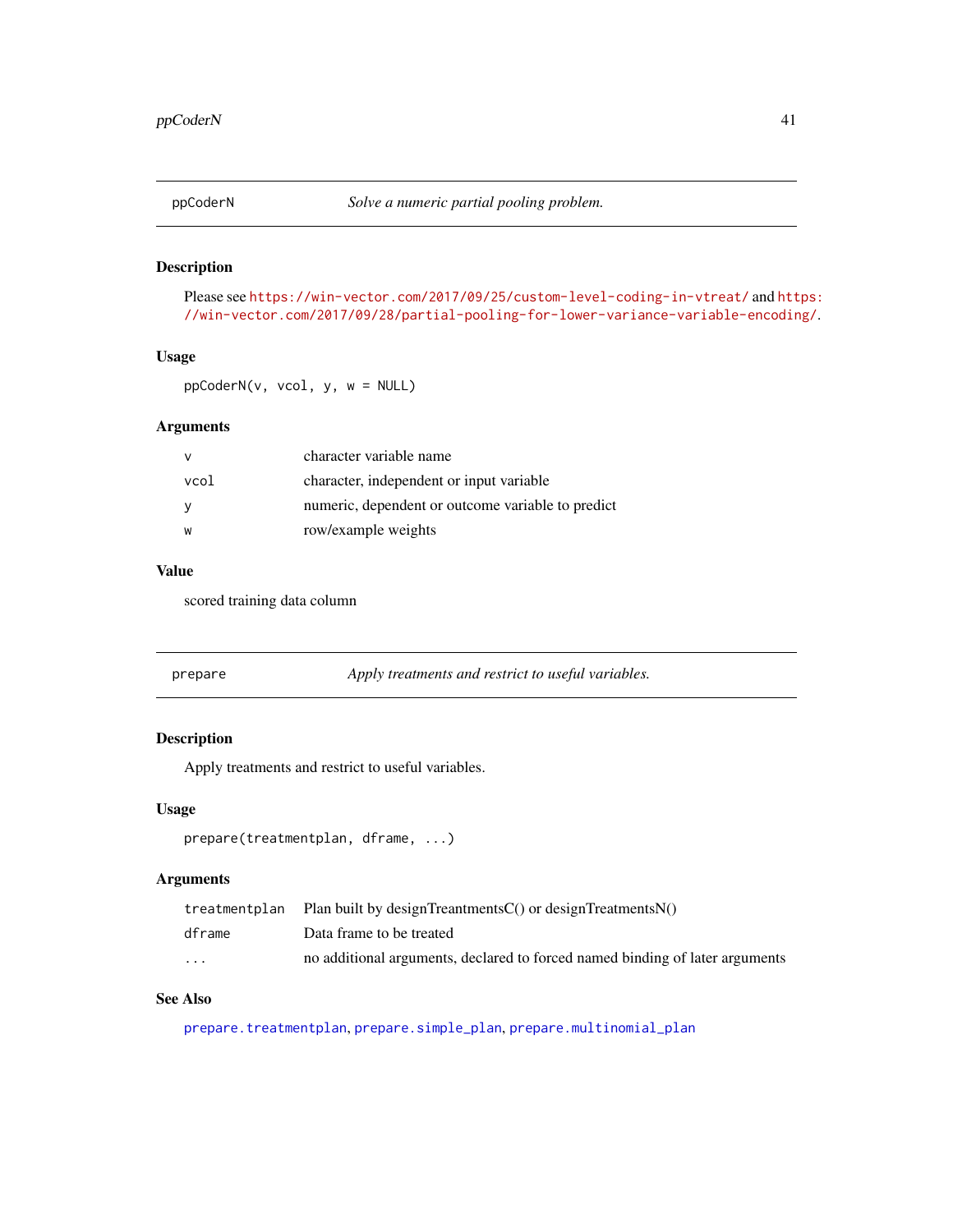```
prepare.multinomial_plan
```
*Function to apply mkCrossFrameMExperiment treatemnts.*

# Description

```
Please see vignette("MultiClassVtreat",package = "vtreat") https://winvector.github.
io/vtreat/articles/MultiClassVtreat.html.
```
#### Usage

```
## S3 method for class 'multinomial_plan'
prepare(
  treatmentplan,
  dframe,
  ...,
 pruneSig = NULL,
  scale = FALSE,
  doCollar = FALSE,
  varRestriction = NULL,
  codeRestriction = NULL,
  trackedValues = NULL,
  extracols = NULL,
 parallelCluster = NULL,
 use_parallel = TRUE,
  check_for_duplicate_frames = TRUE
)
```

| treatmentplan   | multinomial_plan from mkCrossFrameMExperiment.                                                                                                                                                                                                                                                     |
|-----------------|----------------------------------------------------------------------------------------------------------------------------------------------------------------------------------------------------------------------------------------------------------------------------------------------------|
| dframe          | new data to process.                                                                                                                                                                                                                                                                               |
| $\ddotsc$       | not used, declared to forced named binding of later arguments                                                                                                                                                                                                                                      |
| pruneSig        | suppress variables with significance above this level                                                                                                                                                                                                                                              |
| scale           | optional if TRUE replace numeric variables with single variable model regres-<br>sions ("move to outcome-scale"). These have mean zero and (for variables with<br>significant less than 1) slope 1 when regressed (lm for regression problems/glm<br>for classification problems) against outcome. |
| doCollar        | optional if TRUE collar numeric variables by cutting off after a tail-probability<br>specified by collarProb during treatment design.                                                                                                                                                              |
| codeRestriction | varRestriction optional list of treated variable names to restrict to                                                                                                                                                                                                                              |
|                 | optional list of treated variable codes to restrict to                                                                                                                                                                                                                                             |
| trackedValues   | optional named list mapping variables to know values, allows warnings upon<br>novel level appearances (see track_values)                                                                                                                                                                           |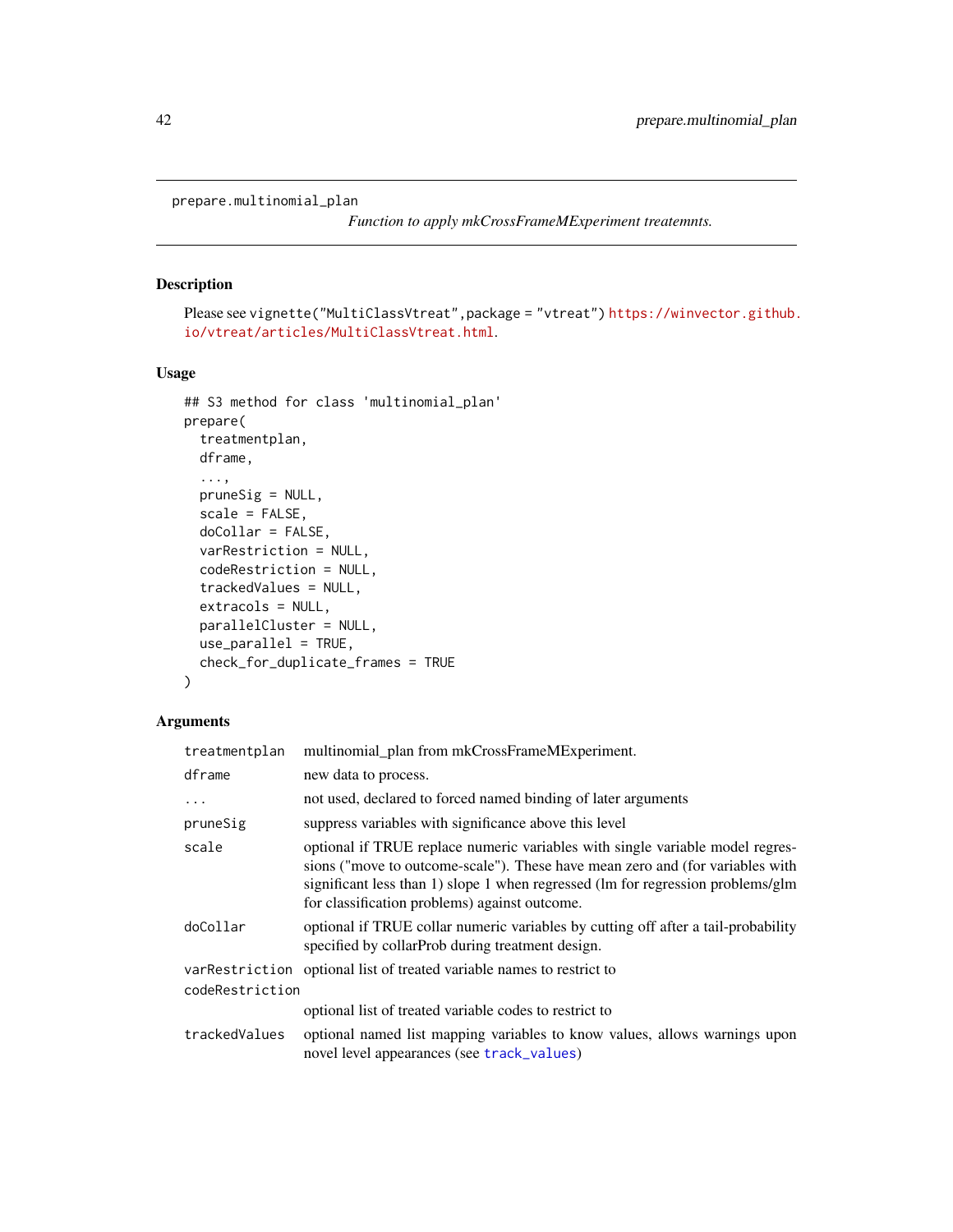# <span id="page-42-0"></span>prepare.simple\_plan 43

| extracols                  | extra columns to copy.                                                         |
|----------------------------|--------------------------------------------------------------------------------|
| parallelCluster            |                                                                                |
|                            | (optional) a cluster object created by package parallel or package snow.       |
| use_parallel               | logical, if TRUE use parallel methods.                                         |
| check_for_duplicate_frames |                                                                                |
|                            | logical, if TRUE check if we called prepare on same data.frame as design step. |

## Value

prepared data frame.

# See Also

[mkCrossFrameMExperiment](#page-28-1), [prepare](#page-40-1)

<span id="page-42-1"></span>prepare.simple\_plan *Prepare a simple treatment.*

## Description

Prepare a simple treatment.

#### Usage

```
## S3 method for class 'simple_plan'
prepare(treatmentplan, dframe, ...)
```
#### Arguments

|                         | treatment plan A simple treatment plan.         |
|-------------------------|-------------------------------------------------|
| dframe                  | data.frame to be treated.                       |
| $\cdot$ $\cdot$ $\cdot$ | not used, present for S3 signature consistency. |

#### See Also

[design\\_missingness\\_treatment](#page-15-1), [prepare](#page-40-1)

# Examples

d <- wrapr::build\_frame( "x1", "x2", "x3" |  $1, 4, '''A''$ NA , 5 , "B" | 3 , 6 , NA )

plan <- design\_missingness\_treatment(d)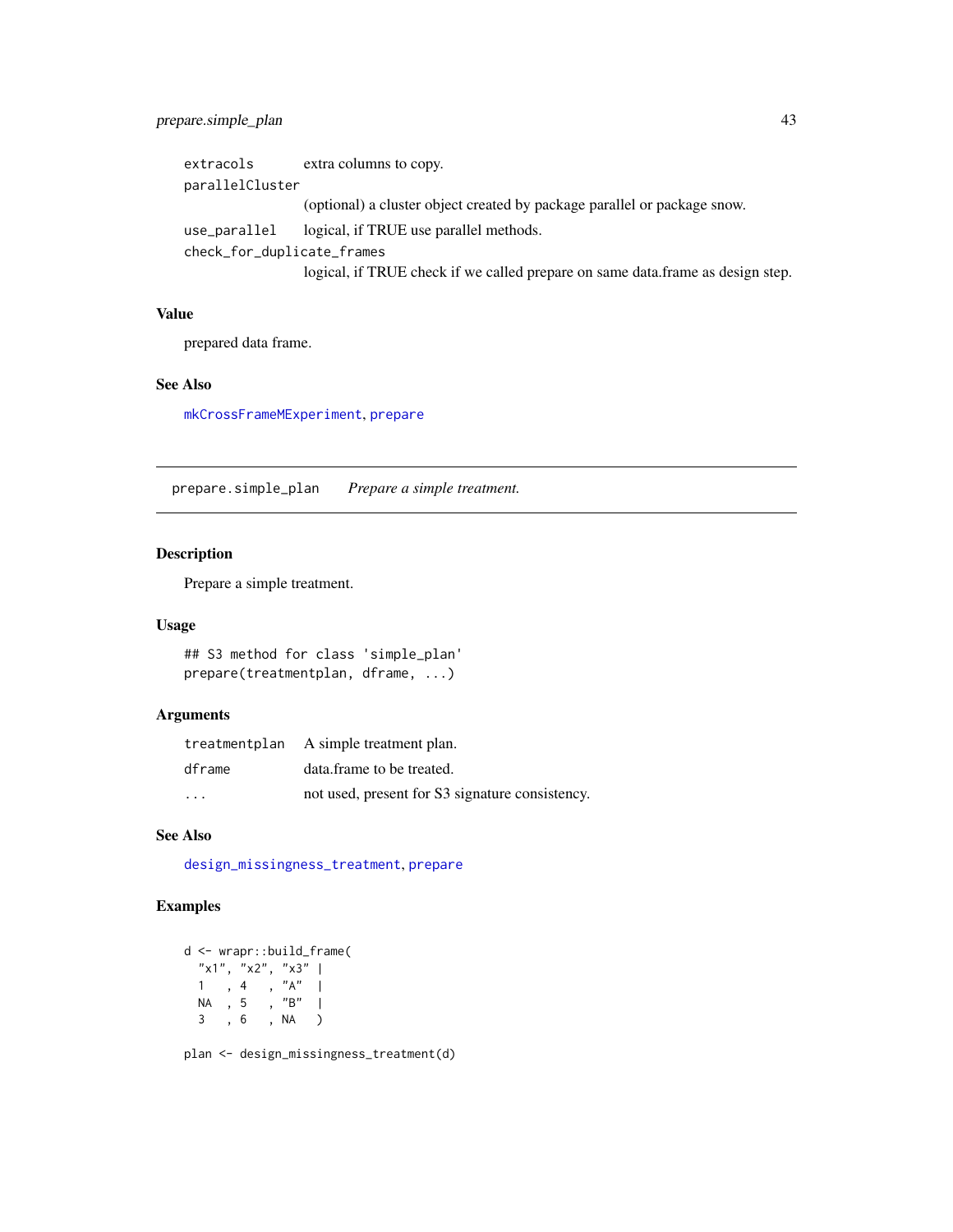```
prepare(plan, d)
prepare(plan, data.frame(x1=NA, x2=NA, x3="E"))
```
<span id="page-43-1"></span>prepare.treatmentplan *Apply treatments and restrict to useful variables.*

## Description

Use a treatment plan to prepare a data frame for analysis. The resulting frame will have new effective variables that are numeric and free of NaN/NA. If the outcome column is present it will be copied over. The intent is that these frames are compatible with more machine learning techniques, and avoid a lot of corner cases (NA,NaN, novel levels, too many levels). Note: each column is processed independently of all others. Also copies over outcome if present. Note: treatmentplan's are not meant for long-term storage, a warning is issued if the version of vtreat that produced the plan differs from the version running prepare().

#### Usage

```
## S3 method for class 'treatmentplan'
prepare(
  treatmentplan,
  dframe,
  ...,
  pruneSig = NULL,
  scale = FALSE,
  doCollar = FALSE,
  varRestriction = NULL,
  codeRestriction = NULL,
  trackedValues = NULL,
  extracols = NULL,
 parallelCluster = NULL,
 use_parallel = TRUE,
  check_for_duplicate_frames = TRUE
)
```

| treatmentplan | Plan built by designTreantmentsC() or designTreatments $N()$                                                                                                                                                                                                                                       |
|---------------|----------------------------------------------------------------------------------------------------------------------------------------------------------------------------------------------------------------------------------------------------------------------------------------------------|
| dframe        | Data frame to be treated                                                                                                                                                                                                                                                                           |
| $\cdots$      | no additional arguments, declared to forced named binding of later arguments                                                                                                                                                                                                                       |
| pruneSig      | suppress variables with significance above this level                                                                                                                                                                                                                                              |
| scale         | optional if TRUE replace numeric variables with single variable model regres-<br>sions ("move to outcome-scale"). These have mean zero and (for variables with<br>significant less than 1) slope 1 when regressed (lm for regression problems/glm<br>for classification problems) against outcome. |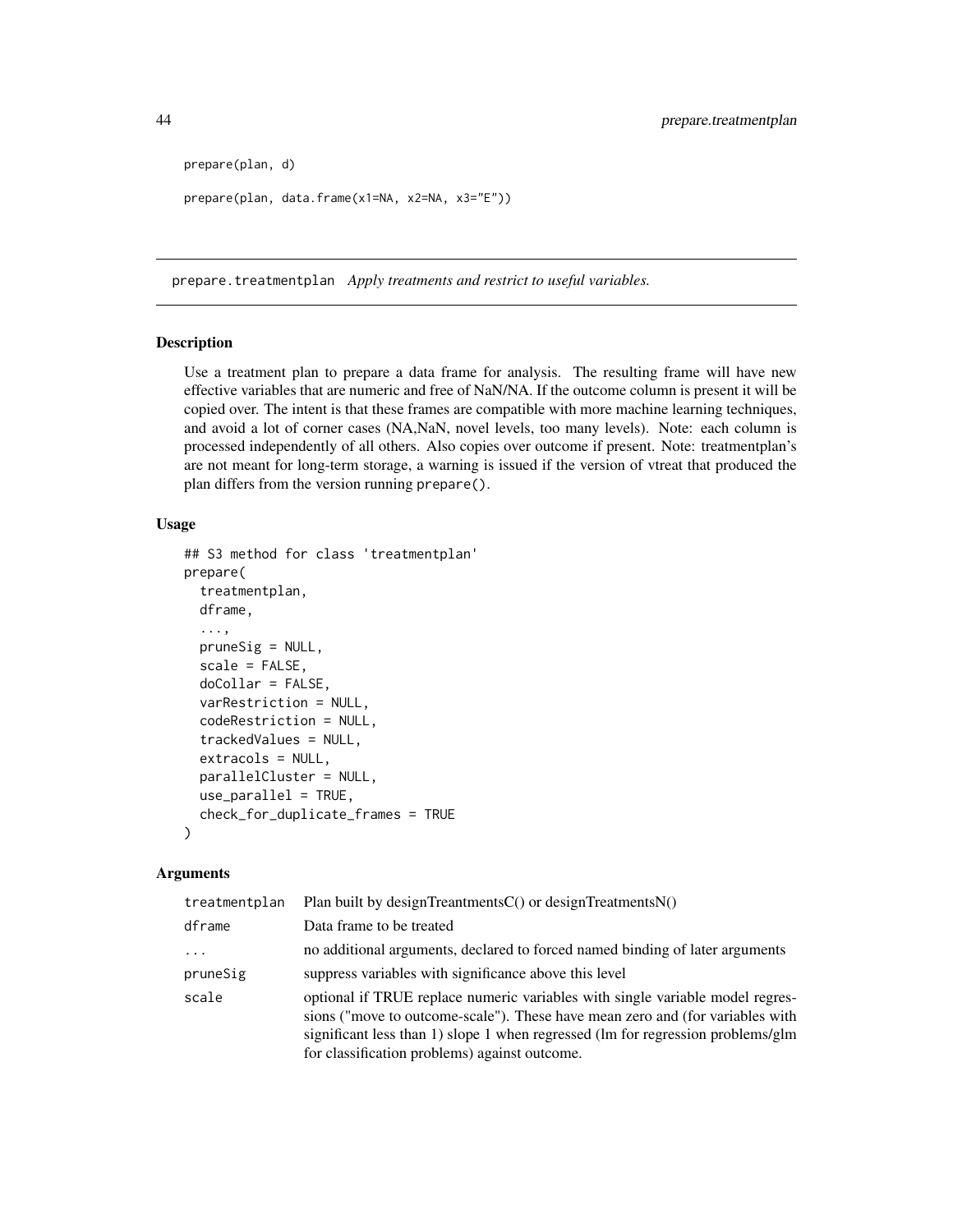<span id="page-44-0"></span>

| doCollar                   | optional if TRUE collar numeric variables by cutting off after a tail-probability<br>specified by collarProb during treatment design. |
|----------------------------|---------------------------------------------------------------------------------------------------------------------------------------|
|                            | varrestriction optional list of treated variable names to restrict to                                                                 |
| codeRestriction            |                                                                                                                                       |
|                            | optional list of treated variable codes to restrict to                                                                                |
| trackedValues              | optional named list mapping variables to know values, allows warnings upon<br>novel level appearances (see track_values)              |
| extracols                  | extra columns to copy.                                                                                                                |
| parallelCluster            |                                                                                                                                       |
|                            | (optional) a cluster object created by package parallel or package snow.                                                              |
| use_parallel               | logical, if TRUE use parallel methods.                                                                                                |
| check_for_duplicate_frames |                                                                                                                                       |
|                            | logical, if TRUE check if we called prepare on same data. frame as design step.                                                       |

# Value

treated data frame (all columns numeric- without NA, NaN)

#### See Also

[mkCrossFrameCExperiment](#page-25-1), [mkCrossFrameNExperiment](#page-31-1), [designTreatmentsC](#page-8-1) [designTreatmentsN](#page-11-1) [designTreatmentsZ](#page-13-1), [prepare](#page-40-1)

# Examples

```
# categorical example
set.seed(23525)
# we set up our raw training and application data
dTrainC <- data.frame(
 x = c('a', 'a', 'a', 'b', 'b', NA, NA),z = c(1, 2, 3, 4, NA, 6, NA),y = c(FALSE, FALSE, TRUE, FALSE, TRUE, TRUE, TRUE))
dTestC <- data.frame(
 x = c('a', 'b', 'c', NA),z = c(10, 20, 30, NA)# we perform a vtreat cross frame experiment
# and unpack the results into treatmentsC
# and dTrainCTreated
unpack[
 treatmentsC = treatments,
 dTrainCTreated = crossFrame
 ] <- mkCrossFrameCExperiment(
   dframe = dTrainC,
   varlist = setdiff(colnames(dTrainC), 'y'),
   outcome = 'y',
```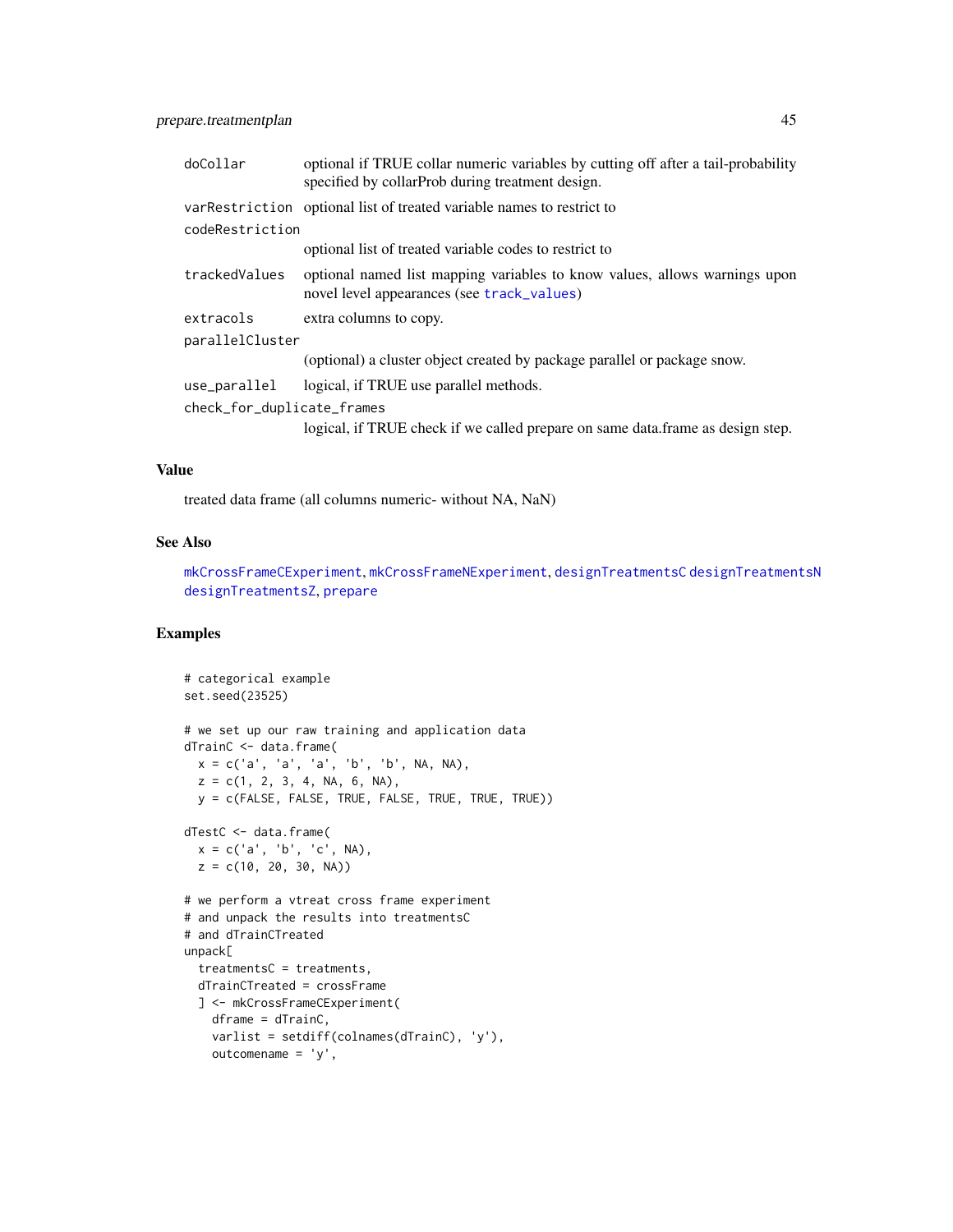```
outcometarget = TRUE,
    verbose = FALSE)
# the treatments include a score frame relating new
# derived variables to original columns
treatmentsC$scoreFrame[, c('origName', 'varName', 'code', 'rsq', 'sig', 'extraModelDegrees')] %.>%
  print(.)
# the treated frame is a "cross frame" which
# is a transform of the training data built
# as if the treatment were learned on a different
# disjoint training set to avoid nested model
# bias and over-fit.
dTrainCTreated %.>%
 head(.) %.>%
 print(.)
# Any future application data is prepared with
# the prepare method.
dTestCTreated <- prepare(treatmentsC, dTestC, pruneSig=NULL)
dTestCTreated %.>%
  head(.) %.>%
  print(.)
```

|  | pre_comp_xval | Pre-computed cross-plan (so same split happens each time). |  |
|--|---------------|------------------------------------------------------------|--|
|--|---------------|------------------------------------------------------------|--|

# Description

Pre-computed cross-plan (so same split happens each time).

#### Usage

```
pre_comp_xval(nRows, nSplits, splitplan)
```
#### Arguments

| nRows     | number of rows to split (integer $>1$ ).  |
|-----------|-------------------------------------------|
| nSplits   | number of groups to split into (ignored). |
| splitplan | split plan to actually use                |

#### Value

splitplan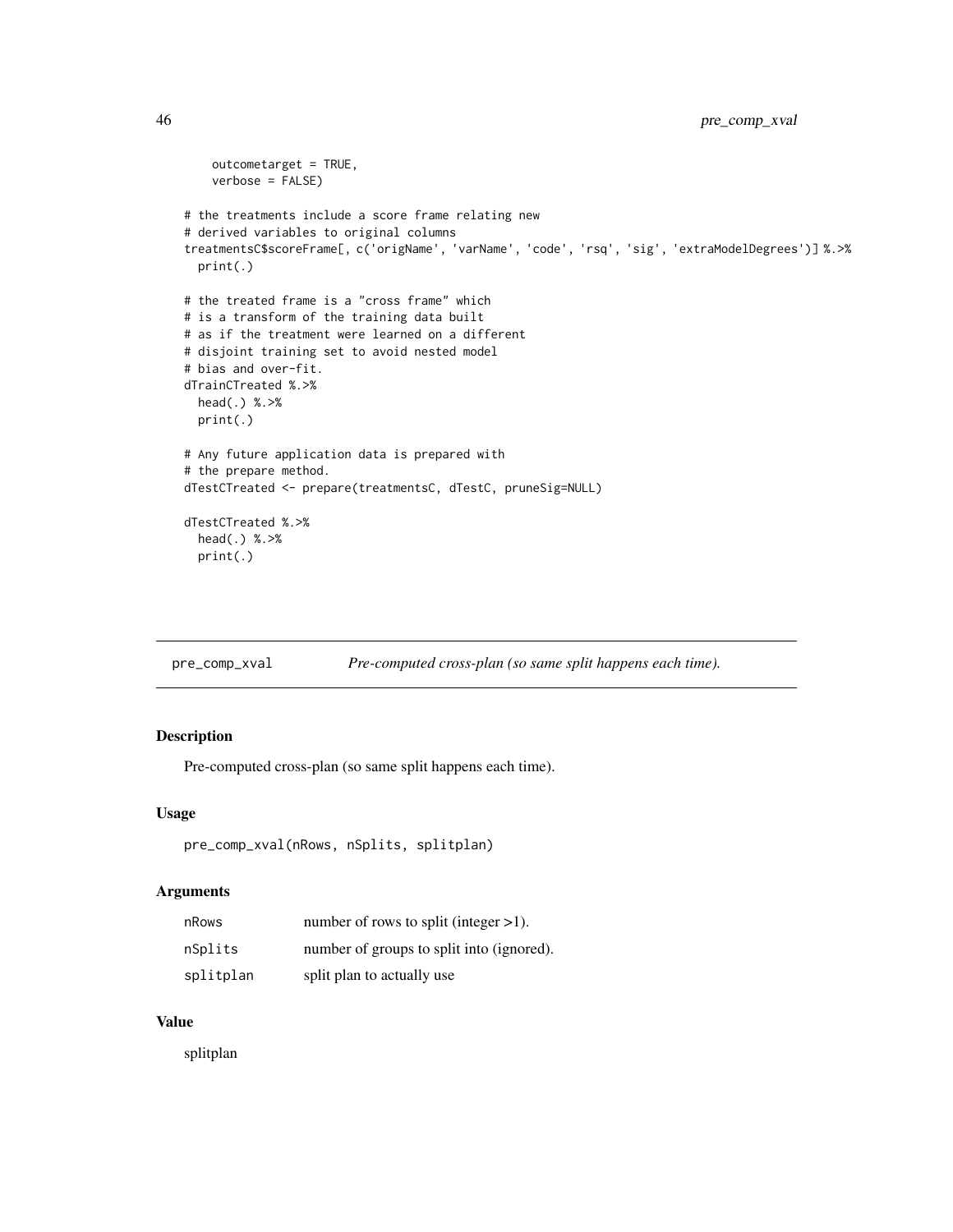# <span id="page-46-0"></span>print.multinomial\_plan 47

# Examples

p1 <- oneWayHoldout(3,NULL,NULL,NULL) p2 <- pre\_comp\_xval(3, 3, p1) p2(3, 3)

print.multinomial\_plan

*Print treatmentplan.*

# Description

Print treatmentplan.

# Usage

## S3 method for class 'multinomial\_plan'  $print(x, \ldots)$ 

#### Arguments

| X        | treatmentplan                                 |
|----------|-----------------------------------------------|
| $\cdots$ | additional args (to match general signature). |

print.simple\_plan *Print treatmentplan.*

# Description

Print treatmentplan.

# Usage

```
## S3 method for class 'simple_plan'
print(x, \ldots)
```

| X | treatmentplan |  |  |  |
|---|---------------|--|--|--|
|   |               |  |  |  |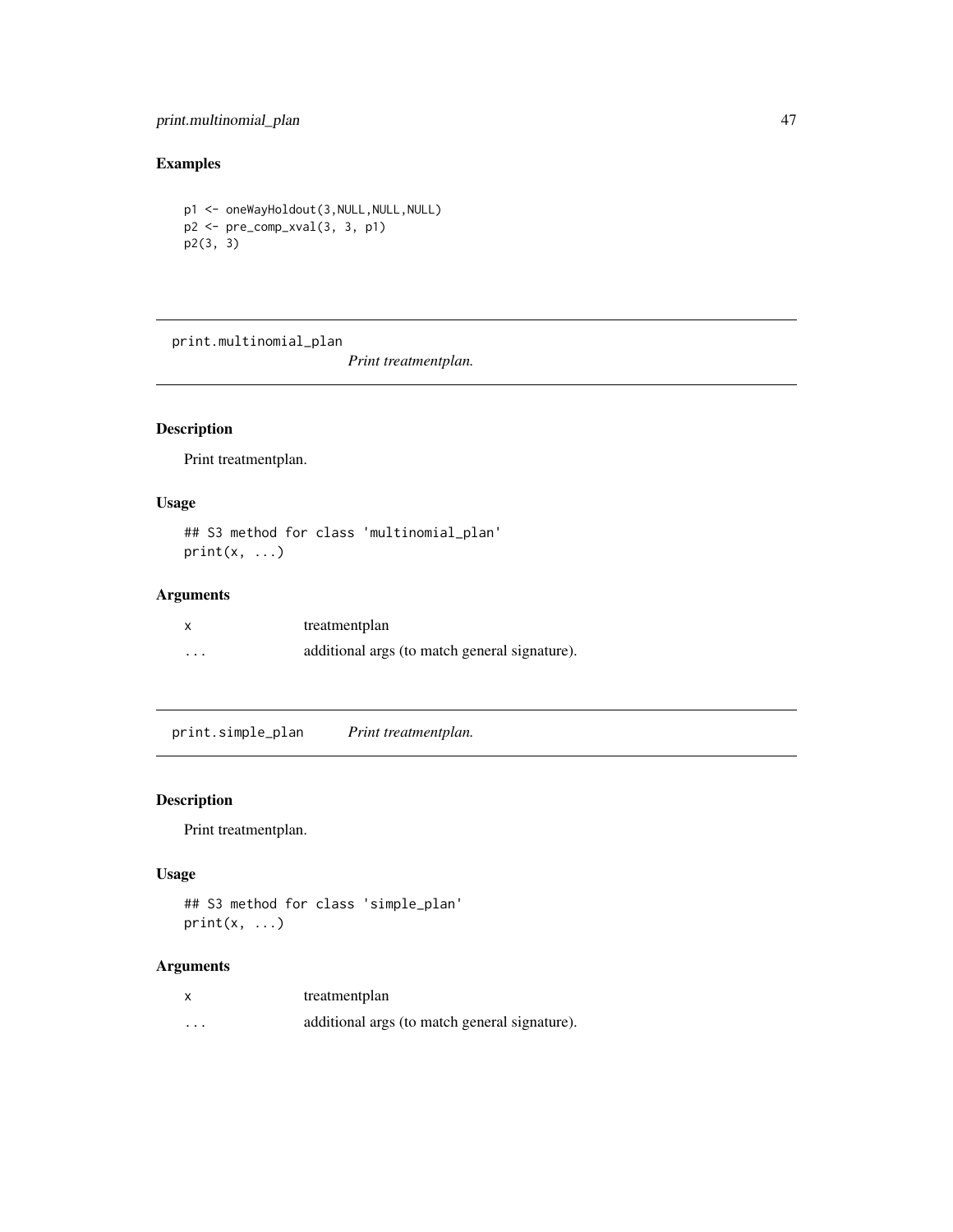<span id="page-47-0"></span>print.treatmentplan *Print treatmentplan.*

# Description

Print treatmentplan.

#### Usage

## S3 method for class 'treatmentplan'  $print(x, \ldots)$ 

# Arguments

| X                       | treatmentplan                                 |
|-------------------------|-----------------------------------------------|
| $\cdot$ $\cdot$ $\cdot$ | additional args (to match general signature). |

# See Also

[designTreatmentsC](#page-8-1), [designTreatmentsN](#page-11-1), [designTreatmentsZ](#page-13-1), [prepare.treatmentplan](#page-43-1)

print.vtreatment *Print treatmentplan.*

# Description

Print treatmentplan.

## Usage

```
## S3 method for class 'vtreatment'
print(x, \ldots)
```
#### Arguments

|                         | treatmentplan                                 |
|-------------------------|-----------------------------------------------|
| $\cdot$ $\cdot$ $\cdot$ | additional args (to match general signature). |

# See Also

[designTreatmentsC](#page-8-1), [designTreatmentsN](#page-11-1), [designTreatmentsZ](#page-13-1), [prepare.treatmentplan](#page-43-1)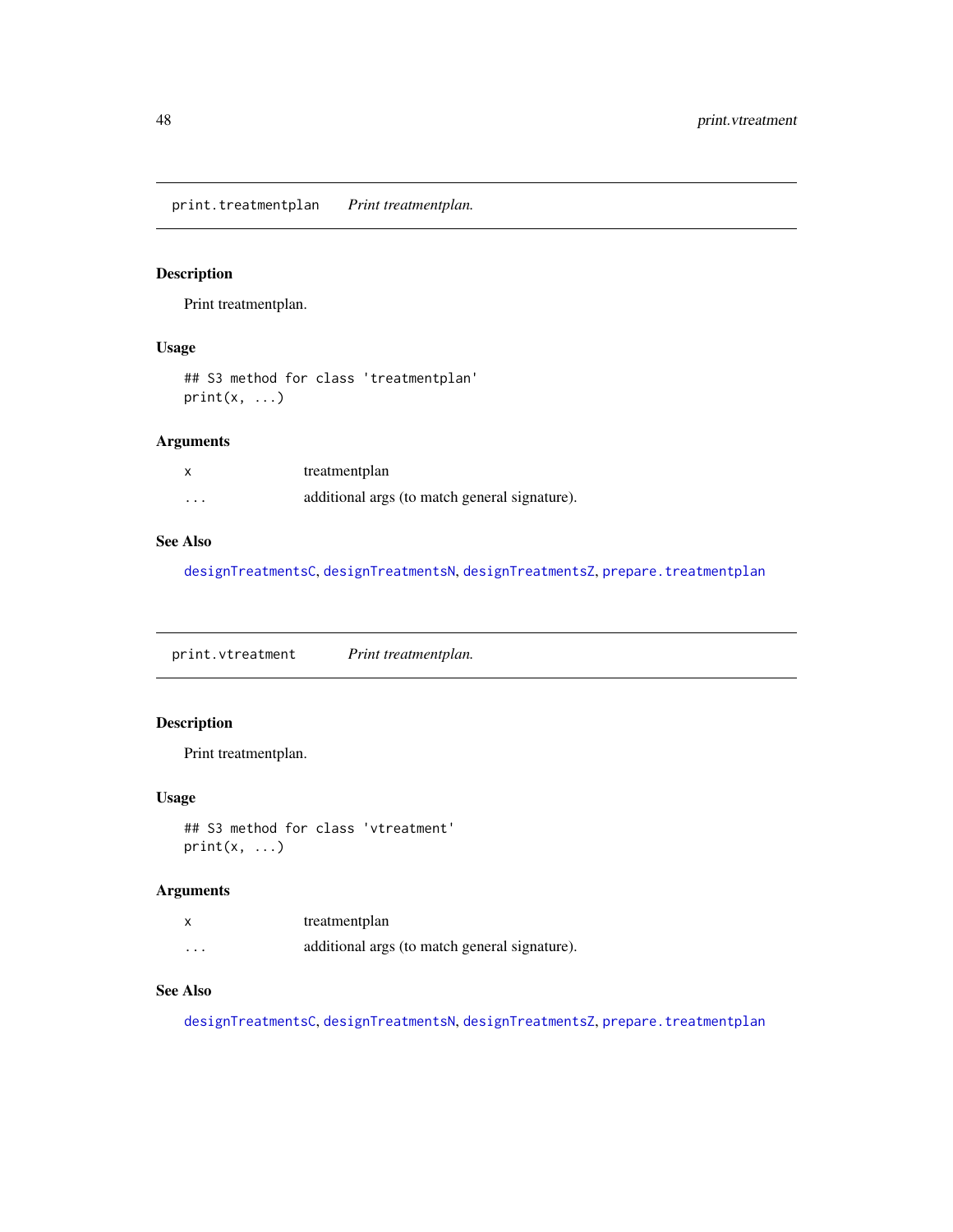<span id="page-48-0"></span>

# **Description**

check if appPlan is a good carve-up of 1:nRows into nSplits groups

#### Usage

problemAppPlan(nRows, nSplits, appPlan, strictCheck)

# Arguments

| nRows       | number of rows to carve-up                                                                                                     |
|-------------|--------------------------------------------------------------------------------------------------------------------------------|
| nSplits     | number of sets to carve-up into                                                                                                |
| appPlan     | carve-up to critique                                                                                                           |
| strictCheck | logical, if true expect application data to be a carve-up and training data to be a<br>maximal partition and to match nSplits. |

# Value

problem with carve-up (null if good)

#### See Also

[kWayCrossValidation](#page-21-1), [kWayStratifiedY](#page-21-2), and [makekWayCrossValidationGroupedByColumn](#page-25-2)

#### Examples

```
plan <- kWayStratifiedY(3,2,NULL,NULL)
problemAppPlan(3,3,plan,TRUE)
```
regression\_parameters *vtreat regression parameters.*

## Description

A list of settings and values for vtreat regression fitting. Please see [https://github.com/WinVecto](https://github.com/WinVector/vtreat/blob/main/Examples/fit_transform/fit_transform_api.md)r/ [vtreat/blob/main/Examples/fit\\_transform/fit\\_transform\\_api.md](https://github.com/WinVector/vtreat/blob/main/Examples/fit_transform/fit_transform_api.md), [mkCrossFrameCExperiment](#page-25-1), [designTreatmentsC](#page-8-1), and [mkCrossFrameNExperiment](#page-31-1), [designTreatmentsN](#page-11-1), [prepare.treatmentplan](#page-43-1) for details.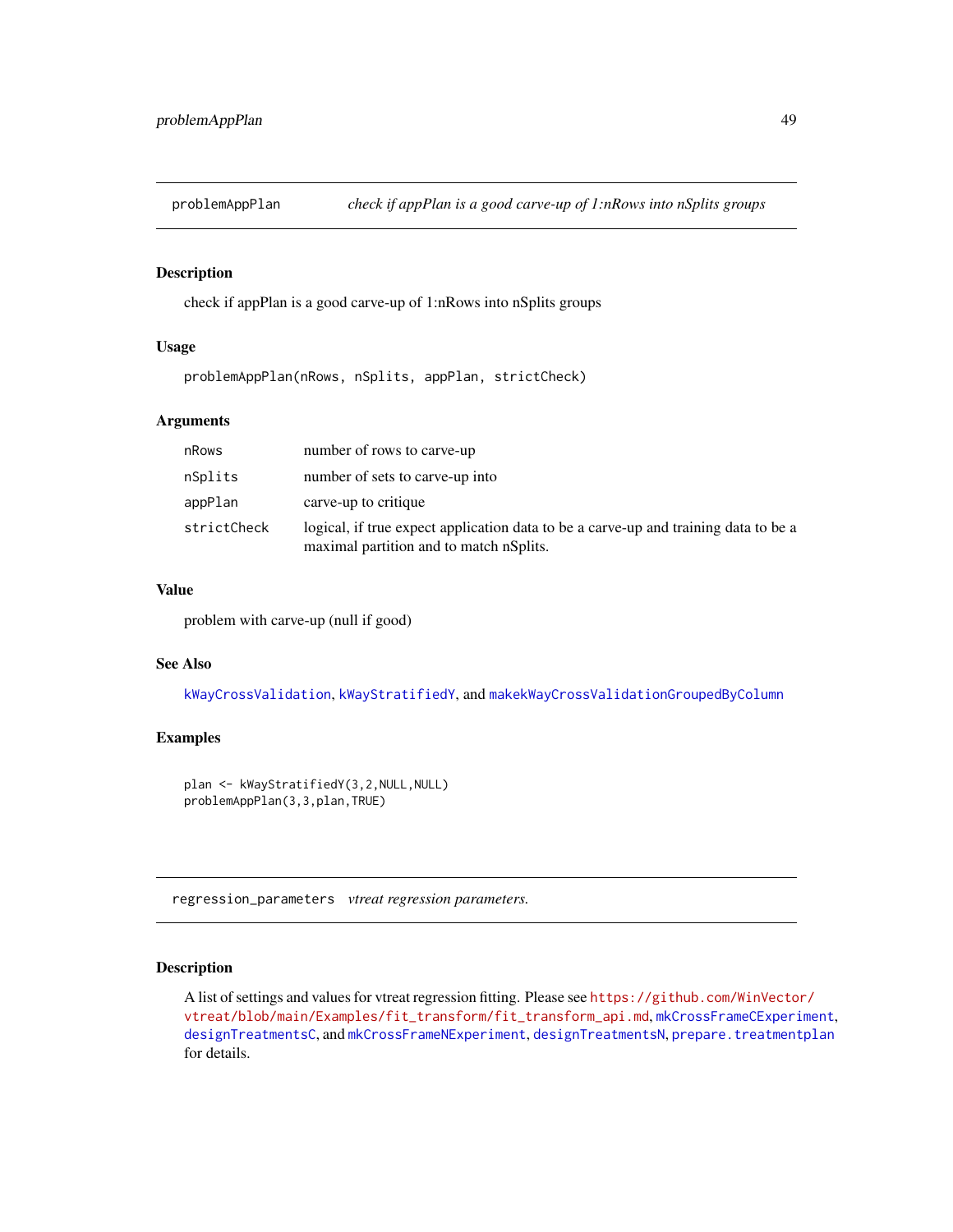#### Usage

regression\_parameters(user\_params = NULL)

#### Arguments

user\_params list of user overrides.

#### Value

filled out parameter list

<span id="page-49-1"></span>rquery\_prepare *Materialize a treated data frame remotely.*

# Description

Materialize a treated data frame remotely.

# Usage

```
rquery_prepare(
  db,
  rqplan,
  data_source,
  result_table_name,
  ...,
  extracols = NULL,
  temporary = FALSE,
  overwrite = TRUE,
  attempt_nan_inf_mapping = FALSE,
  col_sample = NULL,
  return_ops = FALSE
)
materialize_treated(
  db,
  rqplan,
  data_source,
  result_table_name,
  ...,
  extracols = NULL,
  temporary = FALSE,
  overwrite = TRUE,
  attempt_nan_inf_mapping = FALSE,
  col_sample = NULL,
  return_ops = FALSE
\mathcal{E}
```
<span id="page-49-0"></span>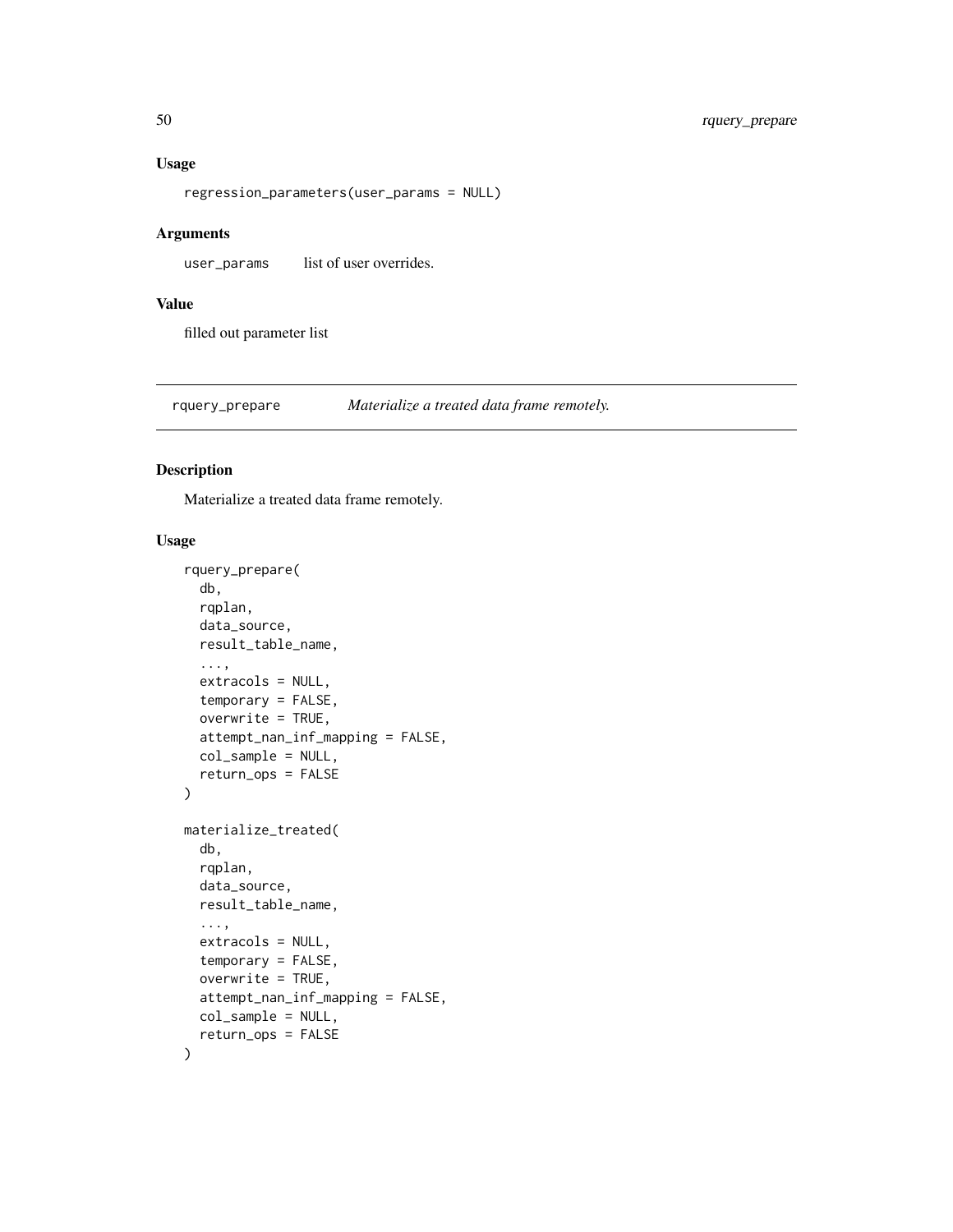#### <span id="page-50-0"></span>solveIsotone 51

#### Arguments

| db                      | a db handle.                                                                                        |
|-------------------------|-----------------------------------------------------------------------------------------------------|
| rqplan                  | an query plan produced by as_rquery_plan().                                                         |
| data_source             | relop, data source (usually a relop_table_source).                                                  |
| result_table_name       |                                                                                                     |
|                         | character, table name to land result in                                                             |
| $\cdots$                | force later arguments to bind by name.                                                              |
| extracols               | extra columns to copy.                                                                              |
| temporary               | logical, if TRUE try to make result temporary.                                                      |
| overwrite               | logical, if TRUE try to overwrite result.                                                           |
| attempt_nan_inf_mapping | logical, if TRUE attempt to map NaN and Infnity to NA/NULL (goot on Post-<br>greSQL, not on Spark). |
| col_sample              | sample of data to determine column types.                                                           |
| return_ops              | logical, if TRUE return operator tree instead of materializing.                                     |

#### Value

description of treated table.

#### Functions

• materialize\_treated: old name for rquery\_prepare function

#### See Also

[as\\_rquery\\_plan](#page-3-1), [rqdatatable\\_prepare](#page-0-0)

solveIsotone *Solve for best single-direction (non-decreasing or non-increasing) fit.*

#### Description

Return a vector of length y that is a function of x (differs at must where x differs) obeying the either the same order contraints or the opposite order constraints as x. This vector is picked as close to y (by square-distance) as possible.

#### Usage

```
solveIsotone(varName, x, y, w = NULL)
```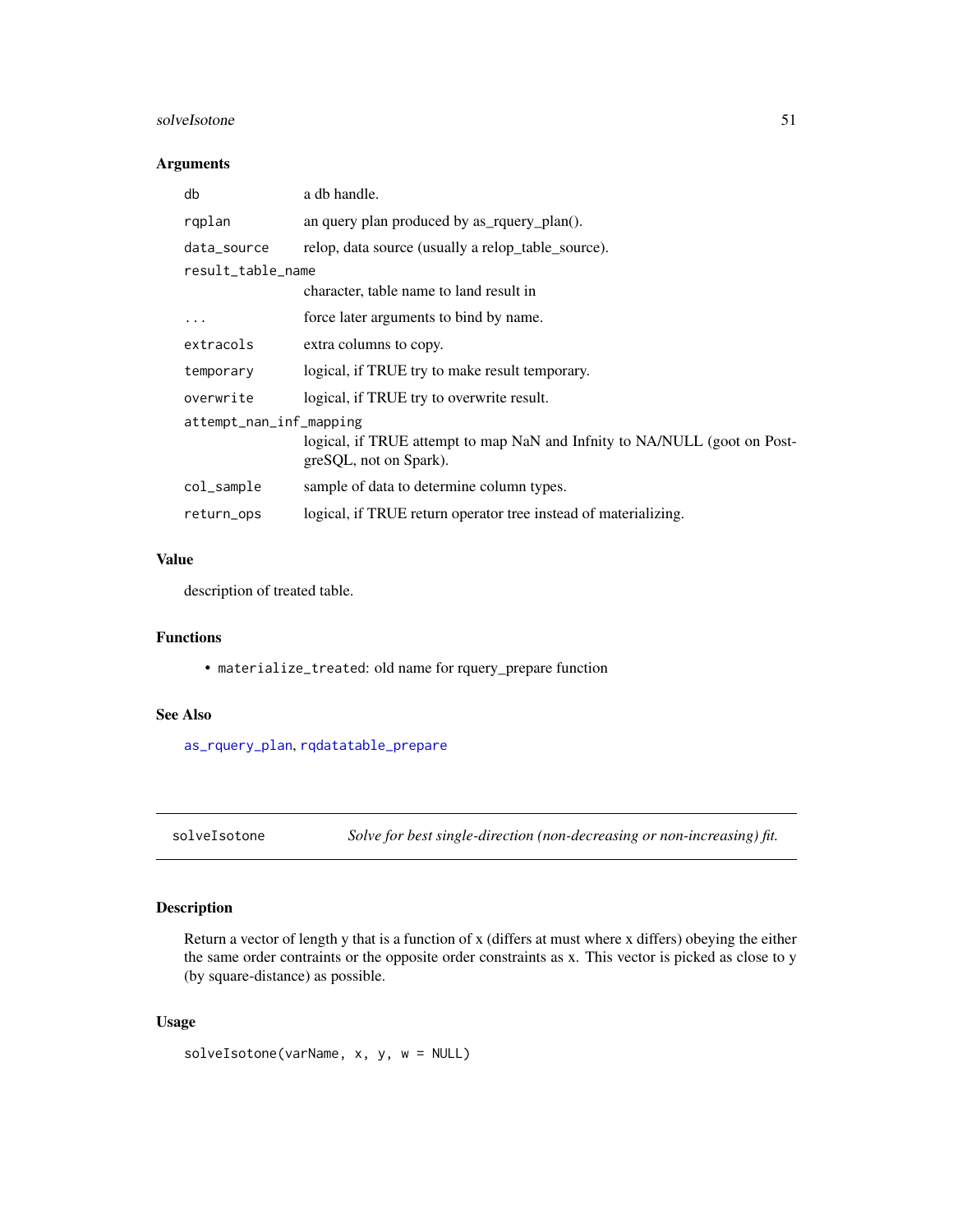# <span id="page-51-0"></span>Arguments

| varName | character, name of variable                               |
|---------|-----------------------------------------------------------|
|         | numeric, factor, or character input (not empty, no NAs).  |
|         | numeric (same length as x no NAs), output to match        |
| W       | numeric positive, same length as x (weights, can be NULL) |

# Details

Please see <https://github.com/WinVector/vtreat/blob/main/extras/MonotoneCoder.md>.

#### Value

isotonicly adjusted y (non-decreasing)

# Examples

```
if(requireNamespace("isotone", quietly = TRUE)) {
   solveIsotone('v', 1:3, c(1,2,1))
}
```

| solveNonDecreasing | Solve for best non-decreasing fit using isotone regression (from |
|--------------------|------------------------------------------------------------------|
|                    | <i>the "isotone" package</i> https://CRAN.R-project.org/package= |
|                    | isotone).                                                        |

## Description

Return a vector of length y that is a function of x (differs at must where x differs) obeying the same order constraints as x. This vector is picked as close to y (by square-distance) as possible.

#### Usage

```
solveNonDecreasing(varName, x, y, w = NULL)
```
#### Arguments

| varName      | character, name of variable                                            |
|--------------|------------------------------------------------------------------------|
| $\mathsf{x}$ | numeric, factor, or character input (not empty, no NAs).               |
| <b>V</b>     | numeric or castable to such (same length as x no NAs), output to match |
| W            | numeric positive, same length as x (weights, can be NULL)              |

# Details

Please see <https://github.com/WinVector/vtreat/blob/main/extras/MonotoneCoder.md>.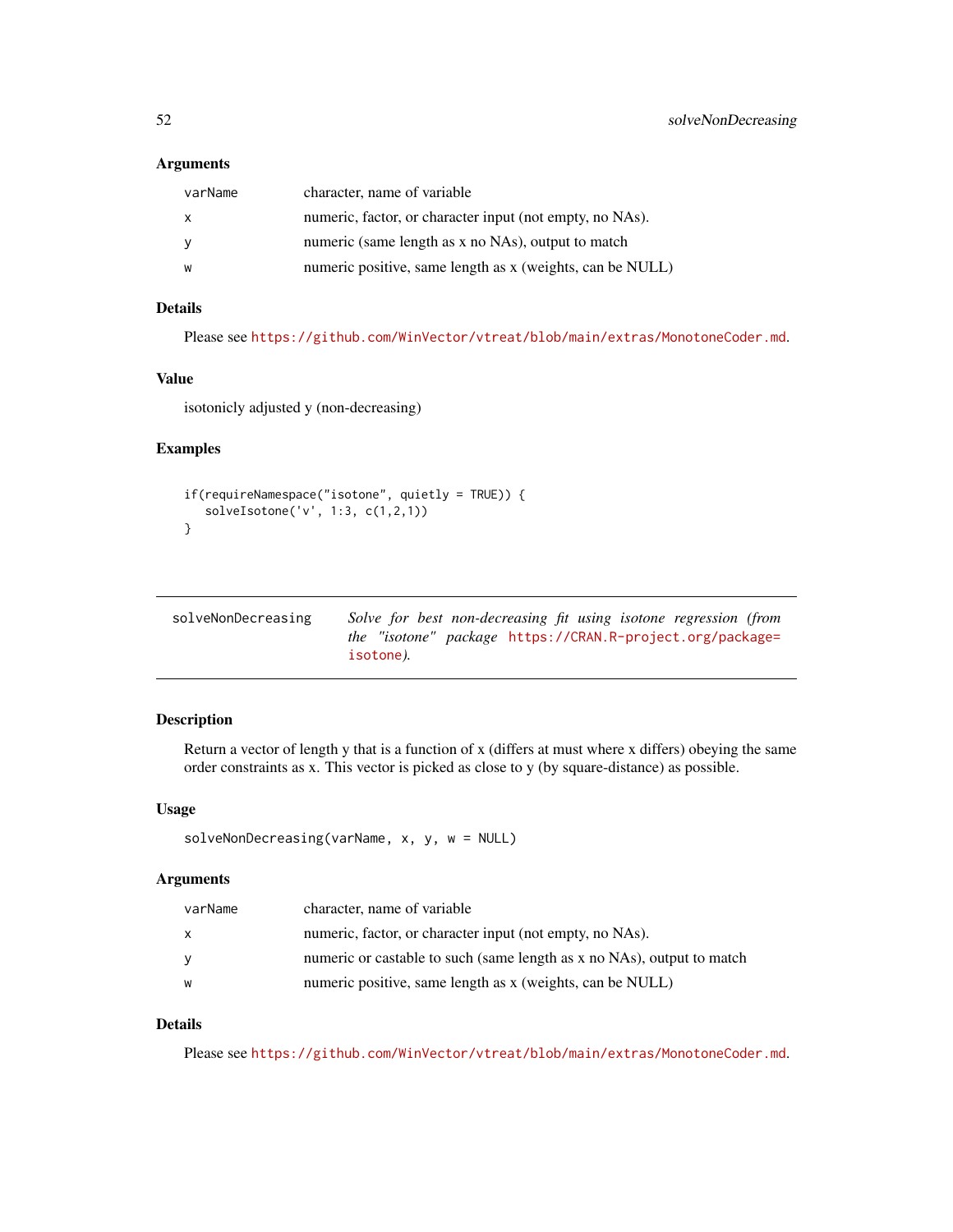# <span id="page-52-0"></span>solveNonIncreasing 53

# Value

isotonicly adjusted y (non-decreasing)

#### Examples

```
if(requireNamespace("isotone", quietly = TRUE)) {
  solveNonDecreasing('v', 1:3, c(1,2,1))
}
```
solveNonIncreasing *Solve for best non-increasing fit.*

# Description

Return a vector of length y that is a function of x (differs at must where x differs) obeying the opposite order constraints as x. This vector is picked as close to y (by square-distance) as possible.

# Usage

solveNonIncreasing(varName, x, y, w = NULL)

# Arguments

| varName | character, name of variable                               |
|---------|-----------------------------------------------------------|
| X.      | numeric, factor, or character input (not empty, no NAs).  |
| - V     | numeric (same length as x no NAs), output to match        |
| W       | numeric positive, same length as x (weights, can be NULL) |

#### Details

Please see <https://github.com/WinVector/vtreat/blob/main/extras/MonotoneCoder.md>.

#### Value

isotonicly adjusted y (non-decreasing)

# Examples

```
if(requireNamespace("isotone", quietly = TRUE)) {
   solveNonIncreasing('v', 1:3, c(1,2,1))
}
```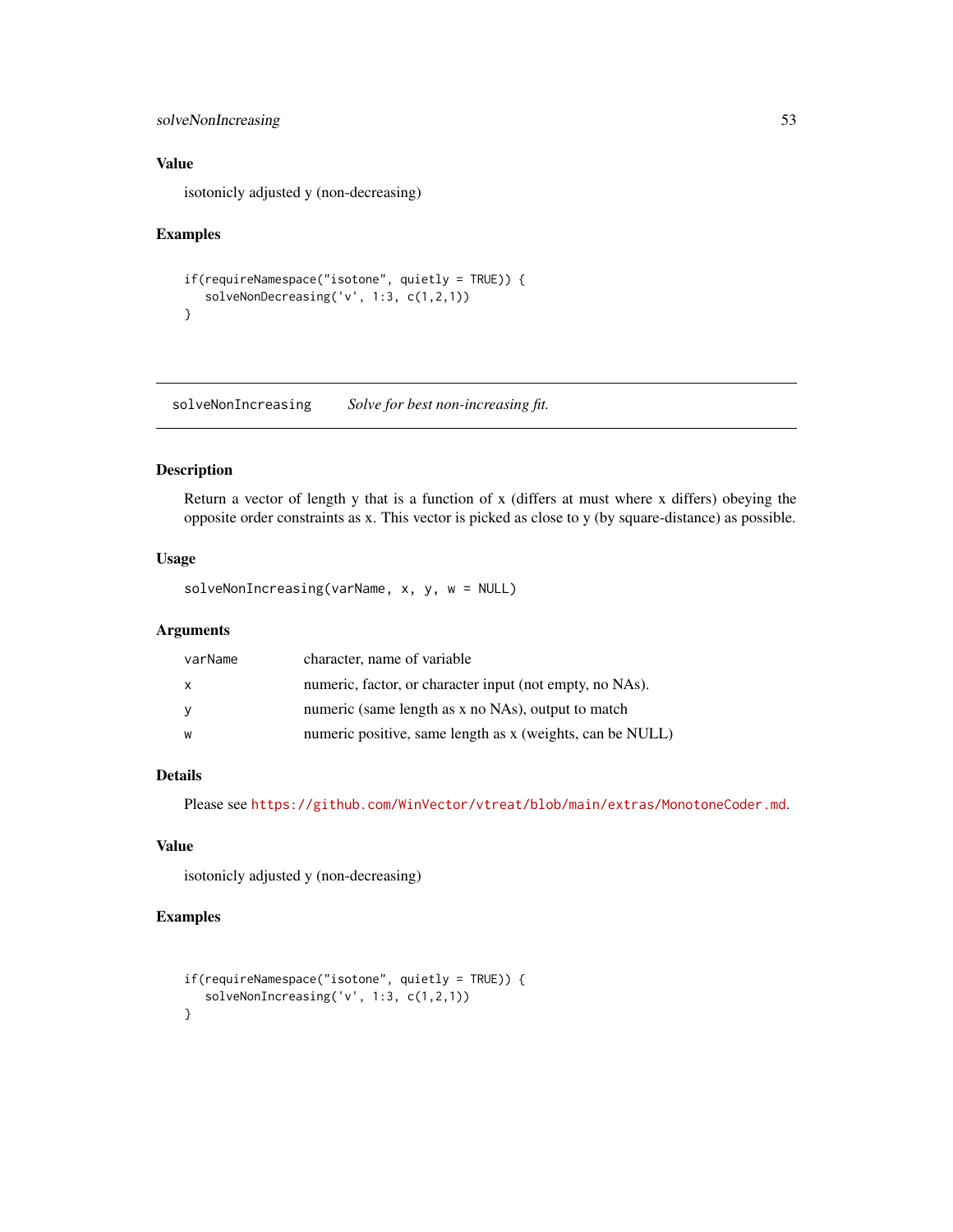<span id="page-53-0"></span>

#### Description

Return a vector of length y that is a piecewise function of x. This vector is picked as close to y (by square-distance) as possible for a set of x-only determined cut-points. Cross-validates for a good number of segments.

#### Usage

solve\_piecewise(varName, x, y, w = NULL)

#### Arguments

| varName  | character, name of variable                                            |
|----------|------------------------------------------------------------------------|
| X        | numeric input (not empty, no NAs).                                     |
| <b>V</b> | numeric or castable to such (same length as x no NAs), output to match |
| W        | numeric positive, same length as x (weights, can be NULL)              |
|          |                                                                        |

# Value

segmented y prediction

solve\_piecewisec *Solve as piecewise logit problem, categorical target.*

# Description

Return a vector of length y that is a piecewise function of x. This vector is picked as close to y (by square-distance) as possible for a set of x-only determined cut-points. Cross-validates for a good number of segments.

#### Usage

```
solve_piecewisec(varName, x, y, w = NULL)
```
#### Arguments

| varName | character, name of variable                                            |
|---------|------------------------------------------------------------------------|
| x       | numeric input (not empty, no NAs).                                     |
| v       | numeric or castable to such (same length as x no NAs), output to match |
| W       | numeric positive, same length as x (weights, can be NULL)              |

# Value

segmented y prediction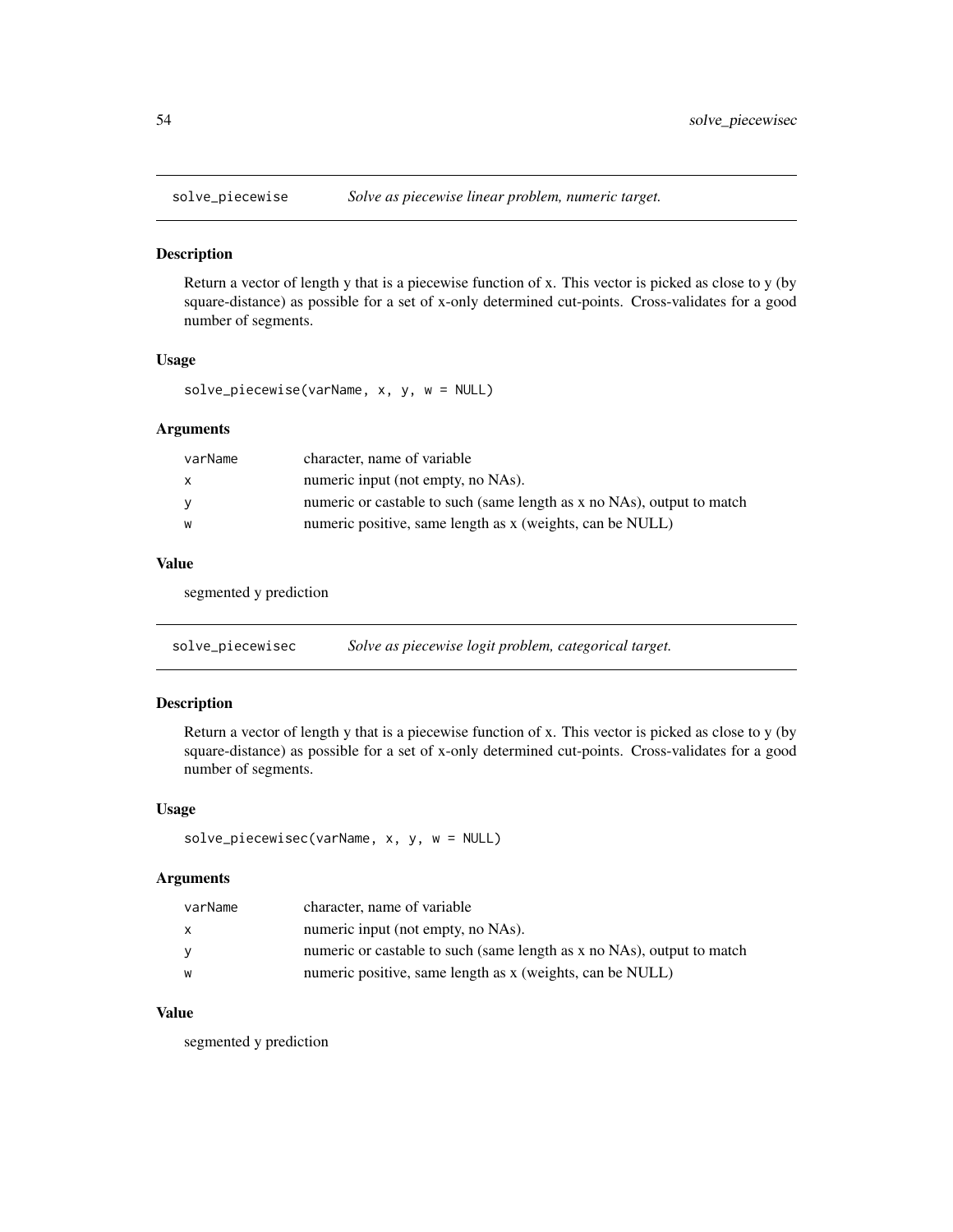<span id="page-54-0"></span>spline\_variable *Spline variable numeric target.*

# Description

Return a spline approximation of data.

# Usage

spline\_variable(varName, x, y, w = NULL)

# Arguments

| varName      | character, name of variable                                            |
|--------------|------------------------------------------------------------------------|
| $\mathsf{x}$ | numeric input (not empty, no NAs).                                     |
| <b>V</b>     | numeric or castable to such (same length as x no NAs), output to match |
| W            | numeric positive, same length as x (weights, can be NULL)              |

#### Value

spline y prediction

| spline_variablec | Spline variable categorical target. |  |
|------------------|-------------------------------------|--|
|                  |                                     |  |

# Description

Return a spline approximation of the change in log odds.

# Usage

```
spline_variablec(varName, x, y, w = NULL)
```
# Arguments

| varName | character, name of variable                                            |
|---------|------------------------------------------------------------------------|
| X       | numeric input (not empty, no NAs).                                     |
| V       | numeric or castable to such (same length as x no NAs), output to match |
| W       | numeric positive, same length as x (weights, can be NULL)              |

# Value

spline y prediction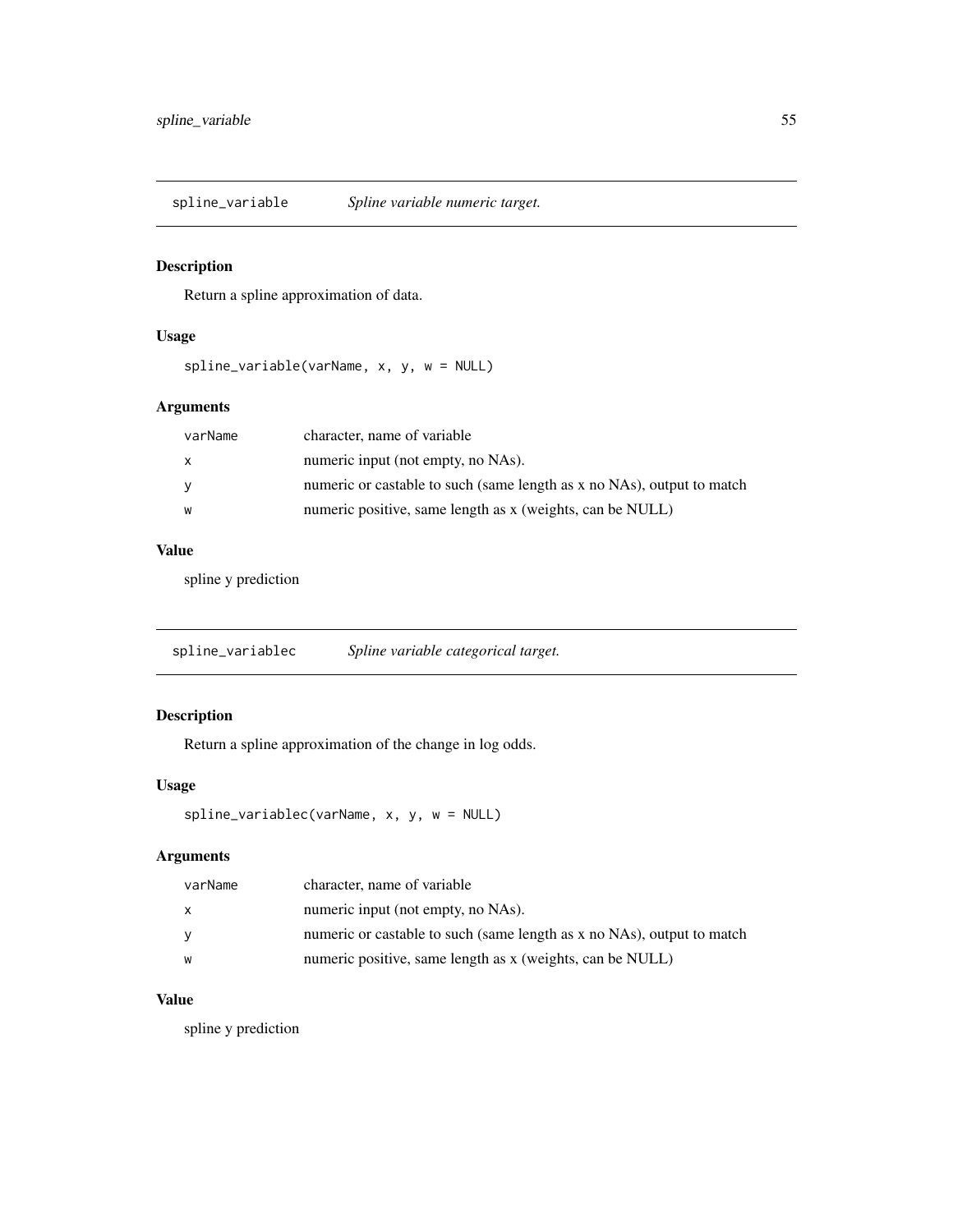<span id="page-55-0"></span>

#### Description

Build a square moving average window (KNN in 1d). This is a high-frequency feature.

## Usage

```
square_window(varName, x, y, w = NULL)
```
# Arguments

| varName | character, name of variable                                            |
|---------|------------------------------------------------------------------------|
| X       | numeric input (not empty, no NAs).                                     |
| y       | numeric or castable to such (same length as x no NAs), output to match |
| W       | numeric positive, same length as x (weights, can be NULL) IGNORED      |

# Value

segmented y prediction

# Examples

 $d \le -$  data.frame(x = c(NA, 1:6), y = c(0, 0, 0, 1, 1, 0, 0)) square\_window("v", d\$x, d\$y)

| Build a square windows variable, categorical target.<br>square_windowc |  |
|------------------------------------------------------------------------|--|
|------------------------------------------------------------------------|--|

# Description

Build a square moving average window (KNN in 1d). This is a high-frequency feature. Approximation of the change in log odds.

#### Usage

square\_windowc(varName, x, y, w = NULL)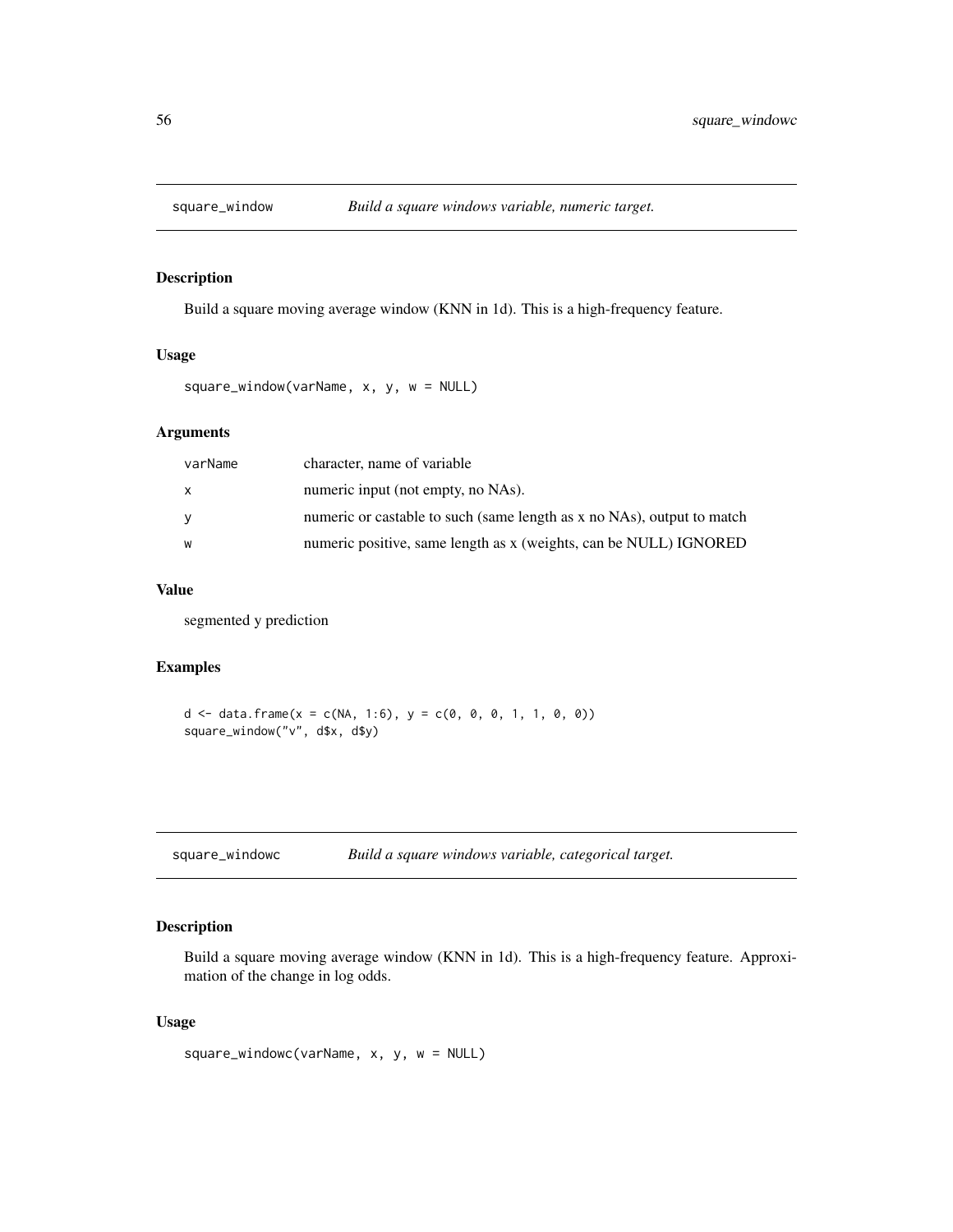# <span id="page-56-0"></span>track\_values 57

# Arguments

| varName      | character, name of variable                                            |
|--------------|------------------------------------------------------------------------|
| $\mathsf{x}$ | numeric input (not empty, no NAs).                                     |
| <b>V</b>     | numeric or castable to such (same length as x no NAs), output to match |
| w            | numeric positive, same length as x (weights, can be NULL) IGNORED      |

# Value

segmented y prediction

#### Examples

 $d \leq d$  data.frame(x = c(NA, 1:6), y = c(0, 0, 0, 1, 1, 0, 0)) square\_window("v", d\$x, d\$y)

<span id="page-56-1"></span>track\_values *Track unique character values for variables.*

# Description

Builds lists of observed unique character values of varlist variables from the data frame.

# Usage

```
track_values(dframe, varlist)
```
# Arguments

| dframe  | Data frame to learn treatments from (training data), must have at least 1 row. |
|---------|--------------------------------------------------------------------------------|
| varlist | Names of columns to treat (effective variables).                               |

# Value

named list of values seen.

# See Also

[prepare.treatmentplan](#page-43-1), [novel\\_value\\_summary](#page-36-1)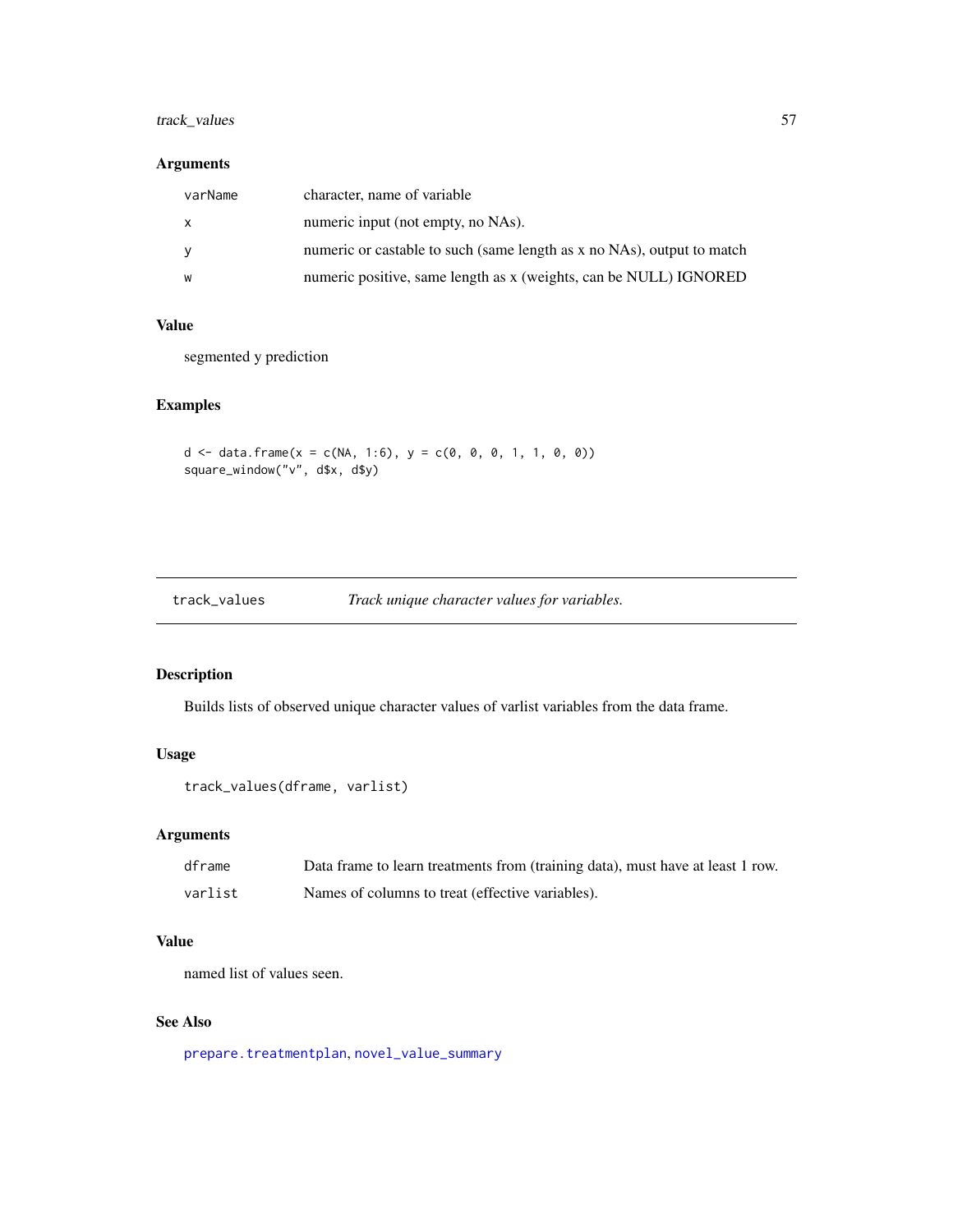# Examples

```
set.seed(23525)
zip <- c(NA, paste('z', 1:100, sep = "_"))
N < -500d <- data.frame(zip = sample(zip, N, replace=TRUE),
                zip2 = sample(zip, N, replace=TRUE),
                y = runif(N)dSample \le -d[1:300, , drop = FALSE]tplan <- designTreatmentsN(dSample,
                          c("zip", "zip2"), "y",
                           verbose = FALSE)
trackedValues <- track_values(dSample, c("zip", "zip2"))
# don't normally want to catch warnings,
# doing it here as this is an example
# and must not have unhandled warnings.
tryCatch(
  prepare(tplan, d, trackedValues = trackedValues),
  warning = function(w) { cat(paste(w, collapse = "n")) )
```
UnsupervisedTreatment *Stateful object for designing and applying unsupervised treatments.*

# Description

Hold settings and results for unsupervised data preparation.

#### Usage

```
UnsupervisedTreatment(
  ...,
 var_list,
  cols_to_copy = NULL,
 params = NULL,
  imputation_map = NULL
\lambda
```

| $\cdots$     | not used, force arguments to be specified by name.                                                                                     |
|--------------|----------------------------------------------------------------------------------------------------------------------------------------|
| var_list     | Names of columns to treat (effective variables).                                                                                       |
| cols_to_copy | list of extra columns to copy.                                                                                                         |
| params       | parameters list from unsupervised_parameters                                                                                           |
|              | imputation_map map from column names to functions of signature f(values: numeric, weights:<br>numeric), simple missing value imputers. |

<span id="page-57-0"></span>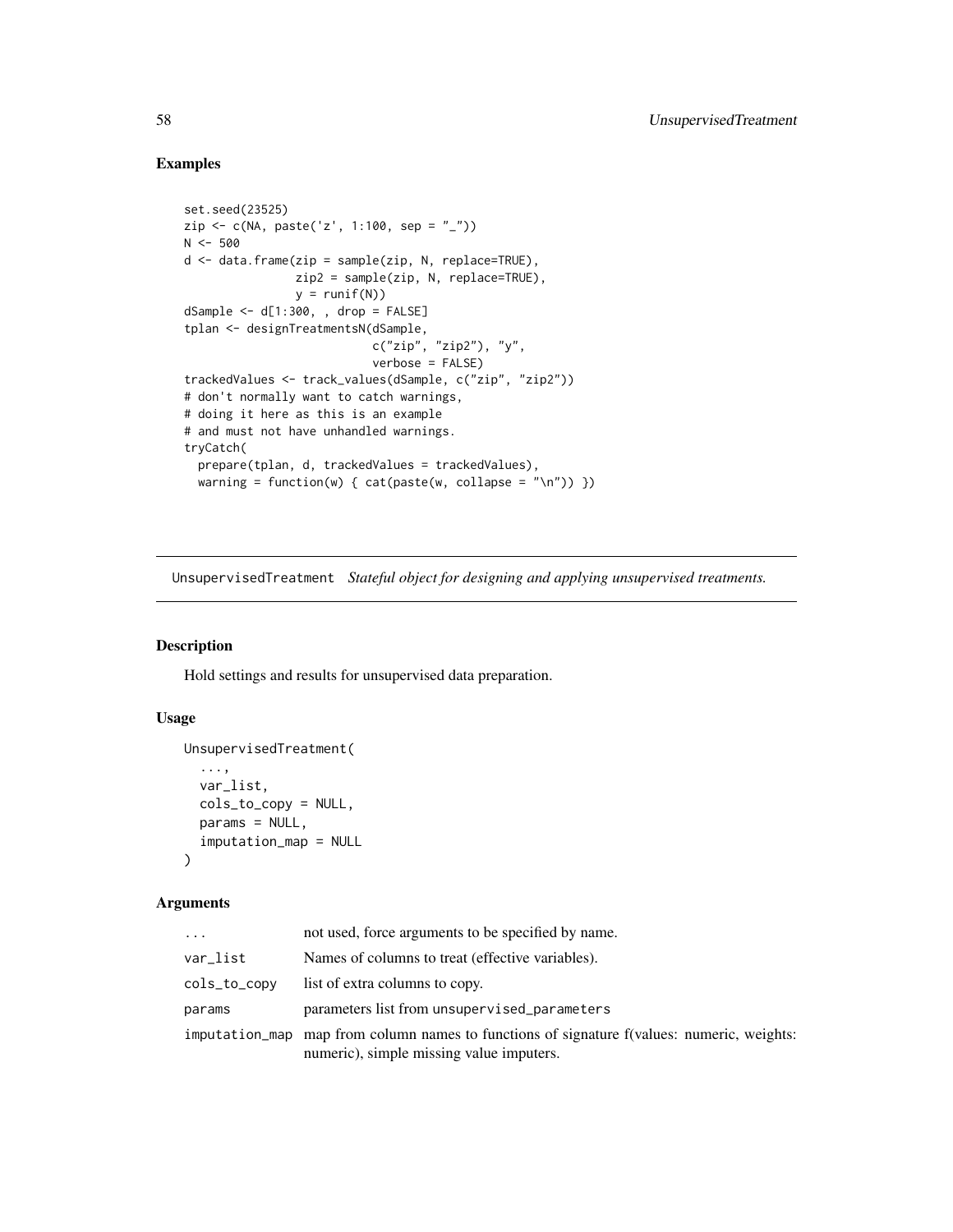#### <span id="page-58-0"></span>Details

Please see [https://github.com/WinVector/vtreat/blob/main/Examples/fit\\_transform/fi](https://github.com/WinVector/vtreat/blob/main/Examples/fit_transform/fit_transform_api.md)t\_ [transform\\_api.md](https://github.com/WinVector/vtreat/blob/main/Examples/fit_transform/fit_transform_api.md), [designTreatmentsZ](#page-13-1) and [prepare.treatmentplan](#page-43-1) for details.

Note: for UnsupervisedTreatment fit\_transform(d) is implemented as fit(d)\$transform(d).

unsupervised\_parameters

*vtreat unsupervised parameters.*

#### Description

A list of settings and values for vtreat unsupervised fitting. Please see [https://github.com/](https://github.com/WinVector/vtreat/blob/main/Examples/fit_transform/fit_transform_api.md) [WinVector/vtreat/blob/main/Examples/fit\\_transform/fit\\_transform\\_api.md](https://github.com/WinVector/vtreat/blob/main/Examples/fit_transform/fit_transform_api.md), [designTreatmentsZ](#page-13-1), and [prepare.treatmentplan](#page-43-1) for details.

#### Usage

```
unsupervised_parameters(user_params = NULL)
```
#### Arguments

user\_params list of user overrides.

#### Value

filled out parameter list

value\_variables\_C *Value variables for prediction a categorical outcome.*

#### Description

Value variables for prediction a categorical outcome.

#### Usage

```
value_variables_C(
  dframe,
  varlist,
  outcomename,
  outcometarget,
  ...,
  weights = c(),
  minFraction = 0.02,
  smFactor = 0,
```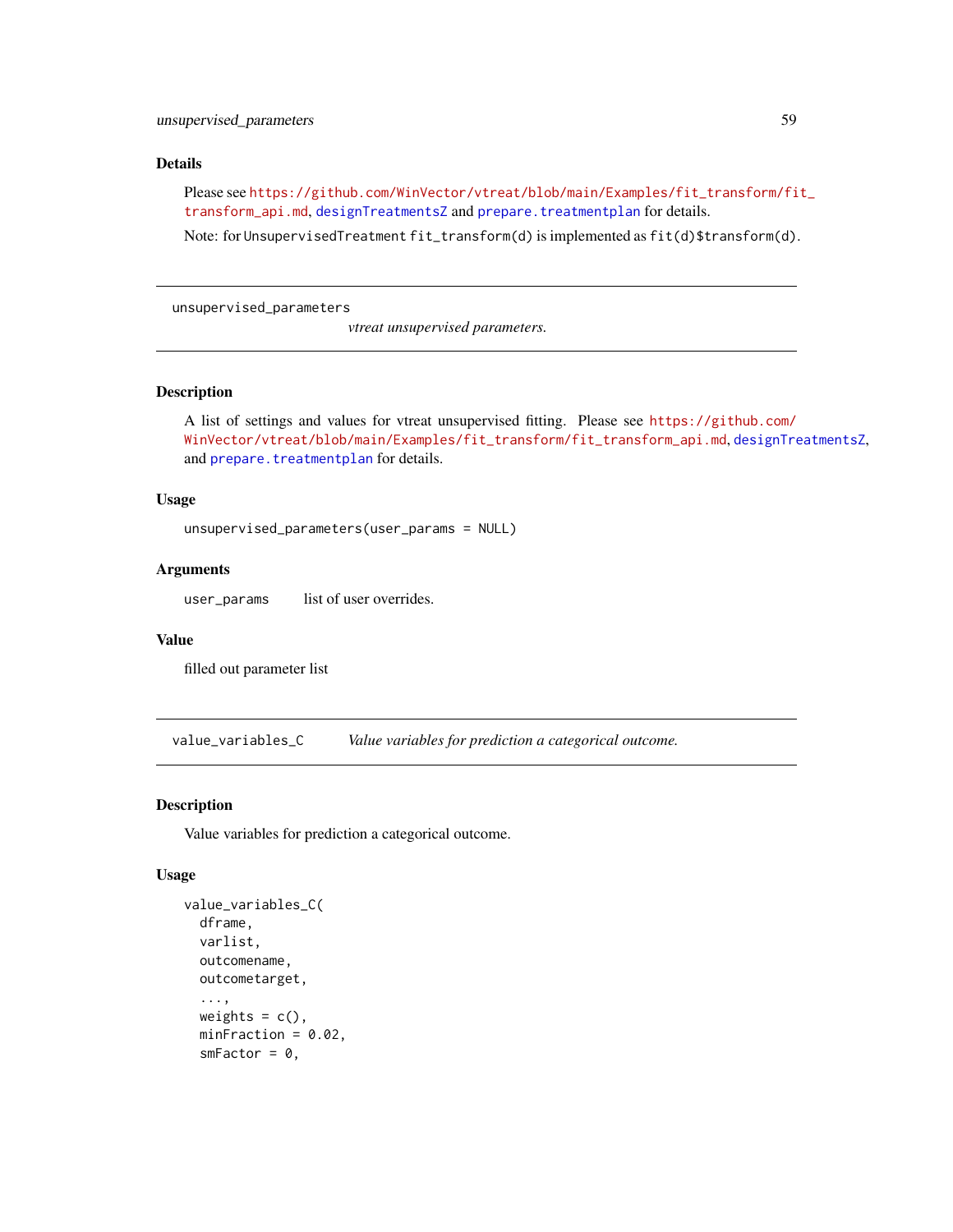```
rareCount = 0,
 rareSig = 1,
 collarProb = 0,
  scale = FALSE,
 doCollar = FALSE,
  splitFunction = NULL,
 ncross = 3,
 forceSplit = FALSE,
 catScaling = TRUE,
 verbose = FALSE,
 parallelCluster = NULL,
 use_parallel = TRUE,
 customCoders = list(c.PiecewiseV.num = vtreat::solve_piecewisec, n.PiecewiseV.num =
  vtreat::solve_piecewise, c.knearest.num = vtreat::square_windowc, n.knearest.num =
   vtreat::square_window),
 codeRestriction = c("PiecewiseV", "knearest", "clean", "isBAD", "catB", "catP"),
 missingness_imputation = NULL,
 imputation_map = NULL
\mathcal{L}
```

| dframe        | Data frame to learn treatments from (training data), must have at least 1 row.                                                                                                                          |
|---------------|---------------------------------------------------------------------------------------------------------------------------------------------------------------------------------------------------------|
| varlist       | Names of columns to treat (effective variables).                                                                                                                                                        |
| outcomename   | Name of column holding outcome variable. dframe[[outcomename]] must be<br>only finite non-missing values.                                                                                               |
| outcometarget | Value/level of outcome to be considered "success", and there must be a cut such<br>that dframe[[outcomename]]==outcometarget at least twice and dframe[[outcomename]]!=outcometarget<br>at least twice. |
| $\cdots$      | no additional arguments, declared to forced named binding of later arguments                                                                                                                            |
| weights       | optional training weights for each row                                                                                                                                                                  |
| minFraction   | optional minimum frequency a categorical level must have to be converted to an<br>indicator column.                                                                                                     |
| smFactor      | optional smoothing factor for impact coding models.                                                                                                                                                     |
| rareCount     | optional integer, allow levels with this count or below to be pooled into a shared<br>rare-level. Defaults to 0 or off.                                                                                 |
| rareSig       | optional numeric, suppress levels from pooling at this significance value greater.<br>Defaults to NULL or off.                                                                                          |
| collarProb    | what fraction of the data (pseudo-probability) to collar data at if do Collar is set<br>during prepare.treatmentplan.                                                                                   |
| scale         | optional if TRUE replace numeric variables with regression ("move to outcome-<br>scale").                                                                                                               |
| doCollar      | optional if TRUE collar numeric variables by cutting off after a tail-probability<br>specified by collarProb during treatment design.                                                                   |
| splitFunction | (optional) see vtreat::buildEvalSets.                                                                                                                                                                   |

<span id="page-59-0"></span>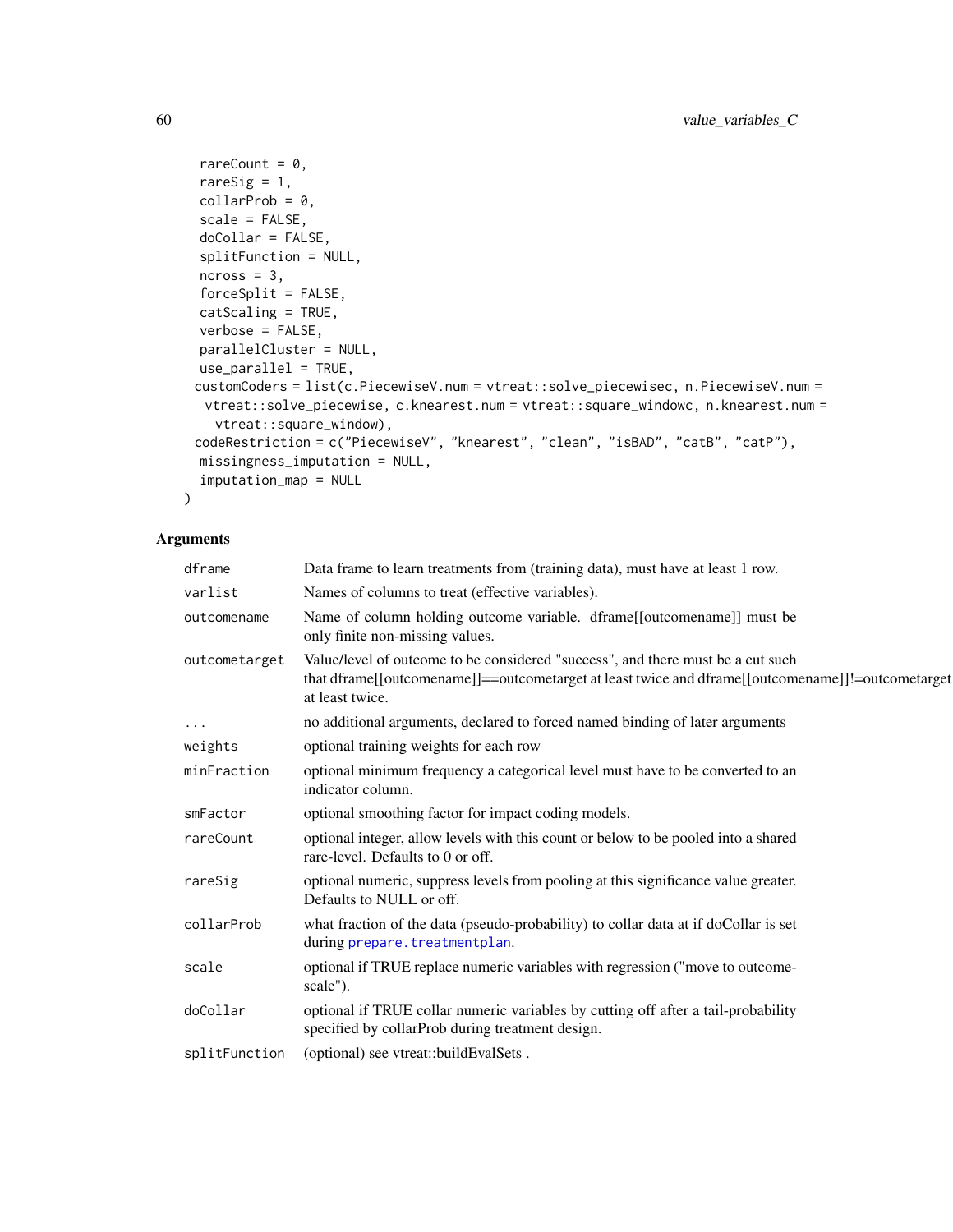<span id="page-60-0"></span>

| ncross                 | optional scalar>=2 number of cross-validation rounds to design.                                                                        |  |
|------------------------|----------------------------------------------------------------------------------------------------------------------------------------|--|
| forceSplit             | logical, if TRUE force cross-validated significance calculations on all variables.                                                     |  |
| catScaling             | optional, if TRUE use glm() linkspace, if FALSE use lm() for scaling.                                                                  |  |
| verbose                | if TRUE print progress.                                                                                                                |  |
| parallelCluster        |                                                                                                                                        |  |
|                        | (optional) a cluster object created by package parallel or package snow.                                                               |  |
| use_parallel           | logical, if TRUE use parallel methods.                                                                                                 |  |
| customCoders           | additional coders to use for variable importance estimate.                                                                             |  |
| codeRestriction        |                                                                                                                                        |  |
|                        | codes to restrict to for variable importance estimate.                                                                                 |  |
| missingness_imputation |                                                                                                                                        |  |
|                        | function of signature f(values: numeric, weights: numeric), simple missing<br>value imputer.                                           |  |
|                        | imputation_map map from column names to functions of signature f(values: numeric, weights:<br>numeric), simple missing value imputers. |  |

#### Value

table of variable valuations

value\_variables\_N *Value variables for prediction a numeric outcome.*

# Description

Value variables for prediction a numeric outcome.

# Usage

```
value_variables_N(
 dframe,
 varlist,
 outcomename,
  ...,
 weights = c(),
 minFraction = 0.02,
 smFactor = 0,rareCount = 0,
 rareSig = 1,
 collarProb = 0,
  scale = FALSE,
 doCollar = FALSE,
  splitFunction = NULL,
  ncross = 3,forceSplit = FALSE,
```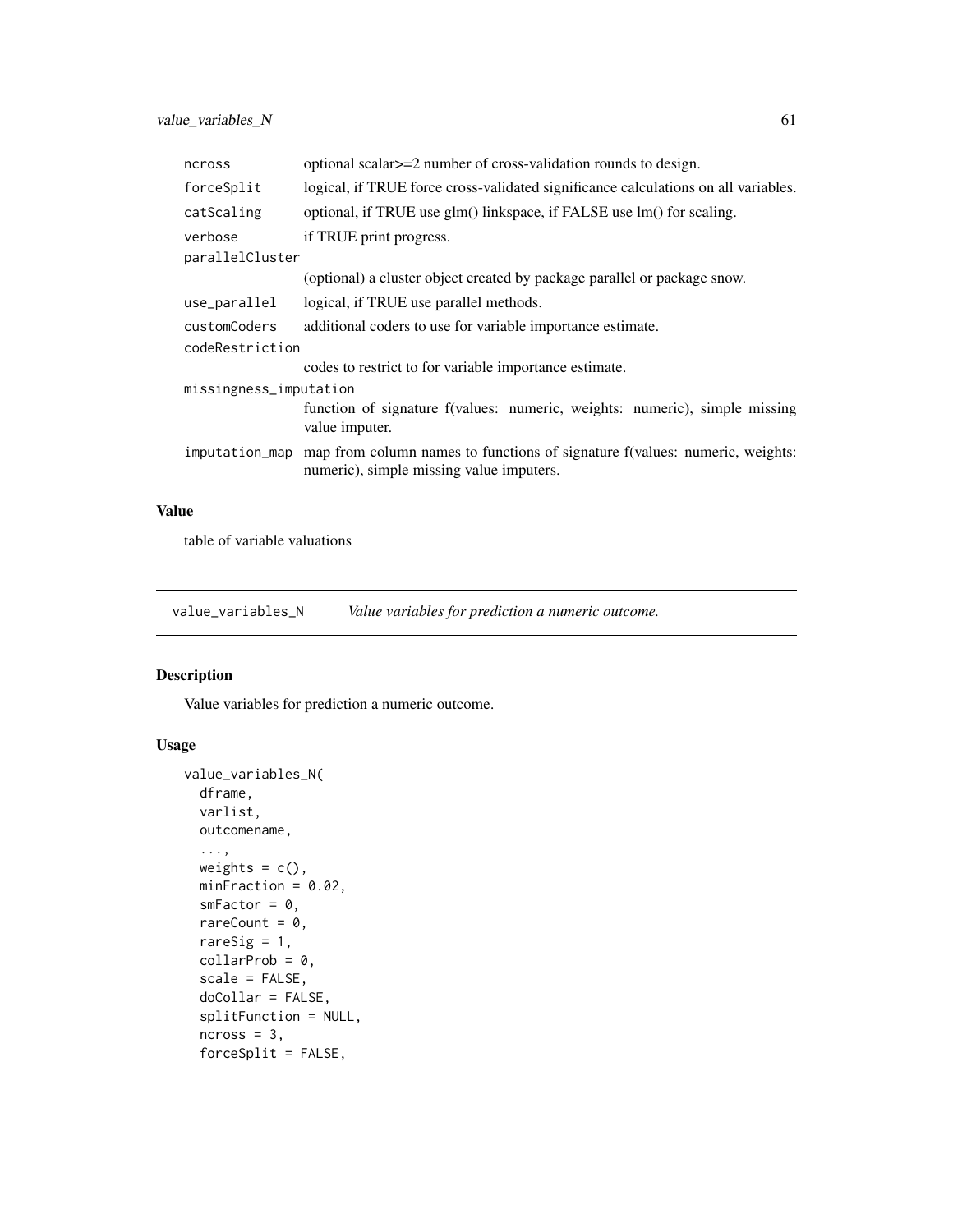```
verbose = FALSE,
parallelCluster = NULL,
use_parallel = TRUE,
customCoders = list(c.PiecewiseV.num = vtreat::solve_piecewisec, n.PiecewiseV.num =
 vtreat::solve_piecewise, c.knearest.num = vtreat::square_windowc, n.knearest.num =
  vtreat::square_window),
codeRestriction = c("PiecewiseV", "knearest", "clean", "isBAD", "catB", "catP"),
missingness_imputation = NULL,
imputation_map = NULL
```
## Arguments

)

| dframe          | Data frame to learn treatments from (training data), must have at least 1 row.                                                                                                                                                             |
|-----------------|--------------------------------------------------------------------------------------------------------------------------------------------------------------------------------------------------------------------------------------------|
| varlist         | Names of columns to treat (effective variables).                                                                                                                                                                                           |
| outcomename     | Name of column holding outcome variable. dframe[[outcomename]] must be<br>only finite non-missing values and there must be a cut such that dframe[[outcomename]]<br>is both above the cut at least twice and below the cut at least twice. |
| $\cdots$        | no additional arguments, declared to forced named binding of later arguments                                                                                                                                                               |
| weights         | optional training weights for each row                                                                                                                                                                                                     |
| minFraction     | optional minimum frequency a categorical level must have to be converted to an<br>indicator column.                                                                                                                                        |
| smFactor        | optional smoothing factor for impact coding models.                                                                                                                                                                                        |
| rareCount       | optional integer, allow levels with this count or below to be pooled into a shared<br>rare-level. Defaults to 0 or off.                                                                                                                    |
| rareSig         | optional numeric, suppress levels from pooling at this significance value greater.<br>Defaults to NULL or off.                                                                                                                             |
| collarProb      | what fraction of the data (pseudo-probability) to collar data at if doCollar is set<br>during prepare.treatmentplan.                                                                                                                       |
| scale           | optional if TRUE replace numeric variables with regression ("move to outcome-<br>scale").                                                                                                                                                  |
| doCollar        | optional if TRUE collar numeric variables by cutting off after a tail-probability<br>specified by collarProb during treatment design.                                                                                                      |
| splitFunction   | (optional) see vtreat::buildEvalSets.                                                                                                                                                                                                      |
| ncross          | optional scalar>=2 number of cross-validation rounds to design.                                                                                                                                                                            |
| forceSplit      | logical, if TRUE force cross-validated significance calculations on all variables.                                                                                                                                                         |
| verbose         | if TRUE print progress.                                                                                                                                                                                                                    |
| parallelCluster |                                                                                                                                                                                                                                            |
|                 | (optional) a cluster object created by package parallel or package snow.                                                                                                                                                                   |
| use_parallel    | logical, if TRUE use parallel methods.                                                                                                                                                                                                     |
| customCoders    | additional coders to use for variable importance estimate.                                                                                                                                                                                 |
| codeRestriction |                                                                                                                                                                                                                                            |
|                 | codes to restrict to for variable importance estimate.                                                                                                                                                                                     |

<span id="page-61-0"></span>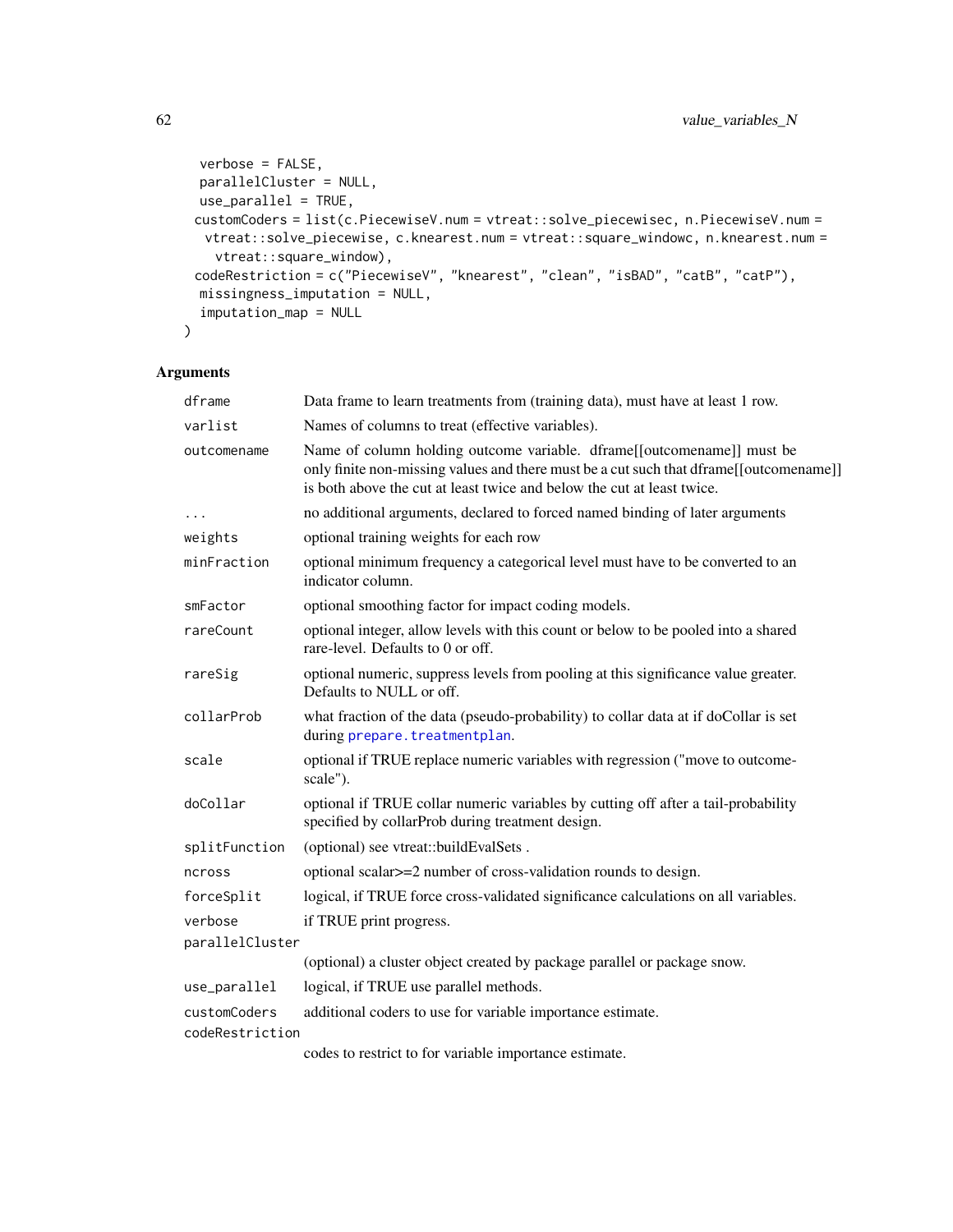# <span id="page-62-0"></span>variable\_values 63

| missingness_imputation |                                                                                                                                        |  |
|------------------------|----------------------------------------------------------------------------------------------------------------------------------------|--|
|                        | function of signature f(values: numeric, weights: numeric), simple missing<br>value imputer.                                           |  |
|                        | imputation_map map from column names to functions of signature f(values: numeric, weights:<br>numeric), simple missing value imputers. |  |

#### Value

table of variable valuations

variable\_values *Return variable evaluations.*

# Description

Return variable evaluations.

#### Usage

variable\_values(sf)

# Arguments

sf scoreFrame from from vtreat treatments

## Value

per-original varaible evaluations

vnames *New treated variable names from a treatmentplan\$treatment item.*

# Description

New treated variable names from a treatmentplan\$treatment item.

#### Usage

vnames(x)

#### Arguments

x vtreatment item

# See Also

[designTreatmentsC](#page-8-1) [designTreatmentsN](#page-11-1) [designTreatmentsZ](#page-13-1)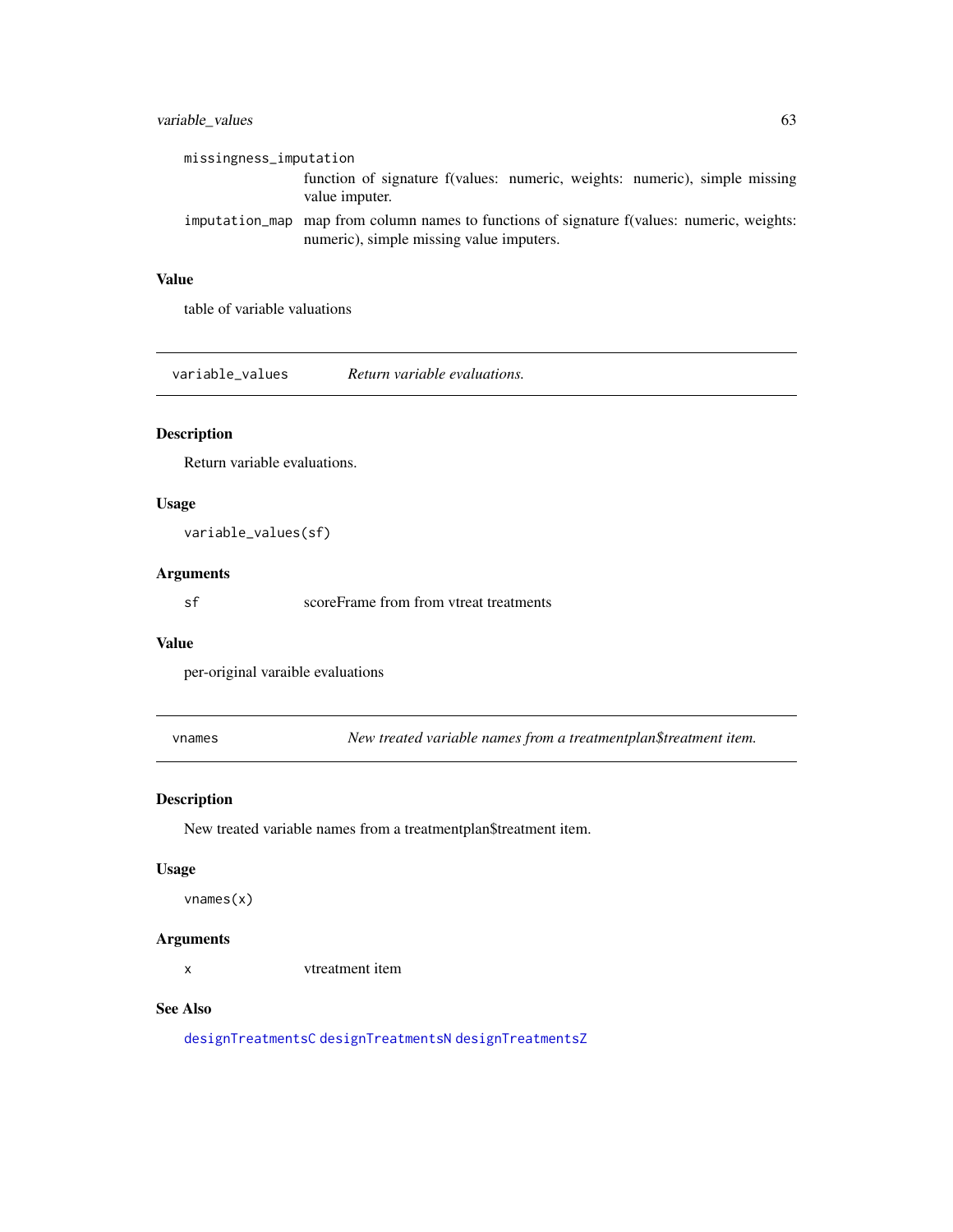<span id="page-63-0"></span>

#### Description

Original variable name from a treatmentplan\$treatment item.

#### Usage

vorig(x)

#### Arguments

x vtreatment item.

#### See Also

[designTreatmentsC](#page-8-1) [designTreatmentsN](#page-11-1) [designTreatmentsZ](#page-13-1)

vtreat *vtreat: A Statistically Sound 'data.frame' Processor/Conditioner*

#### Description

A 'data.frame' processor/conditioner that prepares real-world data for predictive modeling in a statistically sound manner. 'vtreat' prepares variables so that data has fewer exceptional cases, making it easier to safely use models in production. Common problems 'vtreat' defends against: 'Inf', 'NA', too many categorical levels, rare categorical levels, and new categorical levels (levels seen during application, but not during training). 'vtreat::prepare' should be used as you would use 'model.matrix'.

#### Details

For more information:

- vignette('vtreat',package='vtreat')
- vignette(package='vtreat')
- Website: <https://github.com/WinVector/vtreat>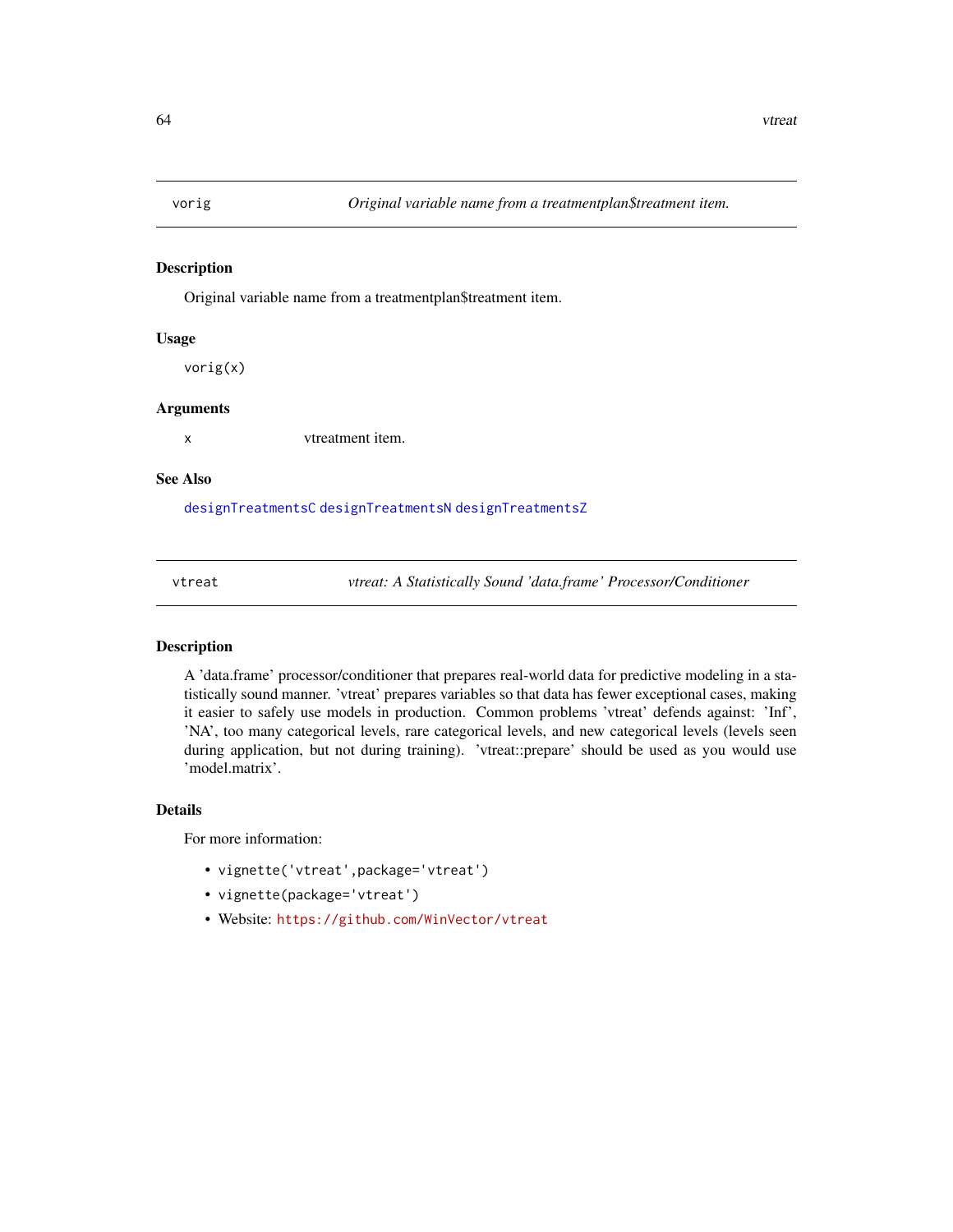# <span id="page-64-0"></span>**Index**

apply\_transform, [3](#page-2-0) as\_rquery\_plan, [4,](#page-3-0) *[51](#page-50-0)* BinomialOutcomeTreatment, [5](#page-4-0) buildEvalSets, [6](#page-5-0) center\_scale, [8](#page-7-0) classification\_parameters, [9](#page-8-0) design\_missingness\_treatment, [16,](#page-15-0) *[43](#page-42-0)* designTreatmentsC, *[6](#page-5-0)*, *[9](#page-8-0)*, [9,](#page-8-0) *[13](#page-12-0)*, *[15](#page-14-0)*, *[26](#page-25-0)*, *[28](#page-27-0)*, *[34](#page-33-0)*, *[45](#page-44-0)*, *[48,](#page-47-0) [49](#page-48-0)*, *[63,](#page-62-0) [64](#page-63-0)* designTreatmentsN, *[11](#page-10-0)*, [12,](#page-11-0) *[15](#page-14-0)*, *[28](#page-27-0)*, *[32](#page-31-0)*, *[34](#page-33-0)*, *[38](#page-37-0)*, *[45](#page-44-0)*, *[48,](#page-47-0) [49](#page-48-0)*, *[63,](#page-62-0) [64](#page-63-0)* designTreatmentsZ, *[11](#page-10-0)*, *[13](#page-12-0)*, [14,](#page-13-0) *[45](#page-44-0)*, *[48](#page-47-0)*, *[59](#page-58-0)*, *[63,](#page-62-0) [64](#page-63-0)* fit, [17](#page-16-0) fit\_prepare, [18](#page-17-0) fit\_transform, [18](#page-17-0) format.vtreatment, [19](#page-18-0) get\_feature\_names, [20](#page-19-0) get\_score\_frame, [21](#page-20-0) get\_transform, [21](#page-20-0) getSplitPlanAppLabels, [20](#page-19-0) kWayCrossValidation, *[7](#page-6-0)*, *[20](#page-19-0)*, [22,](#page-21-0) *[49](#page-48-0)* kWayStratifiedY, *[7](#page-6-0)*, *[20](#page-19-0)*, [22,](#page-21-0) *[49](#page-48-0)* kWayStratifiedYReplace, [23](#page-22-0) makeCustomCoderCat, [24](#page-23-0) makeCustomCoderNum, [25](#page-24-0) makekWayCrossValidationGroupedByColumn, *[7](#page-6-0)*, *[20](#page-19-0)*, [26,](#page-25-0) *[49](#page-48-0)* materialize\_treated *(*rquery\_prepare*)*, [50](#page-49-0) mkCrossFrameCExperiment, *[6](#page-5-0)*, *[9](#page-8-0)*, *[11](#page-10-0)*, [26,](#page-25-0) *[45](#page-44-0)*, *[49](#page-48-0)* mkCrossFrameMExperiment, [29,](#page-28-0) *[36](#page-35-0)*, *[43](#page-42-0)* mkCrossFrameNExperiment, *[12,](#page-11-0) [13](#page-12-0)*, [32,](#page-31-0) *[38](#page-37-0)*, *[45](#page-44-0)*, *[49](#page-48-0)*

multinomial\_parameters, [36](#page-35-0) MultinomialOutcomeTreatment, [35](#page-34-0) novel\_value\_summary, [37,](#page-36-0) *[57](#page-56-0)* NumericOutcomeTreatment, [38](#page-37-0) oneWayHoldout, [39](#page-38-0) patch\_columns\_into\_frame, [39](#page-38-0) ppCoderC, [40](#page-39-0) ppCoderN, [41](#page-40-0) pre\_comp\_xval, [46](#page-45-0) prepare, [41,](#page-40-0) *[43](#page-42-0)*, *[45](#page-44-0)* prepare.multinomial\_plan, *[30,](#page-29-0) [31](#page-30-0)*, *[36](#page-35-0)*, *[41](#page-40-0)*, [42](#page-41-0) prepare.simple\_plan, *[16](#page-15-0)*, *[41](#page-40-0)*, [43](#page-42-0) prepare.treatmentplan, *[6](#page-5-0)*, *[9](#page-8-0)[–11](#page-10-0)*, *[13](#page-12-0)*, *[15](#page-14-0)*, *[28](#page-27-0)*, *[33,](#page-32-0) [34](#page-33-0)*, *[37,](#page-36-0) [38](#page-37-0)*, *[41](#page-40-0)*, [44,](#page-43-0) *[48,](#page-47-0) [49](#page-48-0)*, *[57](#page-56-0)*, *[59,](#page-58-0) [60](#page-59-0)*, *[62](#page-61-0)* print.multinomial\_plan, [47](#page-46-0) print.simple\_plan, [47](#page-46-0) print.treatmentplan, [48](#page-47-0) print.vtreatment, [48](#page-47-0) problemAppPlan, [49](#page-48-0) regression\_parameters, [49](#page-48-0) rqdatatable\_prepare, *[51](#page-50-0)* rquery\_prepare, *[4](#page-3-0)*, [50](#page-49-0) solve\_piecewise, [54](#page-53-0) solve\_piecewisec, [54](#page-53-0) solveIsotone, [51](#page-50-0) solveNonDecreasing, [52](#page-51-0) solveNonIncreasing, [53](#page-52-0) spline\_variable, [55](#page-54-0) spline\_variablec, [55](#page-54-0) square\_window, [56](#page-55-0) square\_windowc, [56](#page-55-0)

track\_values, *[37](#page-36-0)*, *[42](#page-41-0)*, *[45](#page-44-0)*, [57](#page-56-0)